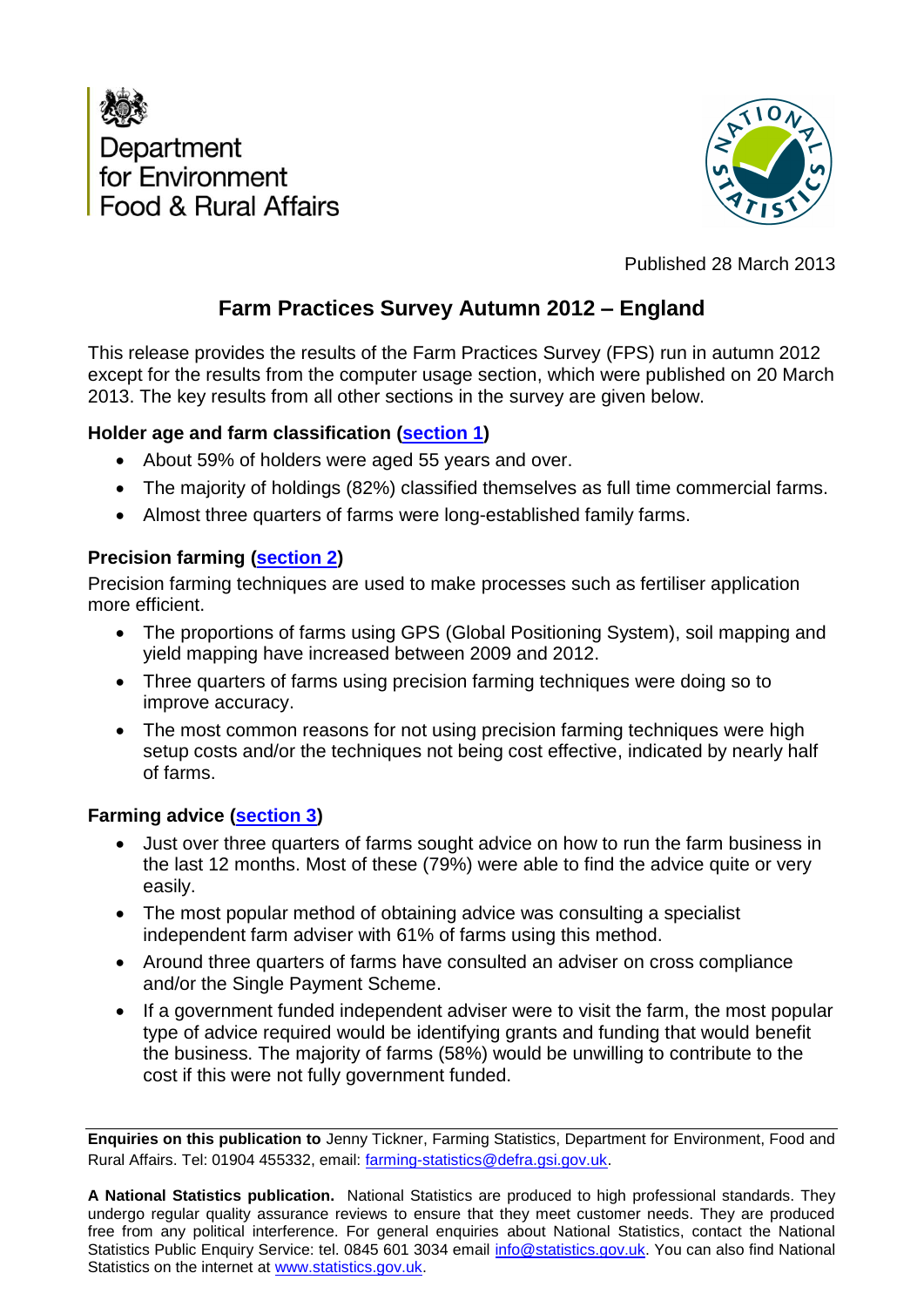## **Soils ([section 4\)](#page-10-0)**

- Around 68% of farms test the nutrient content and 70% test the pH (acidity) of the soil at least once every 5 years.
- The majority of farms that carried out a soil structure survey prior to cultivation or any other soil husbandry activity did so only where there was obvious soil compaction.
- On farms that did a soil survey in the last 12 months, 51% found soil compaction in the top 12 inches, 43% at plough depth and 20% throughout the soil profile.
- To reduce soil compaction in the last 12 months, 66% of farms removed compaction from headlands after harvest and 62% improved drainage.

## **Grassland ([section 5\)](#page-15-0)**

- About 44% of the total area of temporary grassland was sown between July 2011 and September 2012. In contrast, 13% of the total area of permanent grassland was sown in the same time period.
- The typical arable cropping period between temporary grass leys is 4 years. Grass leys are temporary grasslands that are sown for a limited period, usually one to five years.
- In the 2012-13 crop year about 33 thousand hectares of permanent grassland had already been or is intended to be converted to another crop at the time of the survey.

#### **Dairy housing ([section 6](#page-19-0))**

- The vast majority of farms allowed their dairy cattle access to external pasture (94%) of farms with cows in milk and 93% of those with dry cows).
- About 6% of farms with cows in milk and 5% of those with dry cows continuously housed the cattle day and night throughout the year.

## **Buildings ([section 7\)](#page-20-0)**

- Around 44% of holdings had farm buildings with the potential to be converted to other commercial uses. Of these, 6% intended to convert their buildings in the next 12 months.
- Storage or warehousing was the most common potential use to which farm buildings could be converted, indicated by 58% of farms.
- The largest factor preventing change of use was planning issues with 46% of farms indicating this.

#### **Disposal and recycling of waste materials [\(section 8](#page-25-0))**

- With the exception of used oils, recycling is the most widely used method for disposing of the various types of farm waste.
- The percentage of farms recycling waste materials has risen across all types of farm waste categories since 2008 except for plastic crop cover.
- For used oils, the most common option was to reuse them on the farm. The proportion of farms doing this has increased from 31% in 2008 to 43% in 2012.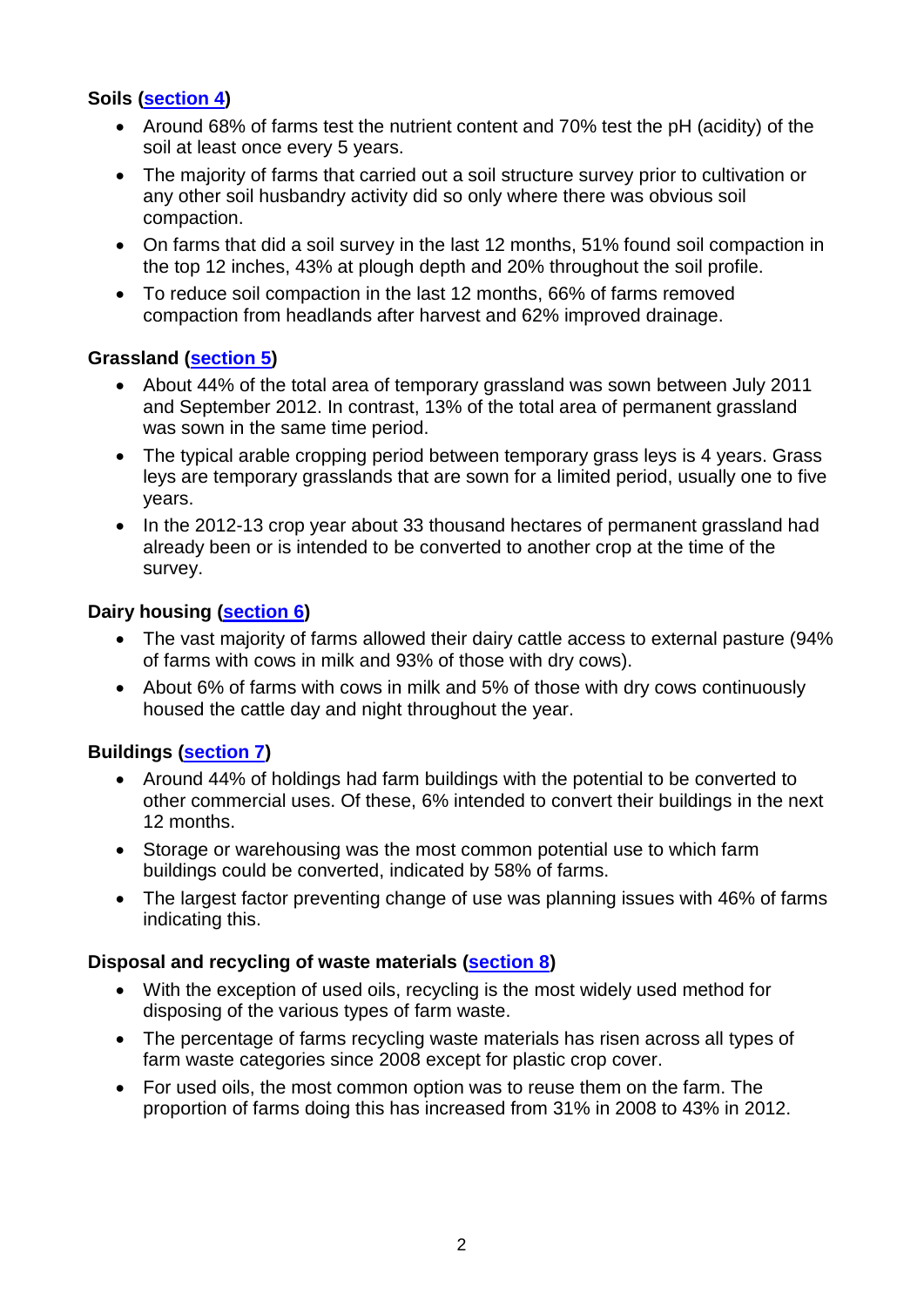## <span id="page-2-0"></span>**Detailed results**

The national estimates from the survey together with the [95% confidence intervals](#page-32-0) are presented below.

## **1 Holder age and farm classification**

Questions about the holder's age and the classification of the farm were included on the survey form primarily to allow us to use the responses to break down results from other sections where appropriate. A summary of the results is provided here and the breakdowns of other sections' results by age and farm classification can be found in the [dataset](#page-32-0).

| Table 1.1: Age of the holder or manager |          |        |  |
|-----------------------------------------|----------|--------|--|
|                                         | $%$ of   |        |  |
| Age group                               | holdings | 95% CI |  |
| 65 years or over                        | 28       | ± 2    |  |
| 55 to 64 years                          | 31       | ± 2    |  |
| 40 to 54 years                          | 34       | ±2     |  |
| Under 40                                | 6        | ±1     |  |

**Table 1.1: Age of the holder or manager**

Based on responses from 2881 farms.

## **Table 1.2: Commercial classification of the farm (a)**

|                                  | $%$ of   |        |
|----------------------------------|----------|--------|
| <b>Commercial classification</b> | holdings | 95% CI |
| Full time commercial holding     | 82       | ±1     |
| Part time commercial holding     | 14       | $+1$   |
| Hobby or lifestyle choice        | 4        | ±1     |
| Other                            | O        | $+$ () |

Based on responses from 2884 farms.

(a) Commercial here is the farmer's interpretation, not the one we use in the June Survey of Agriculture and Horticulture.

**Table 1.3: Additional classification of the farm**

|                                  | $%$ of   |        |
|----------------------------------|----------|--------|
| <b>Additional classification</b> | holdings | 95% CI |
| Long-established family farm     | 73       | $+2$   |
| First generation family farm (a) | 16       | $+1$   |
| Part of a farming company        | 4        | $+1$   |
| Other                            |          | + 1    |

Based on responses from 2882 farms.

(a) For example a farm that is run by a person starting up and not taking over an existing farm from his or her family.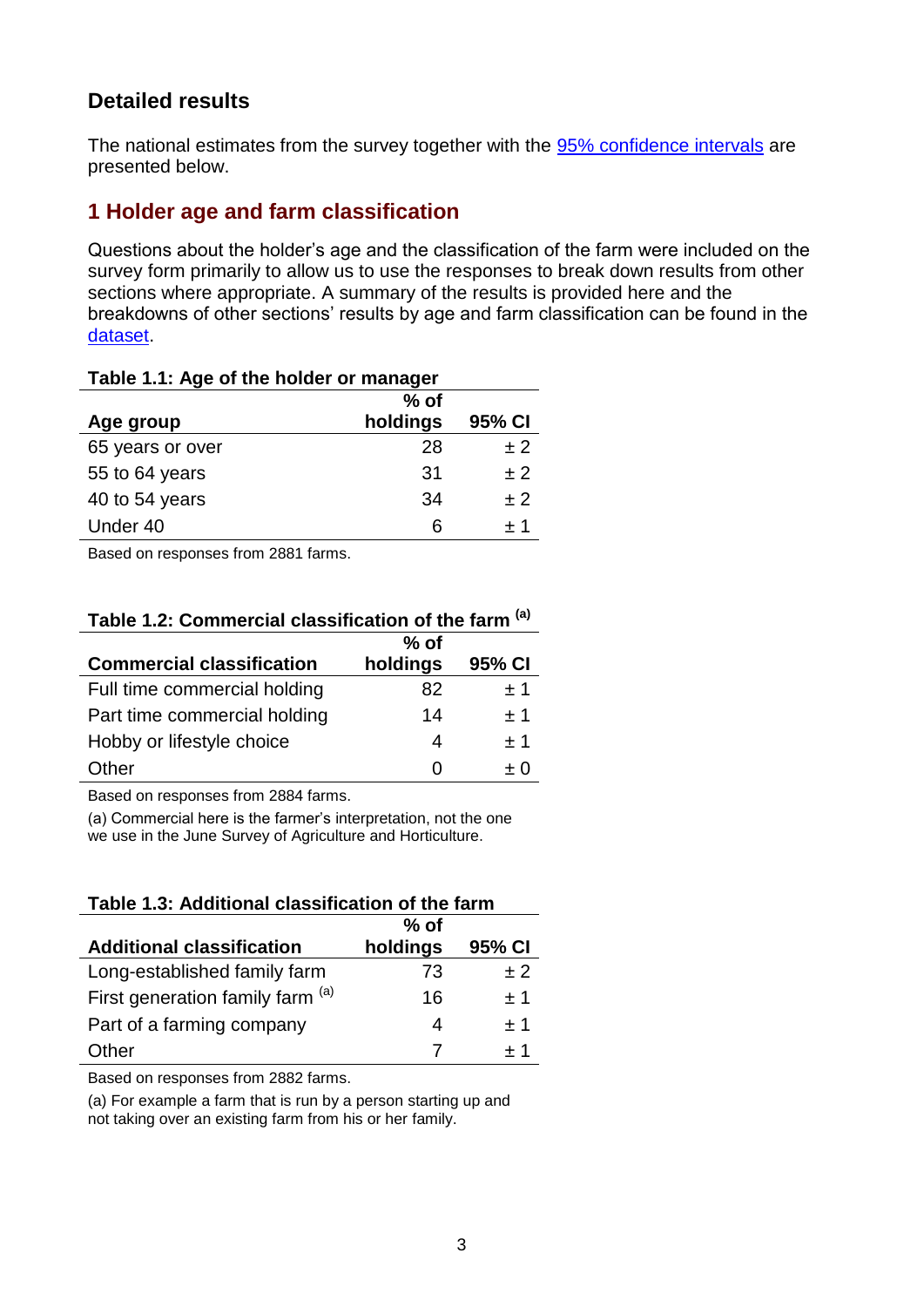# <span id="page-3-0"></span>**2 Precision farming**

Precision farming techniques are used to make processes such as fertiliser application more efficient. Growers are faced with higher fuel and input costs, a demand for higher yields and the pressure of increased environmental awareness and compliance. Precision technology can help to improve the efficiency of farm operations, including cultivation and better targeted fertiliser and agrochemical applications. This can save on the use of fertilisers and sprays, reduce fuel costs and improve soil structure.

## **Key findings**

- The proportions of farms using GPS (Global Positioning System), soil mapping and yield mapping have increased between 2009 and 2012 with GPS seeing the largest increase.
- $\triangleright$  The two most common reasons for using precision farming techniques were to improve accuracy (indicated by 76% of farms) and to reduce input costs (indicated by 63% of farms).
- $\triangleright$  Almost half of farmers who do not use any techniques said they are not cost effective and/or the initial setup costs are too high.



**Figure 2.1: Proportion of farms using precision farming techniques in 2009 and 2012 (a)**

(a) The vertical lines on each bar represent the 95% confidence intervals. Where the 2009 and 2012 confidence intervals overlap, e.g. for variable rate application, there is no statistically significant change in the results.

Figure 2.1 shows that of all the precision farming techniques asked about, the use of GPS has increased the most between 2009 and 2012; 14% were using the technique in 2009, rising to 22% in 2012. Soil mapping and yield mapping have also seen increases.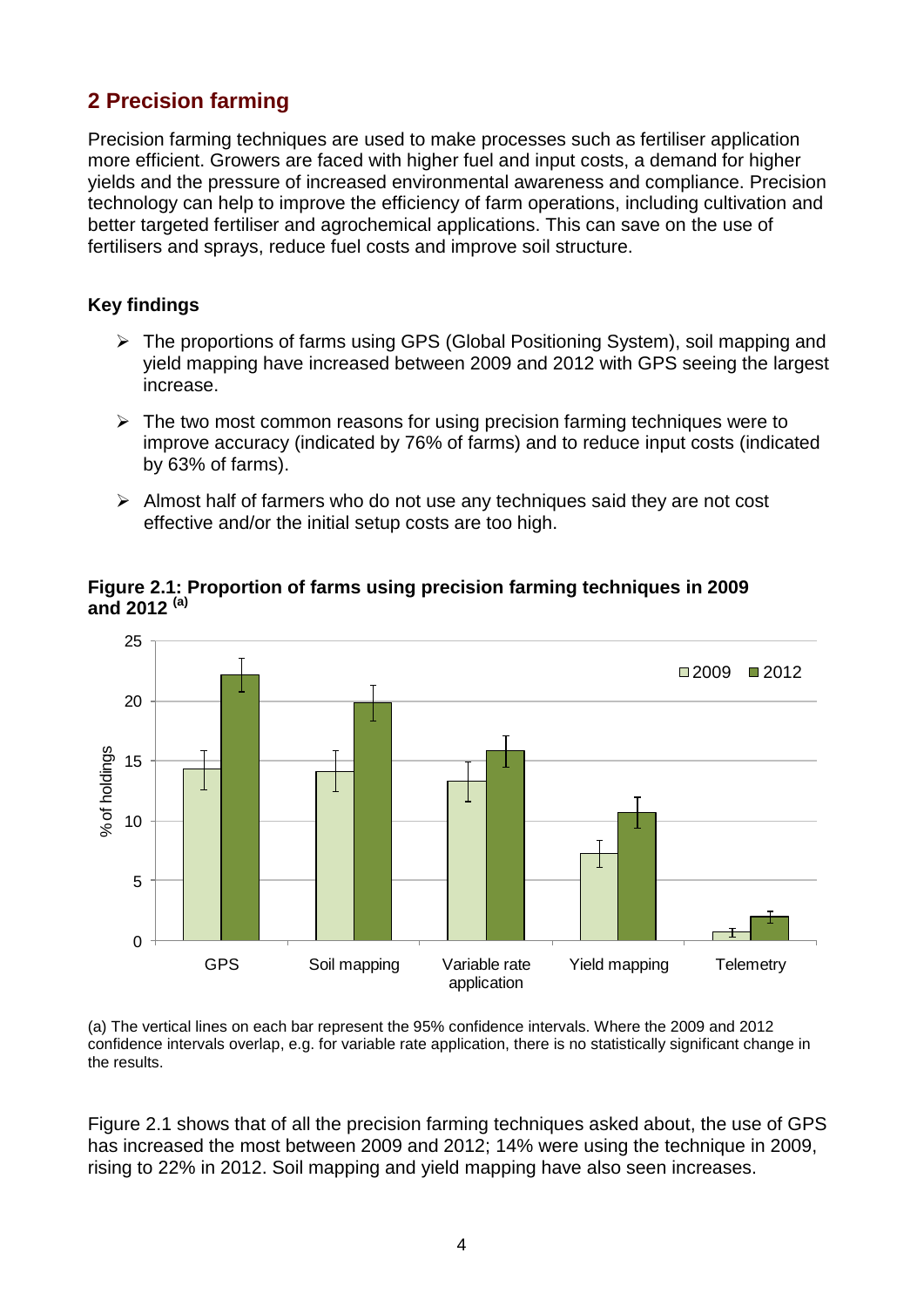|                                     | 2009     |         | 2012     |         |
|-------------------------------------|----------|---------|----------|---------|
|                                     | $%$ of   |         | $%$ of   |         |
| <b>Technique</b>                    | holdings | 95% CI  | holdings | 95% CI  |
| GPS (Global Positioning System) (a) | 14       | ±2      | 22       | ±1      |
| Soil mapping                        | 14       | ± 2     | 20       | ±1      |
| Variable rate application           | 13       | ± 2     | 16       | ±1      |
| Yield mapping                       |          | ±1      | 11       | $\pm$ 1 |
| <b>Telemetry</b>                    |          | $\pm 0$ | 2        | $\pm~1$ |

## **Table 2.1: Proportion of farms using precision farming techniques**

Based on responses from a minimum of 1392 farms in 2009 and 2731 in 2012.

(a) Includes autosteering and guidance. The 2009 results have been reanalysed here to group together GPS, autosteering and guidance for comparability with 2012.

| v r                             |          |        |          |        |
|---------------------------------|----------|--------|----------|--------|
|                                 | 2009     |        | 2012     |        |
|                                 | $%$ of   |        | $%$ of   |        |
| Reason                          | holdings | 95% CI | holdings | 95% CI |
| Improve accuracy                | 85       | ± 4    | 76       | ± 3    |
| Reduce input costs              | 78       | ± 4    | 63       | ± 3    |
| Improve soil conditions         | 55       | ± 5    | 48       | ± 3    |
| Improve operator conditions     | 36       | ± 5    | 36       | ± 3    |
| Reduce greenhouse gas emissions | n/c      | n/c    | 17       | ±2     |
| Equipment already installed     | 9        | ± 3    | n/c      | n/c    |
| Other reason                    | 4        | ±2     | 3        | ±1     |

#### **Table 2.2: Reasons for using precision farming techniques (a)**

Based on responses from 518 farms in 2009 and 1084 in 2012 that use at least one precision farming technique.

n/c: Data not collected.

(a) The 2009 results have been reanalysed here to only include farms that use at least one technique. However the 2009 and 2012 results are still not directly comparable due to the way in which the question was asked. The 2009 question asked for reasons why farms already use or would consider using precision farming techniques, whereas the 2012 question just asked for reasons why farms already use them. This explains why the 2009 results are generally higher than those from 2012.

## **Table 2.3: Reasons for not using precision farming techniques**

|                                                        | 2012     |                  |
|--------------------------------------------------------|----------|------------------|
|                                                        | $%$ of   |                  |
| Reason                                                 | holdings | 95% CI           |
| Not cost effective and/or initial setup costs too high | 47       | ± 3              |
| Not suitable or appropriate for type or size of farm   | 28       | ± 2              |
| Too complicated to use                                 | 27       | ±2               |
| Not accurate enough                                    | 2        | ±1               |
| Other reason                                           | 8        | $\pm$ $^{\circ}$ |

Based on responses from 1454 farms that do not use any precision farming techniques.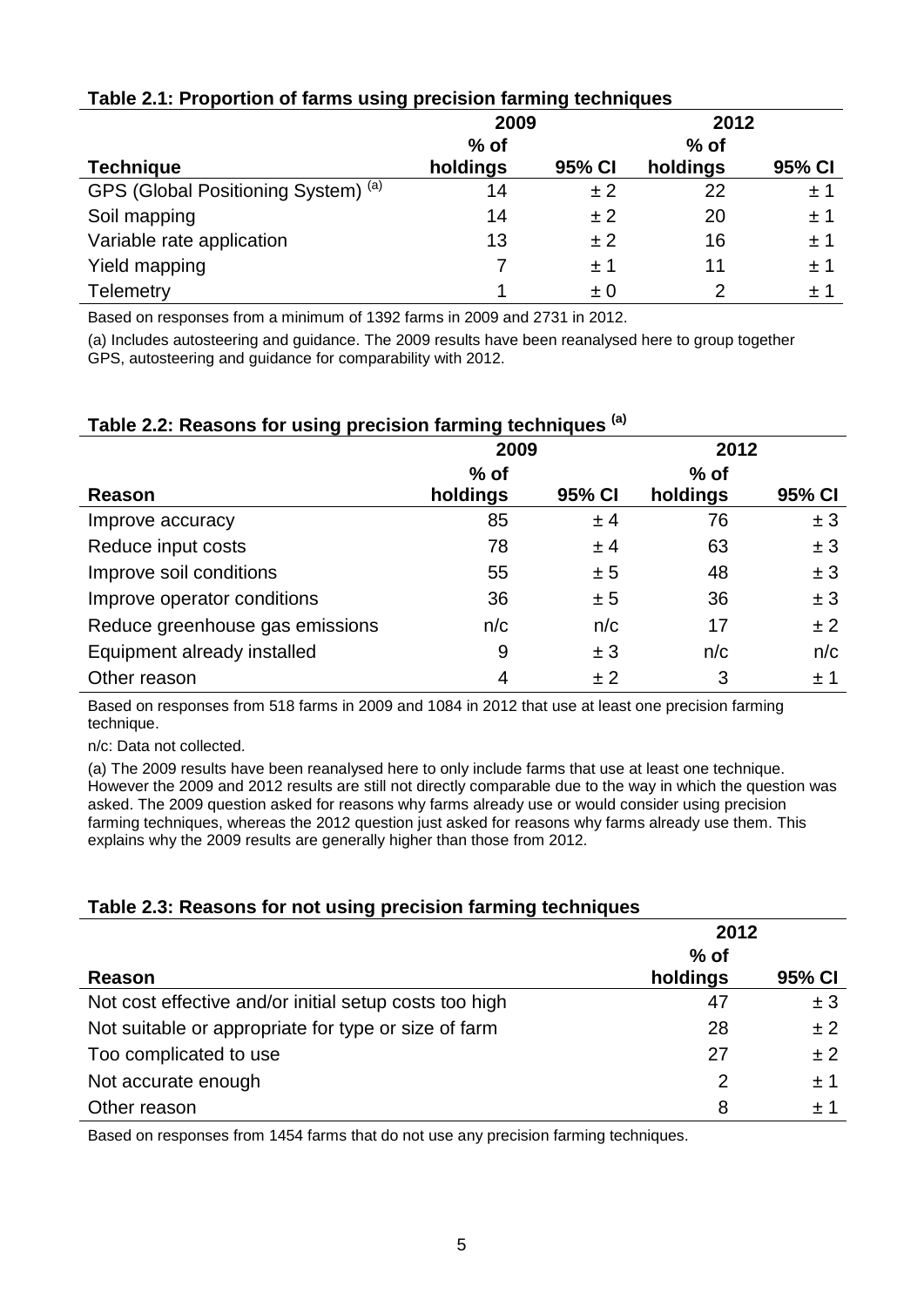# <span id="page-5-0"></span>**3 Farming advice**

This section covers the usual sources that farms use to obtain the advice needed to run the business and how easy it is for them to find the information. It also looks at awareness and use of Defra advice services and the types of advice required if a government funded independent adviser were available to visit the farm. The results will help Defra to tailor and target the advice it provides.

#### **Key findings**

- $\triangleright$  Almost 80% of farms that sought advice on how to run the farm business in the last 12 months found the advice very or quite easily.
- $\triangleright$  The most popular method of obtaining advice was consulting a specialist independent farm adviser.
- $\triangleright$  Around three quarters of farms have consulted an adviser on cross compliance or the Single Payment Scheme.
- About 72% of farms were aware of the Defra or AHVLA (Animal Health and Veterinary Laboratories Agency) helplines and of these 40% have used them.
- $\geq$  Over 80% of farms indicated they would like some form of advice if a government funded independent adviser were to visit the farm. However the majority (58%) would be unwilling to contribute to the cost if this were not fully government funded.

## **Table 3.1: Proportion of farms that sought advice on how to run the farm in the last 12 months**

|                                         | $%$ of   |         |
|-----------------------------------------|----------|---------|
|                                         | holdings | 95% CI  |
| Advice sought in the last 12 months     | 76.      | $\pm 3$ |
| Advice not needed in the last 12 months | 24       | $+2$    |

Based on responses from 2791 farms.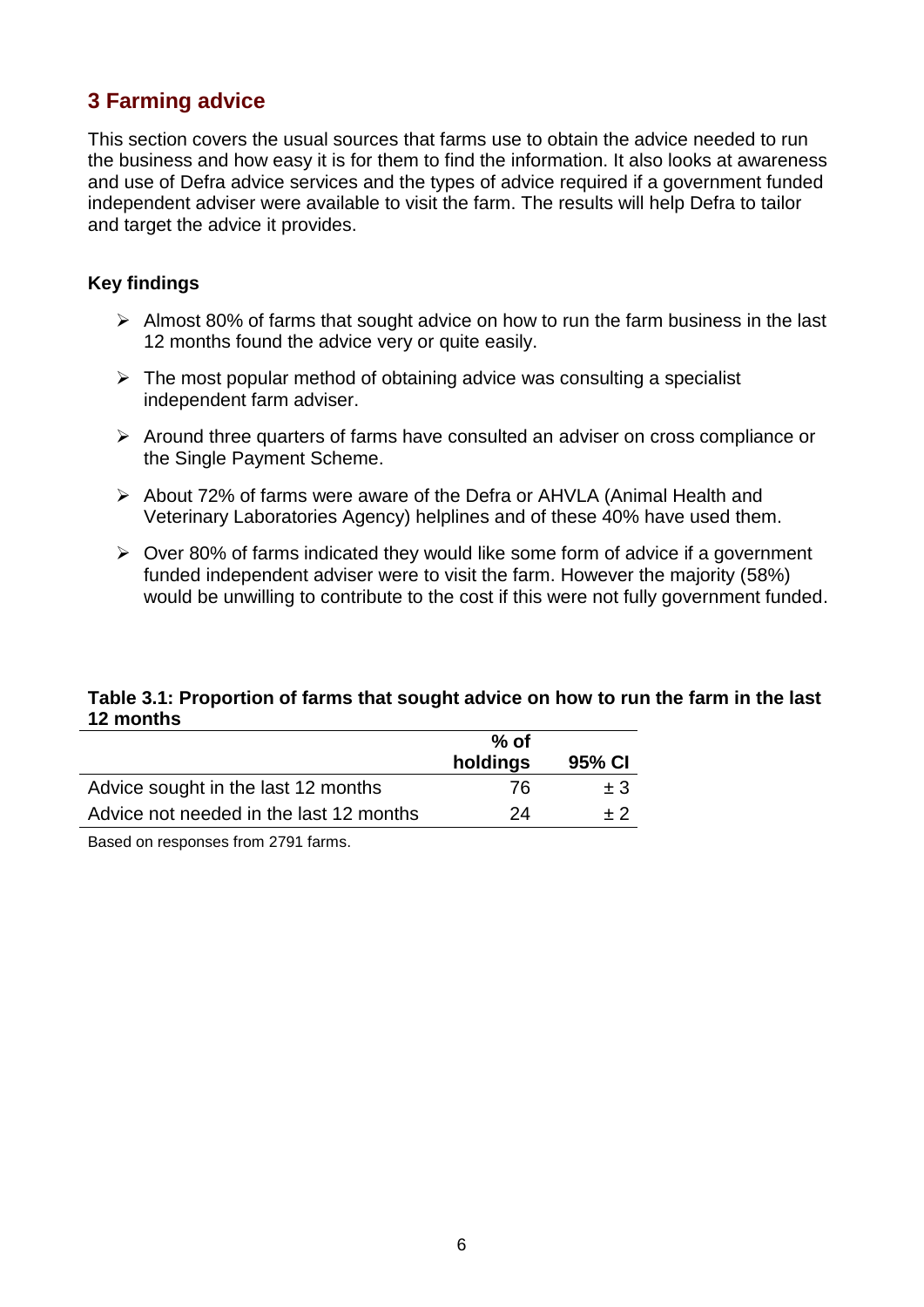**Figure 3.1: Level of ease with which farms were able to find the advice or information needed to run the farm business within the last 12 months**



Figure 3.1 shows that the majority of farms that sought advice within the last 12 months were able obtain to find the advice very or quite easily. Just 2% of farms were unable to obtain the advice and a further 19% found it quite or very difficult.

| Table 3.2: Level of ease with which farms were able to find the advice or information |
|---------------------------------------------------------------------------------------|
| needed to run the farm business within the last 12 months                             |

|                                  | $%$ of   |        |
|----------------------------------|----------|--------|
| Level of ease                    | holdings | 95% CI |
| Very easy to obtain advice       | 23       | ± 2    |
| Quite easy to obtain advice      | 56       | ± 2    |
| Quite difficult to obtain advice | 16       | $+2$   |
| Very difficult to obtain advice  | 3        | $+1$   |
| Unable to obtain advice          | 2        | $+1$   |

Based on responses from 2165 farms that sought advice on running the farm business in the last 12 months.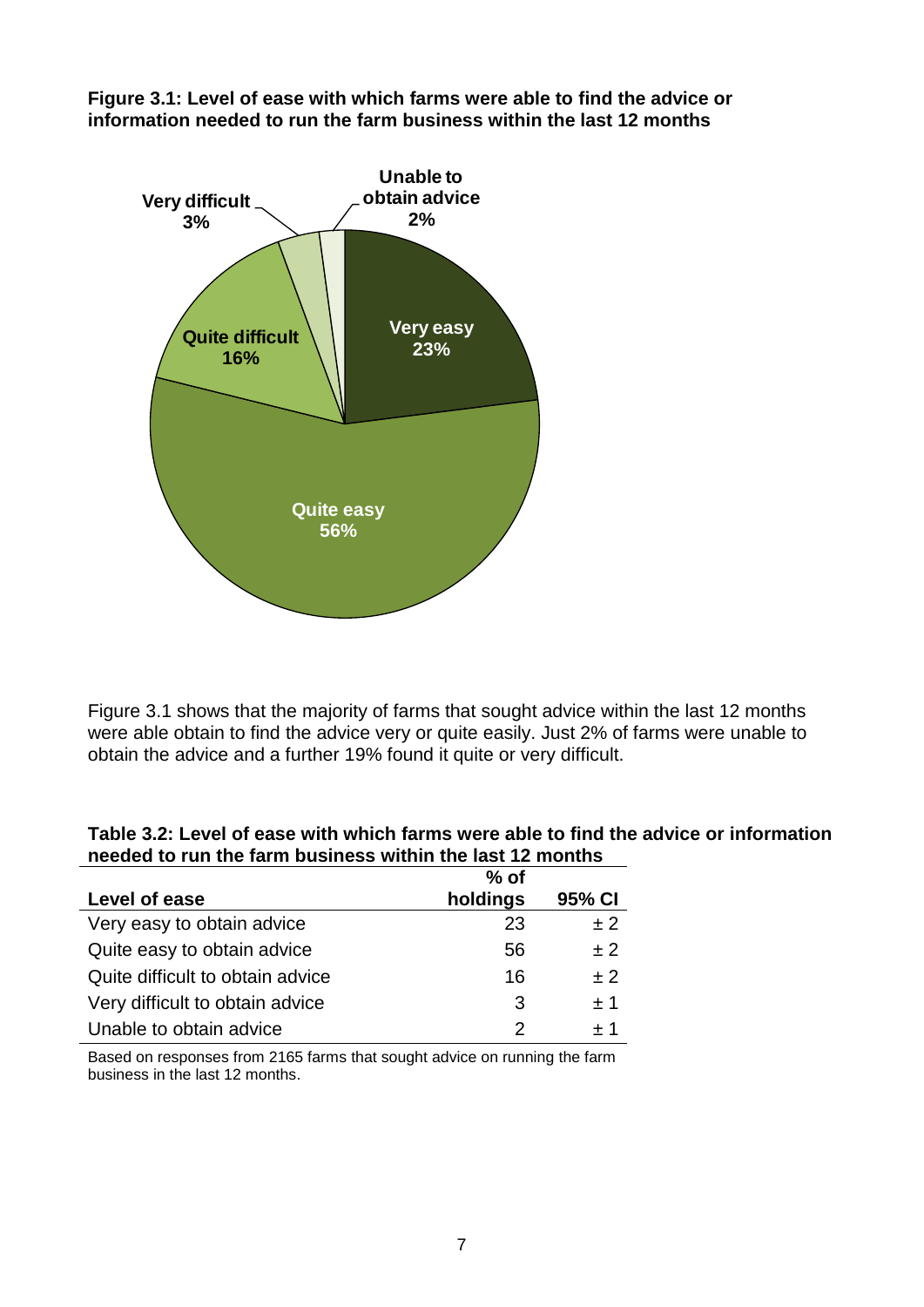**Figure 3.2: Usual sources for obtaining farming advice and information needed to run the farm**



The top three most popular sources for obtaining farming advice and information were specialist independent farm advisers, the farming press and friends, colleagues or family (figure 3.2).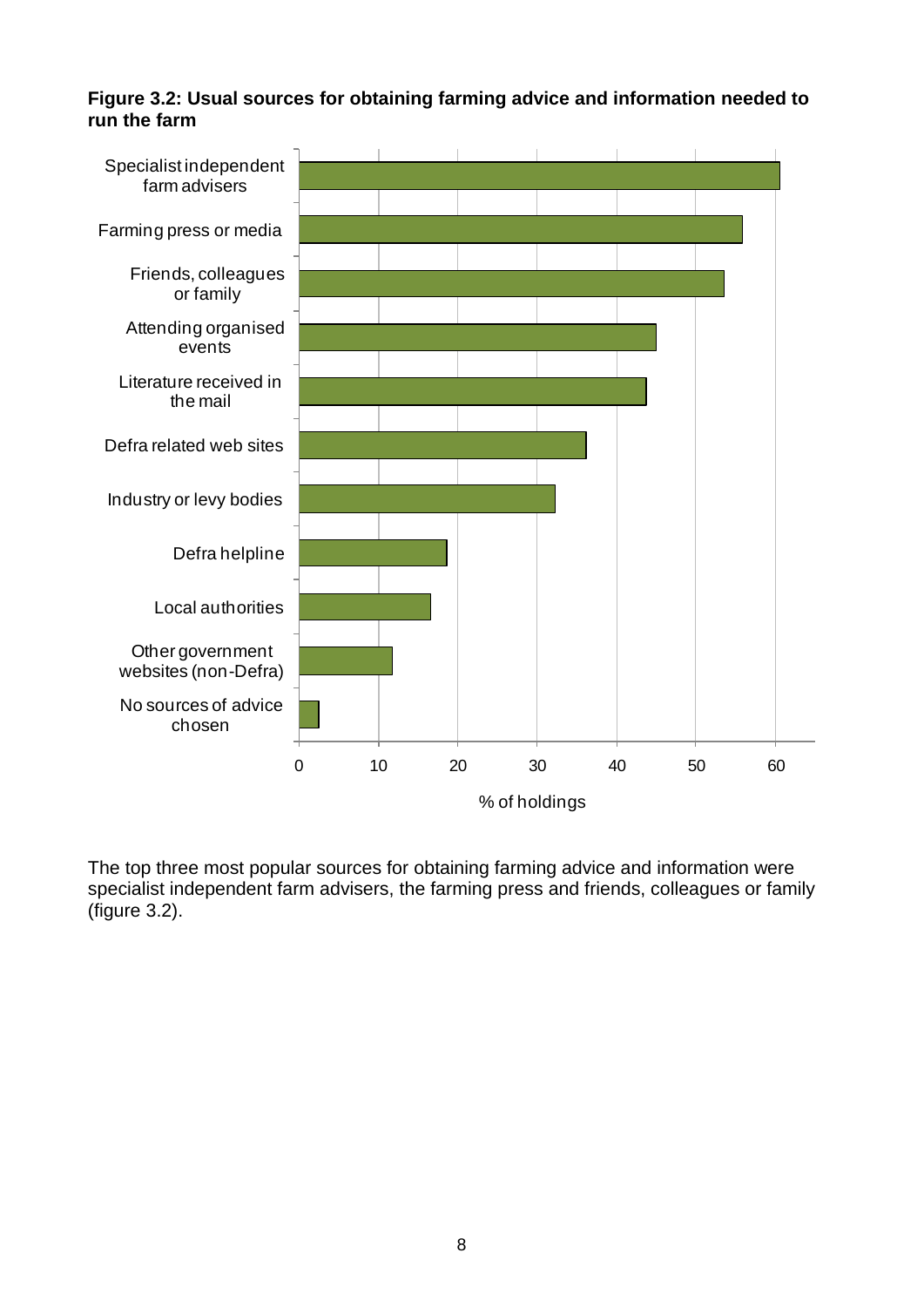|                                               | $%$ of         |        |
|-----------------------------------------------|----------------|--------|
| Usual source of advice                        | holdings       | 95% CI |
| Specialist independent farm advisers          | 61             | ±2     |
| Farming press or media                        | 56             | ± 2    |
| Friends, family or colleagues                 | 53             | ± 2    |
| Attending organised events                    | 45             | ± 2    |
| Literature received in the mail               | 44             | ± 2    |
| Defra related websites                        | 36             | ± 2    |
| Industry or levy bodies                       | 32             | ± 2    |
| Defra helpline                                | 19             | ± 2    |
| Local authorities                             | 17             | ±1     |
| Other government websites (non-Defra related) | 12             | ±1     |
| No sources of advice chosen                   | $\overline{2}$ | ±1     |

#### **Table 3.3: Usual sources for obtaining advice and information needed to run the farm**

Based on responses from 2884 farms.

#### **Table 3.4: Proportion of farms that have consulted an adviser on cross compliance or the Single Payment Scheme**

|                                                        | $%$ of   |        |
|--------------------------------------------------------|----------|--------|
| <b>Method of consulting adviser</b>                    | holdings | 95% CI |
| Adviser consulted on the phone                         | 41       | ±2     |
| Adviser consulted during a visit to the farm           | 32       | ±2     |
| Adviser consulted at an organised event                | 25       | ±2     |
| Adviser consulted by at least one of the above methods | 73       | ±2     |
| Adviser not consulted                                  | 27       | $+2$   |

Based on responses from 2871 farms.

## **Table 3.5: Proportion of farms that are aware of and have used advice services**

|                                          | Holdings aware of the<br>service <sup>(a)</sup> |        | Of the holdings aware<br>of the service, those<br>who have used it (b) |        |
|------------------------------------------|-------------------------------------------------|--------|------------------------------------------------------------------------|--------|
| <b>Advice service</b>                    | $%$ of<br>holdings                              | 95% CI | $%$ of<br>holdings                                                     | 95% CI |
| Defra or AHVLA helplines <sup>(c)</sup>  | 72                                              | ±2     | 40                                                                     | ±2     |
| <b>Cross Compliance Advice Programme</b> | 49                                              | ±2     | 23                                                                     | ±2     |
| <b>Farming Advice Service</b>            | 40                                              | ±2     | 12                                                                     | ± 2    |

(a) Based on responses from a minimum of 2287 farms.

(b) Based on responses from a minimum of 916 farms that indicated they are aware of the service.

(c) AHVLA is the Animal Health and Veterinary Laboratories Agency.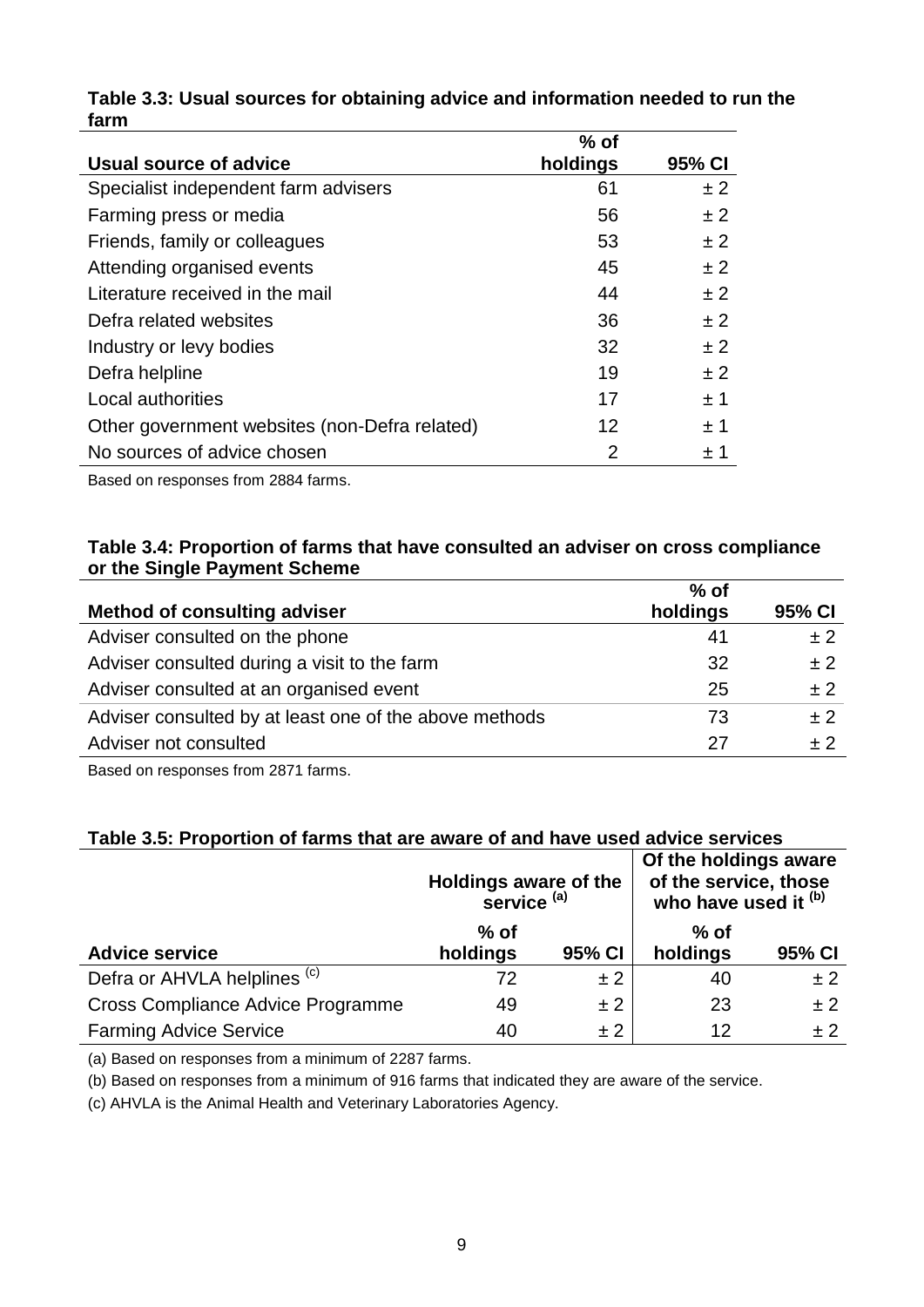### **Table 3.6: Types of advice required if a locally based, government funded independent adviser were to visit the farm**

| <b>Advice required</b>                                                             | $%$ of<br>holdings | 95% CI |
|------------------------------------------------------------------------------------|--------------------|--------|
| Grants and funding that would benefit the business                                 | 63                 | ±2     |
| Understanding rules and regulations that apply to the farm                         | 46                 | ±2     |
| Information on other advice providers and services that would<br>help the business | 33                 | ±2     |
| SPS (Single Payment Scheme) application and meeting<br>cross compliance conditions | 28                 | ± 2    |
| At least one of the above types of advice chosen                                   | 83                 | ±2     |
| No types of advice chosen                                                          | 17                 | $+2$   |

Based on responses from 2884 farms.

## **Table 3.7: Willingness to pay for the advice if it were not fully government funded**

|                                                             | % of     |        |
|-------------------------------------------------------------|----------|--------|
| <b>Willingness to pay</b>                                   | holdings | 95% CI |
| Unwilling to pay                                            | 58       | ± 2    |
| Willing to pay per visit                                    | -37      | $+2$   |
| Willing to pay annual subscription for set number of visits |          | $+1$   |

Based on responses from 2427 farms that indicated they would like some form of advice. Respondents could tick both 'willing to pay' options.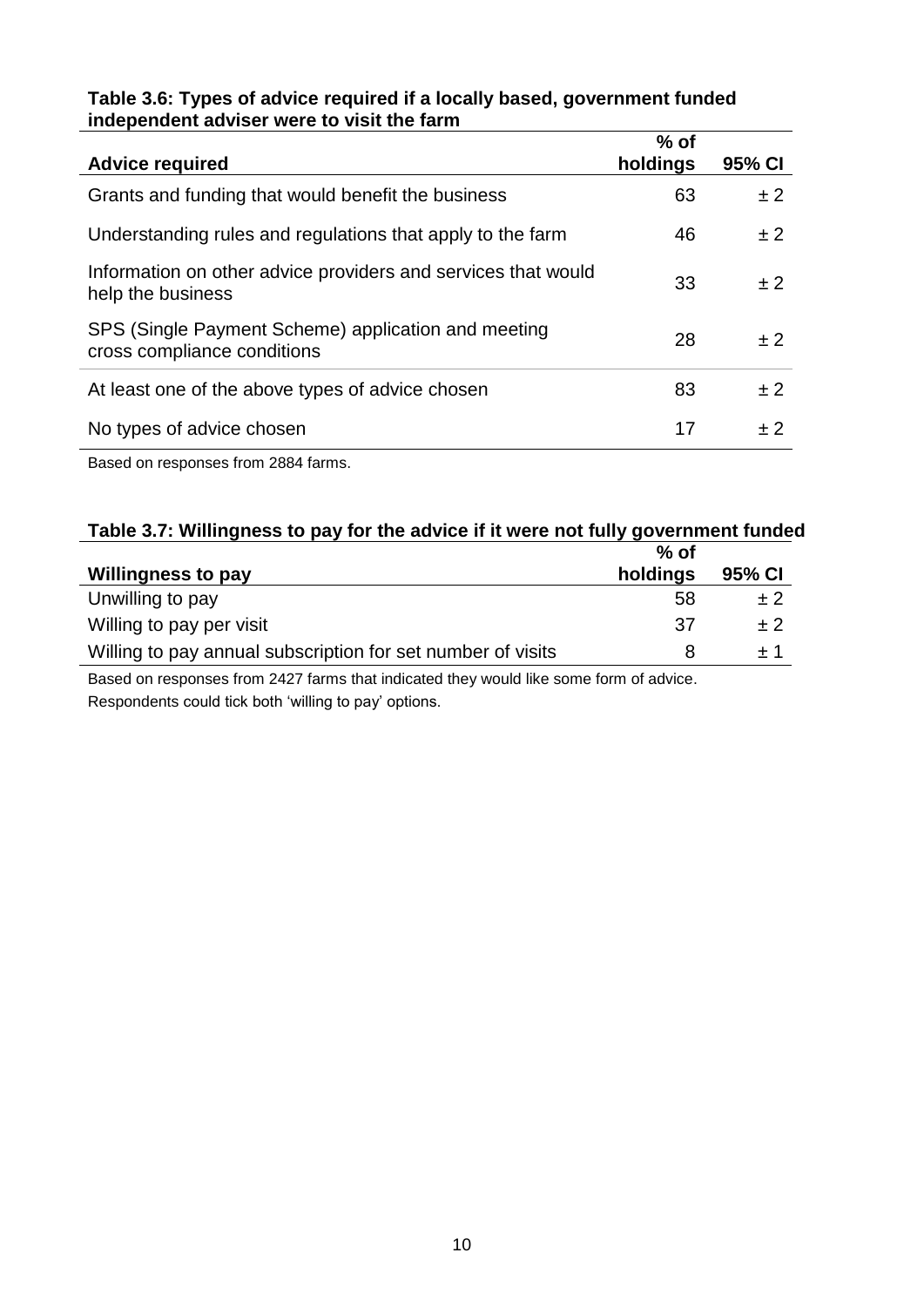# <span id="page-10-0"></span>**4 Soils**

This section looks at testing of soils, soil structure surveys, soil compaction and organic materials applied to the land. Soil structure surveys involve digging a hole in the field to assess the horizontal layers of the soil. When soil becomes compacted, drainage and aeration can be restricted so there is interest in the extent of soil compaction and actions farms have taken to reduce it.

## **Key findings**

- $\triangleright$  At least once every 5 years 68% of farms test the nutrient content and 70% test the pH (acidity) of the soil.
- $\triangleright$  The majority of farms that carried out a soil structure survey prior to cultivation or any other soil husbandry activity did so only where there was obvious compaction.
- $\triangleright$  On farms that did a soil survey in the last 12 months, 51% found soil compaction in the top 12 inches, 43% at plough depth and 20% throughout the soil profile.
- $\triangleright$  The most common actions taken to reduce soil compaction in the last 12 months were removing the compaction from headlands after harvest (reported by 66% of farms) and improving the drainage (reported by 62% of farms).

#### **Important information about comparing the January 2012 and October 2012 surveys for nutrient content and pH testing of soil (tables 4.2.1 and 4.3.1)**

Questions about soil testing were also asked in the Farm Practices Survey run in January 2012. However the way in which the questions were asked was different:

- In the January survey the question was 'Do you regularly test (at least every 5 years) the nutrient content/pH of your soil?' with responses 'yes', 'no' and 'not applicable'.
- In the October survey the question was 'How often do you test the nutrient content/pH of your soil?' with responses 'more than every 3 years', 'every 3 to 5 years', 'less frequently than every 5 years' and 'never'.

For purposes of comparability, we have grouped together results from the two surveys as in table 4.1. However the differences in question wording and response options mean that caution should be taken when comparing results.

| <b>Frequency group</b>                | January 2012 responses                                       | October 2012 responses                            |
|---------------------------------------|--------------------------------------------------------------|---------------------------------------------------|
| At least every 5 years                | Yes, soil is regularly tested                                | Soil tested more than every 3<br>years            |
|                                       | (at least every 5 years)                                     | Soil tested every 3-5 years                       |
| Less frequently than every<br>5 years | No, soil is not regularly tested<br>(at least every 5 years) | Soil tested less frequently<br>than every 5 years |
| or never<br>or not applicable         | Not applicable                                               | <b>Never</b>                                      |

## **Table 4.1: Grouping of January and October 2012 soil testing results**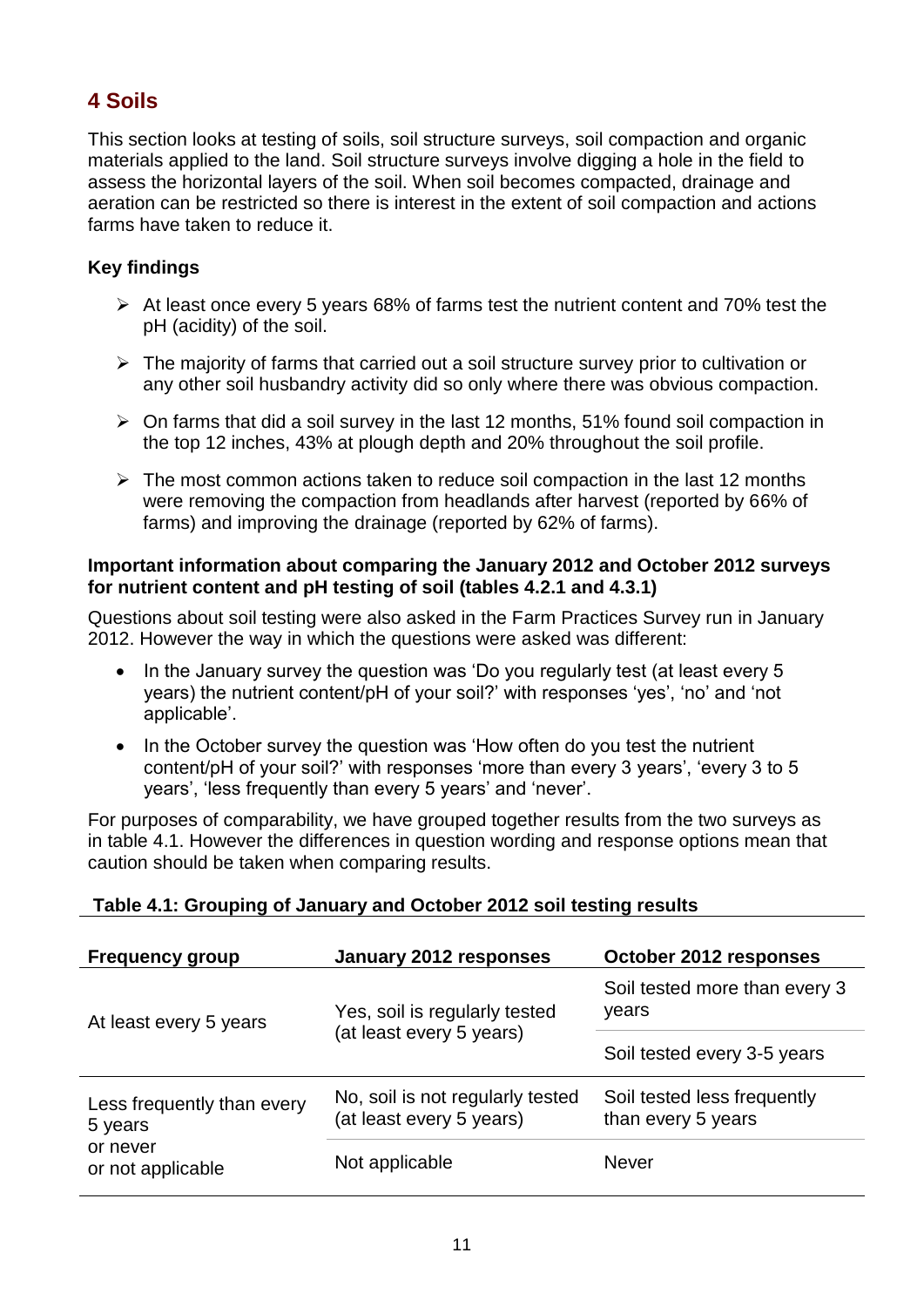



#### **Table 4.2: Frequency with which farms test the nutrient content of the soil**

|                                    | $%$ of   |        |
|------------------------------------|----------|--------|
| <b>Frequency</b>                   | holdings | 95% CI |
| More than every 3 years            | 22       | $+2$   |
| Every 3 to 5 years                 | 46       | $+2$   |
| Less frequently than every 5 years | 17       | $+1$   |
| Never <sup>(a)</sup>               | 15       | + 1    |

Based on responses from 2813 farms.

(a) 'Not applicable' was not included as a response option on the survey form. Therefore farms for which the question wasn't applicable would have either left the question blank or responded 'never'.

#### **Table 4.2.1: Frequency with which farms test the nutrient content of the soil: comparison between the January 2012 and October 2012 surveys (a)**

|                                                                  | January 2012       |         | October 2012       |        |
|------------------------------------------------------------------|--------------------|---------|--------------------|--------|
| <b>Frequency</b>                                                 | $%$ of<br>holdings | 95% CI  | $%$ of<br>holdings | 95% CI |
| At least every 5 years                                           | 71                 | $\pm$ 3 | 68                 | ± 2    |
| Less frequently than every 5 years<br>or never or not applicable | 29                 | $+3$    | 32                 | $+2$   |

Based on responses from 1142 farms in January 2012 and 2813 in October 2012.

(a) Please refer to the [important information](#page-10-0) on page 11 for guidance on comparing these sets of results.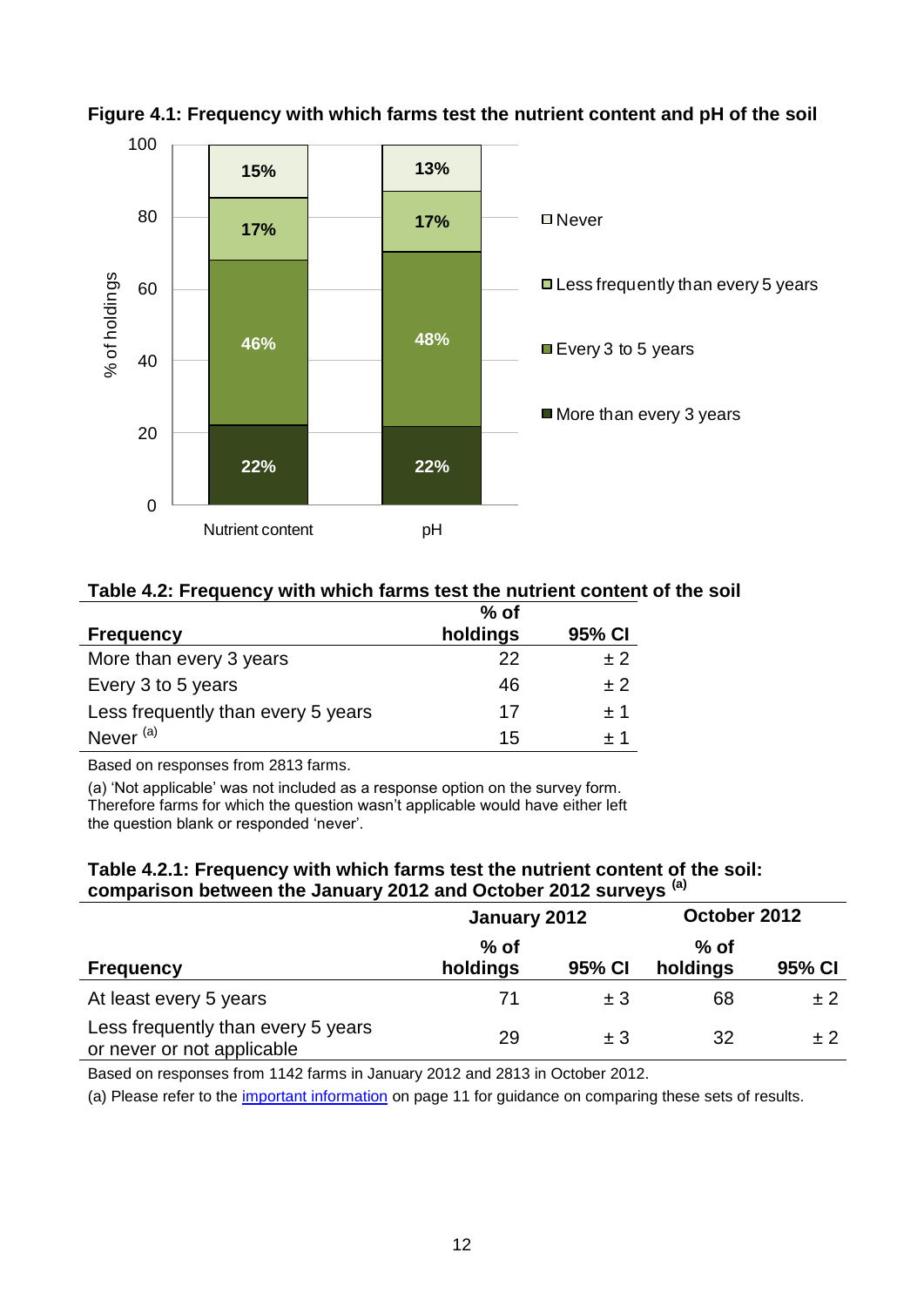|                                    | $%$ of   |        |
|------------------------------------|----------|--------|
| <b>Frequency</b>                   | holdings | 95% CI |
| More than every 3 years            | 22       | $+2$   |
| Every 3 to 5 years                 | 48       | $+2$   |
| Less frequently than every 5 years | 17       | $+1$   |
| Never <sup>(a)</sup>               | 13       |        |

## **Table 4.3: Frequency with which farms test the pH of the soil (a)**

Based on responses from 2651 farms.

(a) 'Not applicable' was not included as a response option on the survey form. Therefore farms for which the question wasn't applicable would have either left the question blank or responded 'never'.

#### **Table 4.3.1: Frequency with which farms test the pH of the soil: comparison between the January 2012 and October 2012 surveys (a)**

|                                                                  | January 2012       |         | October 2012       |         |
|------------------------------------------------------------------|--------------------|---------|--------------------|---------|
| <b>Frequency</b>                                                 | $%$ of<br>holdings | 95% CI  | $%$ of<br>holdings | 95% CI  |
| At least every 5 years                                           | 78                 | ±3      | 70                 | $\pm$ 3 |
| Less frequently than every 5 years<br>or never or not applicable | 22                 | $\pm$ 3 | 30                 | $+2$    |

Based on responses from 1141 farms in January 2012 and 2651 in October 2012.

(a) Please refer to the [important information](#page-10-0) on page 11 for guidance on comparing these sets of results.

## **Table 4.4: Proportion of farms that carry out a soil structure survey (dig a hole) to examine the soil profile prior to cultivation or any other soil husbandry activity**

|                                                    | $%$ of   |        |
|----------------------------------------------------|----------|--------|
| Soil survey type                                   | holdings | 95% CI |
| Single hole per field surveyed                     |          | ± 1    |
| Multiple holes per field surveyed                  | 11       | $+1$   |
| Survey done only where there is obvious compaction | 28       | $+2$   |
| No survey done (a)                                 | 53       | +2     |

Based on responses from 2880 farms.

(a) Includes farms for which the question wasn't applicable because 'not applicable' was not included as a response option on the survey form.

#### **Table 4.5: Proportion of farms whose soil survey has revealed soil compaction in the last 12 months**

|                             | $%$ of   |         |
|-----------------------------|----------|---------|
| Depth of soil compaction    | holdings | 95% CI  |
| In the top 12 inches        | 51       | $\pm$ 3 |
| At plough depth             | 43       | $\pm$ 3 |
| Throughout the soil profile | 20       | + 3     |

Based on responses from a minimum of 843 farms that carry out a soil structure survey.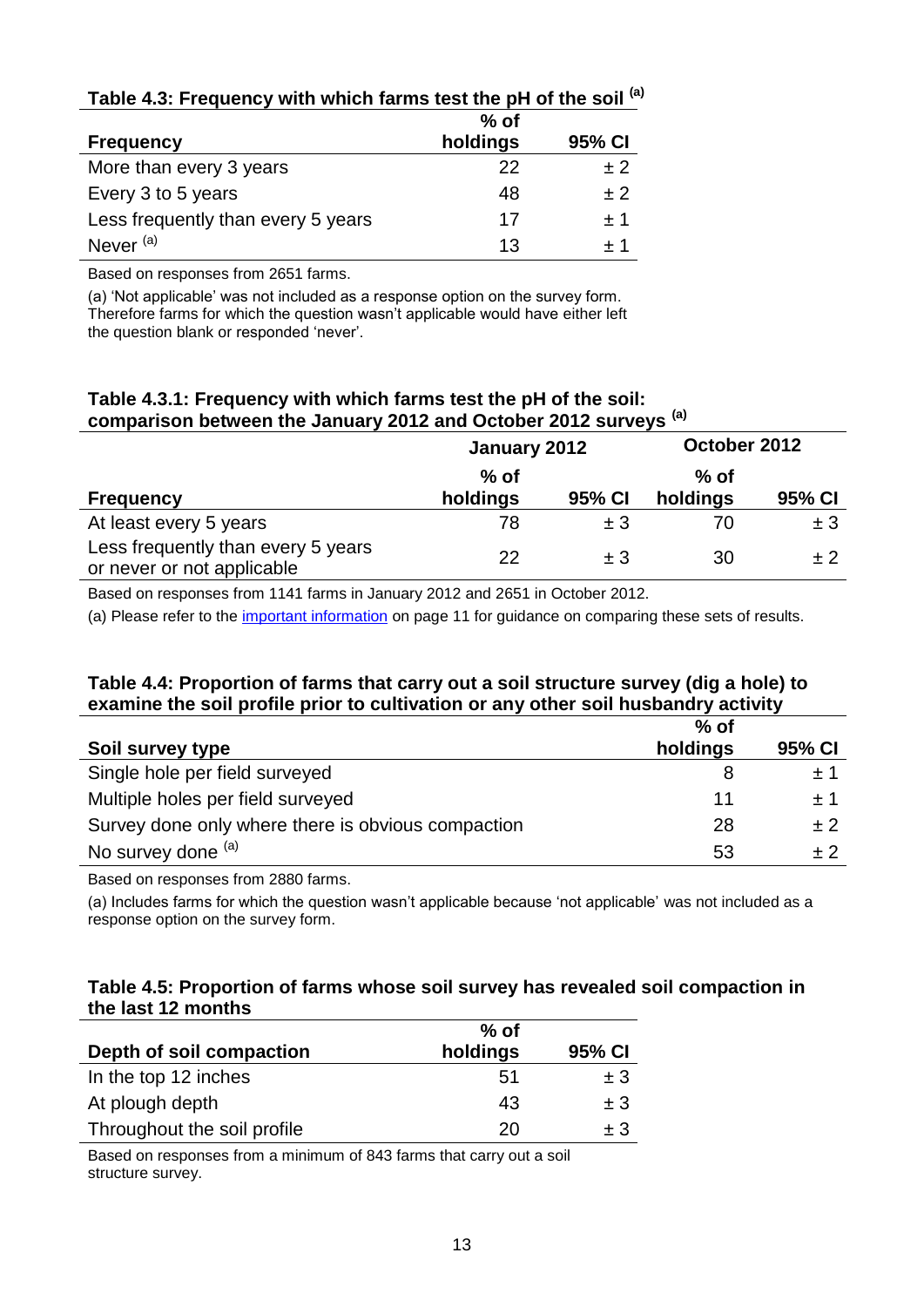

**Figure 4.2: Actions taken in the last 12 months to reduce soil compaction in 2008 and 2012 (a)**

(a) The vertical lines on each bar represent the 95% confidence intervals. Where the 2008 and 2012 confidence intervals overlap, e.g. for compaction removed from headlands after harvest, there is no statistically significant change in the results.

Figure 4.2 shows that the proportion of farms that improved drainage to reduce soil compaction in the last 12 months has increased, rising from 48% in 2008 to 62% in 2012. Conversely the proportion using low pressure set-ups has reduced slightly.

#### **Table 4.6: Actions taken in the last 12 months to reduce soil compaction**

|                                                                      | 2008     |        | 2012     |        |
|----------------------------------------------------------------------|----------|--------|----------|--------|
|                                                                      | $%$ of   |        | $%$ of   |        |
| <b>Action</b>                                                        | holdings | 95% CI | holdings | 95% CI |
| Compaction removed from headlands after<br>harvest                   | 69       | ± 3    | 66       | ± 2    |
| Drainage improved                                                    | 48       | ± 3    | 62       | ± 2    |
| Low pressure set-ups used                                            | 61       | ± 3    | 54       | ±2     |
| Land use, crop rotations or variety altered                          | n/c      | n/c    | 53       | ± 2    |
| Compaction removed from grassland through<br>turf lifting or spiking | n/c      | n/c    | 27       | ±2     |
| Compaction removed from grassland after<br>harvest                   | n/c      | n/c    | 20       | ± 2    |

Based on a minimum of 1096 responses in 2008 and 1358 in 2012 from farms for which the action is applicable.

n/c: Data not collected.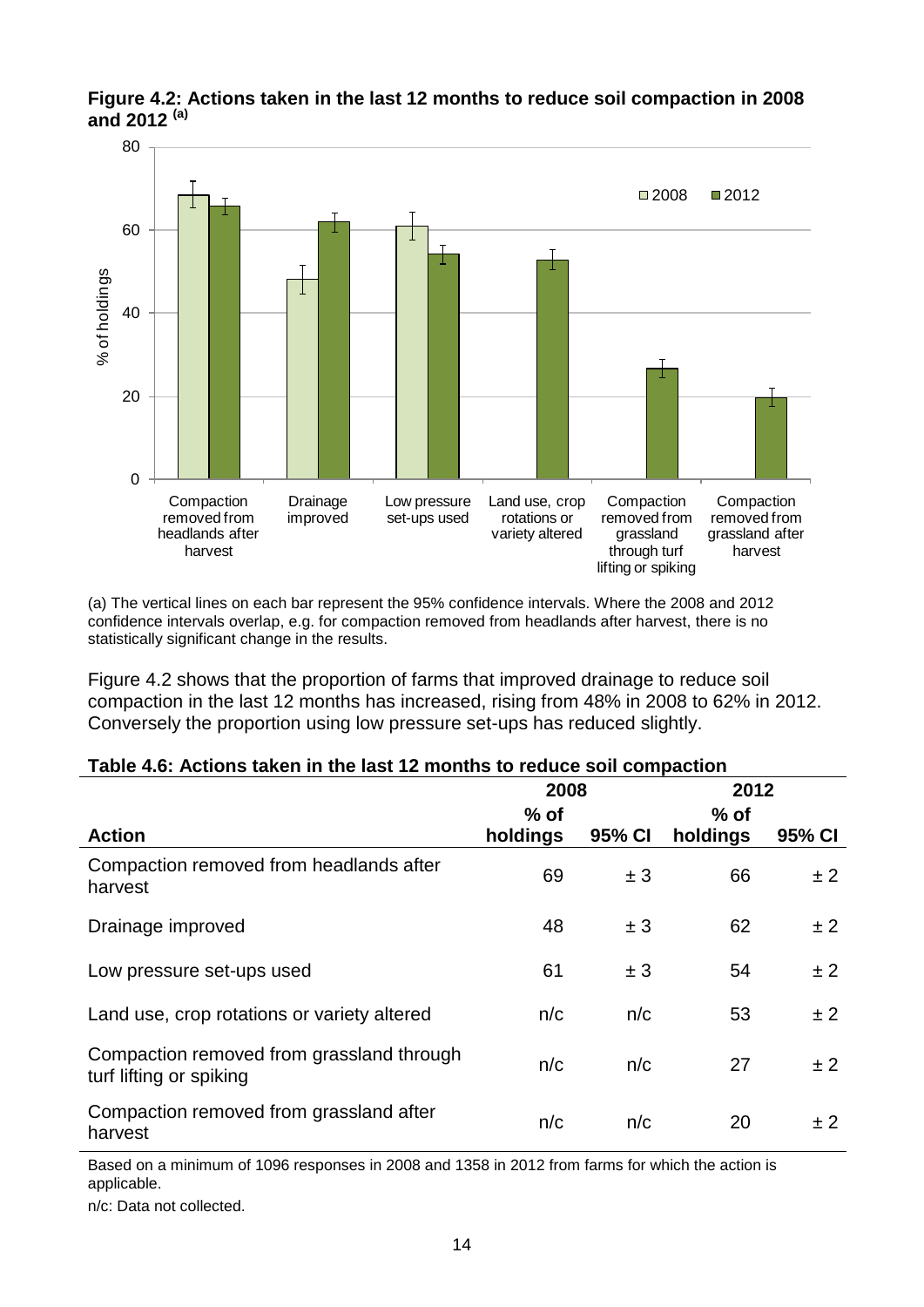#### **Table 4.7: Conduction of a subsequent soil structure survey (dig a hole) to assess the success of the actions that have ever been taken to reduce soil compaction**

|                                                                               | $%$ of   |        |
|-------------------------------------------------------------------------------|----------|--------|
| <b>Conduction of soil survey</b>                                              | holdings | 95% CI |
| Soil survey undertaken                                                        | -32      | $+2$   |
| Soil survey not undertaken                                                    | 68       | $+2$   |
| Road on reapproach from 2200 forms that house quartelian sation to reduce and |          |        |

Based on responses from 2266 farms that have ever taken action to reduce soil compaction.

## **Table 4.8: Application of organic materials to agricultural land in the last 12 months (excluding manure and slurry)**

|                                          | $%$ of   |        |
|------------------------------------------|----------|--------|
| <b>Organic material</b>                  | holdings | 95% CI |
| Sewage sludge                            | 50       | ± 6    |
| Compost                                  | 43       | ± 6    |
| Digestate from anaerobic digestion plant |          | ± 3    |
| Paper mill sludge                        | 6        | ± 3    |
| Other organic material not listed        | 12       | $+3$   |

Based on responses from 351 farms that applied at least one organic material to the land.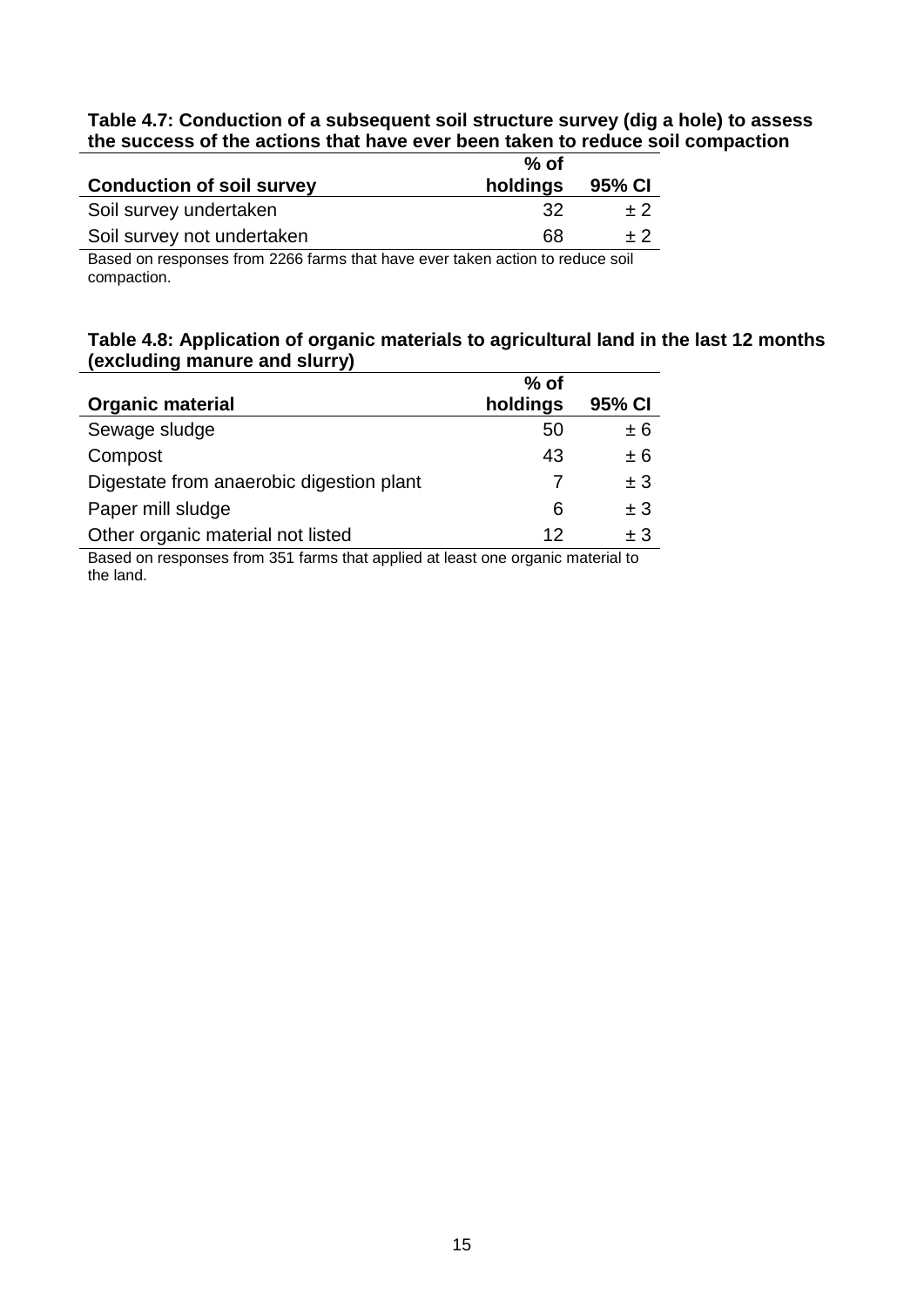# <span id="page-15-0"></span>**5 Grassland**

This section covers temporary and permanent grassland on farms (definitions as below). The results are to be used in ongoing discussions on Common Agricultural Policy (CAP) reform. Member States are required by EU legislation to make sure the ratio of permanent pasture to total agricultural area from 2003 is maintained, although there is currently no requirement on individual farms.

## **Key findings**

- $\triangleright$  About 44% of the total area of temporary grassland was sown between July 2011 and September 2012. In contrast, 13% of the total area of permanent grassland was sown in the same time period.
- $\triangleright$  The typical arable cropping period between temporary grass leys is 4 years. Grass leys are temporary grasslands that are sown for a limited period (usually one to five years).
- $\triangleright$  In the 2012-13 crop year about 33 thousand hectares of permanent grassland had already been or is intended to be converted to another crop at the time of the survey.

## **Important information about the grassland area results (tables 5.2 and 5.4)**

On the survey form we asked farms to record the areas of temporary and permanent grassland according to when they were last sown. However respondents found this question confusing. Some recorded the total area of temporary or permanent grassland on the holding in each time period instead of breaking down the current area by when it was last sown. We have made every effort to exclude incorrect responses from the analysis but we are still not entirely confident in the accuracy of the results. This is an area we will need to improve if this topic is repeated.

## **Definitions**

The autumn 2012 Farm Practices Survey used the following definitions for temporary and permanent grassland:

**Temporary grassland** is land used to grow grasses that has been included in the crop rotation of the farm in the last five years.

**Permanent grassland** is land used to grow grasses that has not been included in crop rotation in the last five years or longer.

These definitions differ from those used in the June Survey of Agriculture, which defines temporary grassland as any grass sown in the last 5 years and permanent grassland as grass over 5 years old. The definitions are different because there is particular interest in grasses grown inside and outside of crop rotations.

## **Table 5.1: Proportion of farms with temporary and permanent grassland**

|                                   | $%$ of<br>holdings | 95% CI |
|-----------------------------------|--------------------|--------|
| Holdings with temporary grassland | 37                 | + 2    |
| Holdings with permanent grassland | 87                 | + 1    |
|                                   |                    |        |

Based on responses from a minimum of 2686 farms.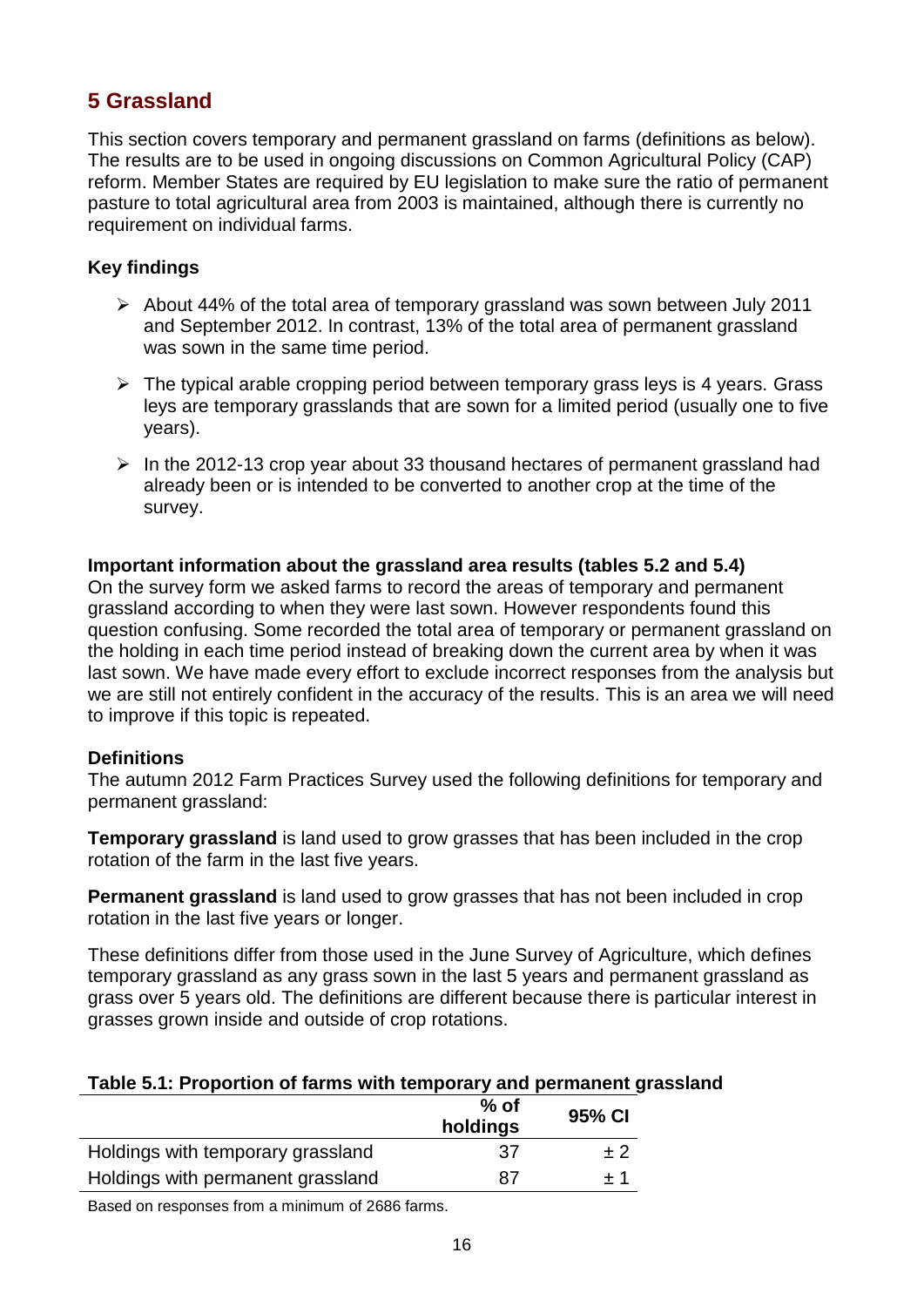|                             | <b>Thousand hectares</b> |        |  |
|-----------------------------|--------------------------|--------|--|
| <b>Time period</b>          | Area sown                | 95% CI |  |
| July 2012 to September 2012 | 79                       | ± 11   |  |
| July 2011 to June 2012      | 73                       | ± 9    |  |
| 2 years ago                 | 57                       | ±8     |  |
| 3 years ago                 | 46                       | ±7     |  |
| 4 years ago                 | 36                       | ± 8    |  |
| More than 4 years ago       | 51                       | ± 9    |  |
| <b>Total area</b>           | 342                      | + 21   |  |

#### **Table 5.2: Total area of temporary grassland broken down by when it was last sown (a)**

Based on responses from 801 farms with temporary grassland.

(a) Please refer to the [important information](#page-15-0) on page 16 for detail on our concerns about the accuracy of these results.

Figure 5.1 is a pie chart of the areas from table 5.2. It shows that 23% of the total area of temporary grassland was sown between July 2012 and September 2012 and a further 21% was sown between July 2011 and June 2012.





(a) Please refer to the [important information](#page-15-0) on page 16 for detail on our concerns about the accuracy of these results.

| Table 5.3: Typical arable cropping period in years between temporary grass leys |  |  |
|---------------------------------------------------------------------------------|--|--|
|                                                                                 |  |  |

|                                                             | Years | 95% CI    |
|-------------------------------------------------------------|-------|-----------|
| Typical arable cropping period between temporary grass leys | 4.0   | $\pm 0.2$ |
| Based on responses from 678 farms with temporary grassland. |       |           |

(a) Grass leys are temporary grasslands that are sown for a limited period, usually one to five years.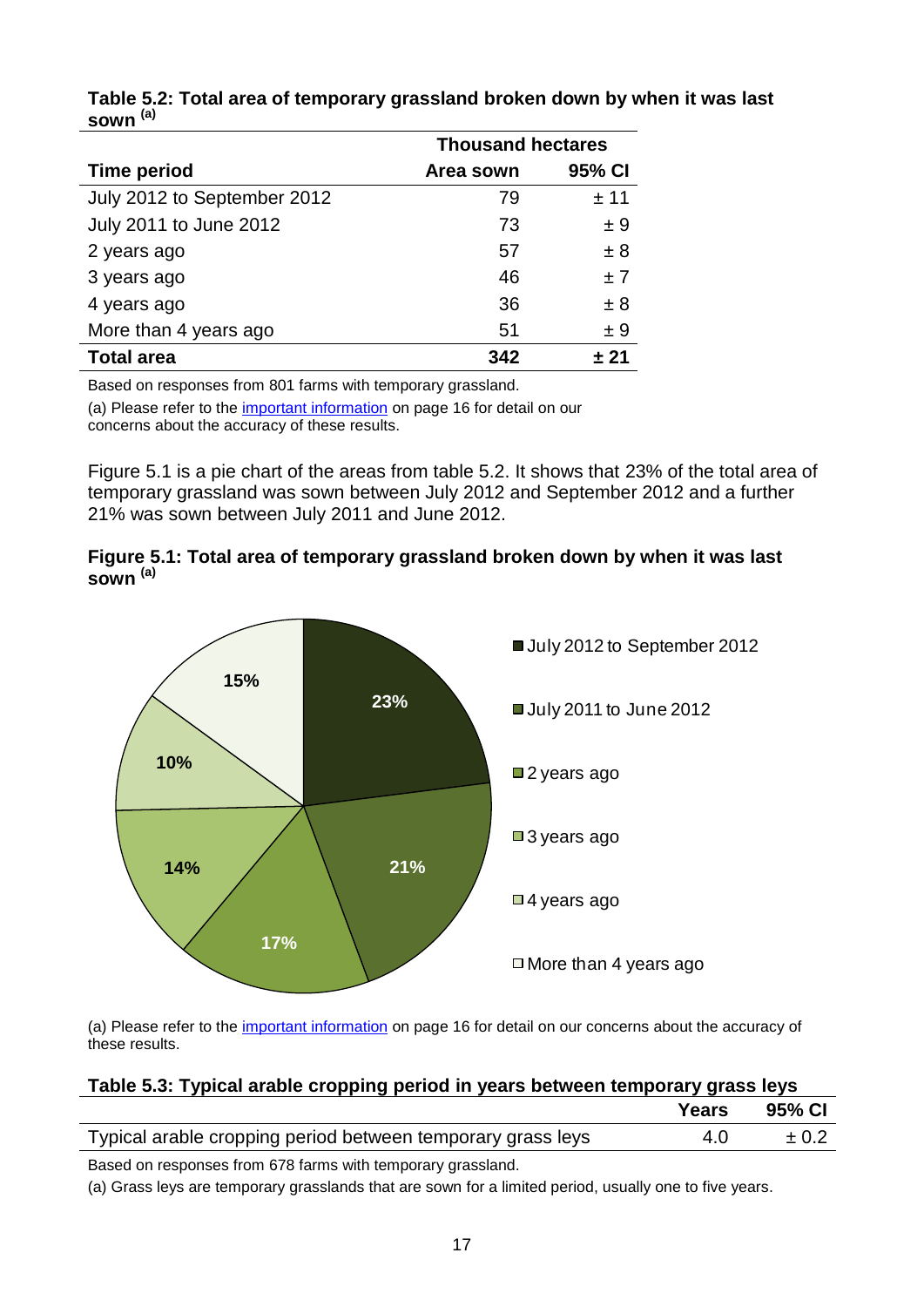|                             | <b>Thousand hectares</b> |        |  |
|-----------------------------|--------------------------|--------|--|
| <b>Time period</b>          | Area sown                | 95% CI |  |
| July 2012 to September 2012 | 99                       | ± 24   |  |
| July 2011 to June 2012      | 32                       | ± 11   |  |
| 2 to 5 years ago            | 57                       | ±11    |  |
| 5 to 8 years ago            | 113                      | ± 21   |  |
| 9 to 20 years ago           | 236                      | ± 37   |  |
| More than 20 years ago      | 475                      | ± 59   |  |
| <b>Total area</b>           | 1012                     | + 78   |  |

#### **Table 5.4: Total area of permanent grassland broken down by when it was last sown (a)**

Based on responses from 1006 farms with permanent grassland.

(a) Please refer to the [important information](#page-15-0) on page 16 for detail on our concerns about the accuracy of these results.

Figure 5.2 is a pie chart of the areas in table 5.4. It shows that, in contrast to temporary grassland, permanent grassland is sown much less frequently. About 70% of the total area was sown at least 9 years ago.

#### **Figure 5.2: Total area of permanent grassland broken down by when it was last sown (a)**



(a) Please refer to the [important information](#page-15-0) on page 16 for detail on our concerns about the accuracy of these results.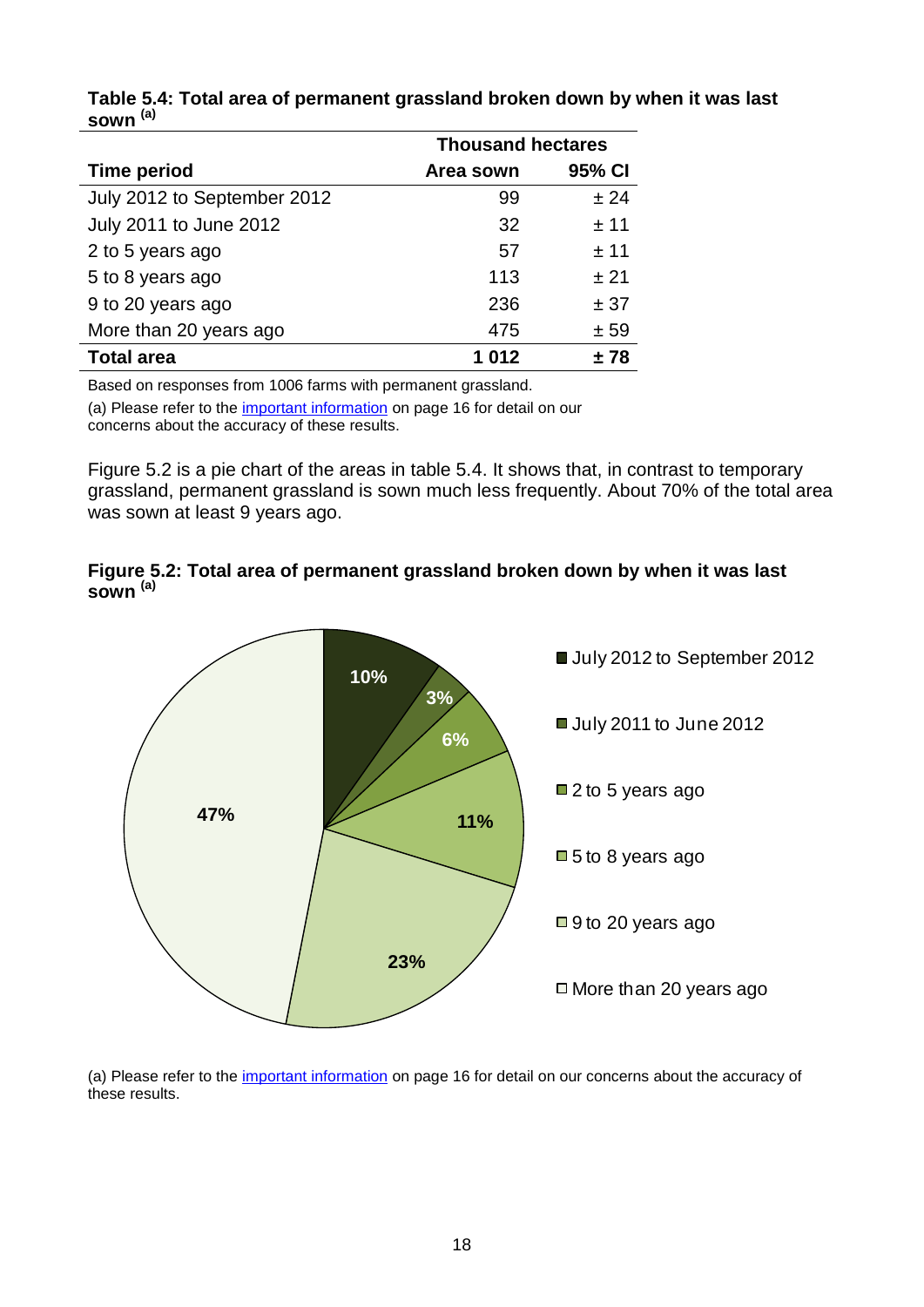#### **Table 5.5: Proportion of farms that sow catch crops when reseeding permanent grassland (a)**

| <b>Frequency</b> | $%$ of<br>holdings | 95% CI |
|------------------|--------------------|--------|
| Usually          |                    |        |
| Seldom or never  | .92                |        |

Based on responses from 1973 farms with permanent grassland.

(a) Catch crops are fast growing crops such as turnips or forage rape that are grown in the time interval between two main crops to make maximum use of the land.

#### **Table 5.6: Area of permanent grassland already converted or intended to be converted to another crop in the 2012-13 crop year**

|                                                       | <b>Thousand hectares</b> |        |  |
|-------------------------------------------------------|--------------------------|--------|--|
|                                                       | Area                     | 95% CI |  |
| Area sown July to September 2012                      | 9                        | $+3$   |  |
| Area intended to be sown<br>October 2012 to June 2013 | 24                       | $+6$   |  |

Based on responses from 169 farms that have already converted or intend to convert some permanent grassland to another crop in the 2012-13 crop year.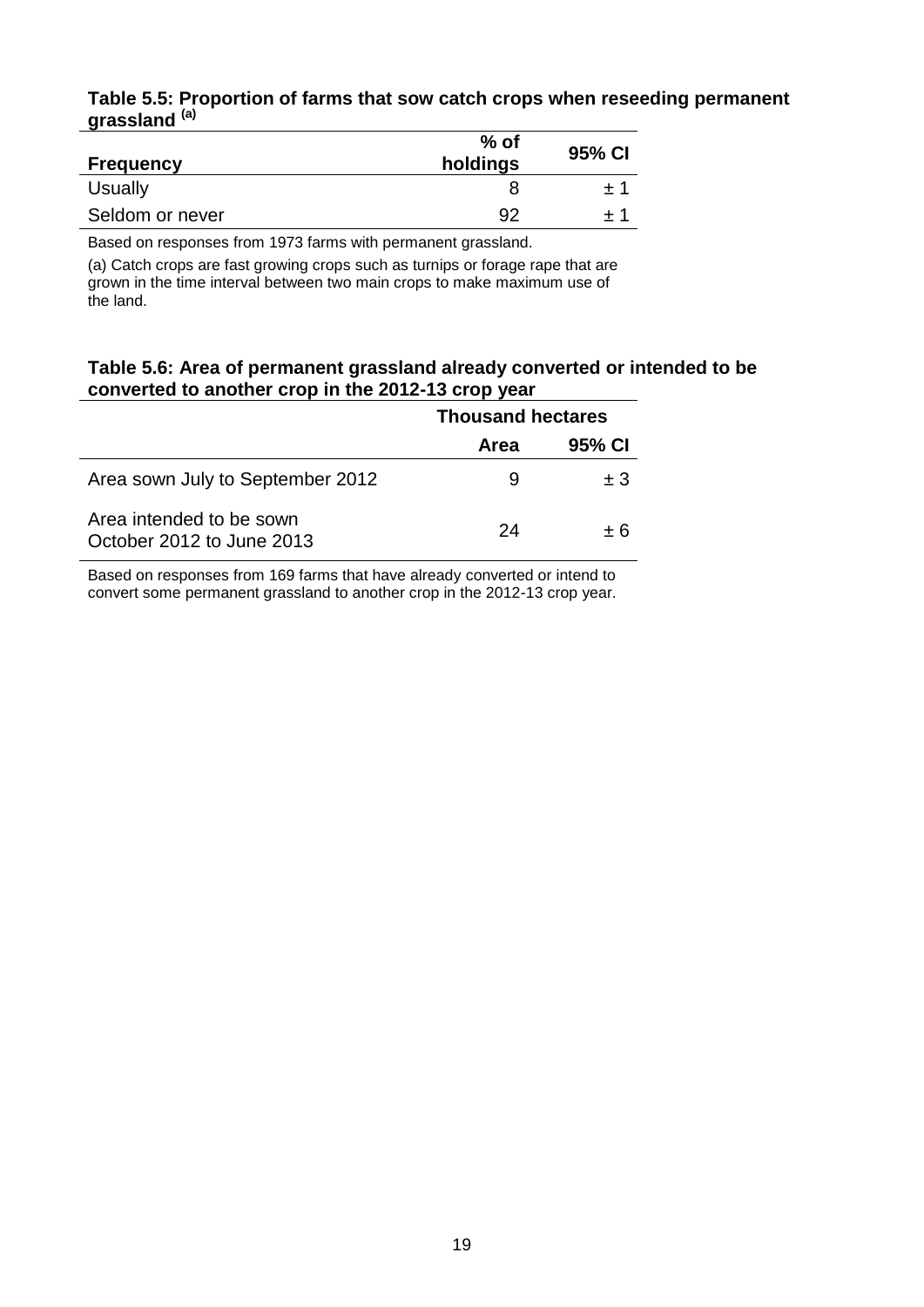# <span id="page-19-0"></span>**6 Dairy housing**

This section looks at the housing of dairy cattle. The topic of continuously housing dairy cattle has raised questions on animal welfare. Defra is interested in seeing how widespread this practice is.

## **Key findings**

- $\triangleright$  The vast majority of holdings allowed their dairy cattle access to external pasture (94% of farms with cows in milk and 93% of those dry cows).
- $\triangleright$  About 6% of farms with cows in milk and 5% of those with dry cows continuously housed the cattle day and night throughout the year.

| <b>1990 - 1990 - 1990 - 1990 - 1990 - 1990 - 1990 - 1990 - 1990 - 1990 - 1990 - 1990 - 1990 - 1990 - 1990 - 1990</b> |                     |        |                    |         |
|----------------------------------------------------------------------------------------------------------------------|---------------------|--------|--------------------|---------|
|                                                                                                                      | <b>Cows in milk</b> |        | Dry cows           |         |
| <b>Housing arrangement</b>                                                                                           | $%$ of<br>holdings  | 95% CI | $%$ of<br>holdings | 95% CI  |
| Cows having regular access to external<br>pasture <sup>(a)</sup>                                                     | 94                  | ±2     | 93                 | ± 2     |
| Cows only having access to a loafing area                                                                            | $\overline{2}$      | ±1     | 2                  | ±1      |
| Cows continuously housed (day and night)<br>throughout the year                                                      | 6                   | ± 2    | 5                  | ± 2     |
| In the future, cows are intended to be<br>continuously housed (day and night)<br>throughout the year                 |                     | ± 2    | 5                  | $\pm 2$ |

#### **Table 6.1: Housing of dairy cattle**

Based on responses from a minimum of 436 farms that have dairy cows.

(a) This could include cows housed continuously for some periods of time, e.g. over winter.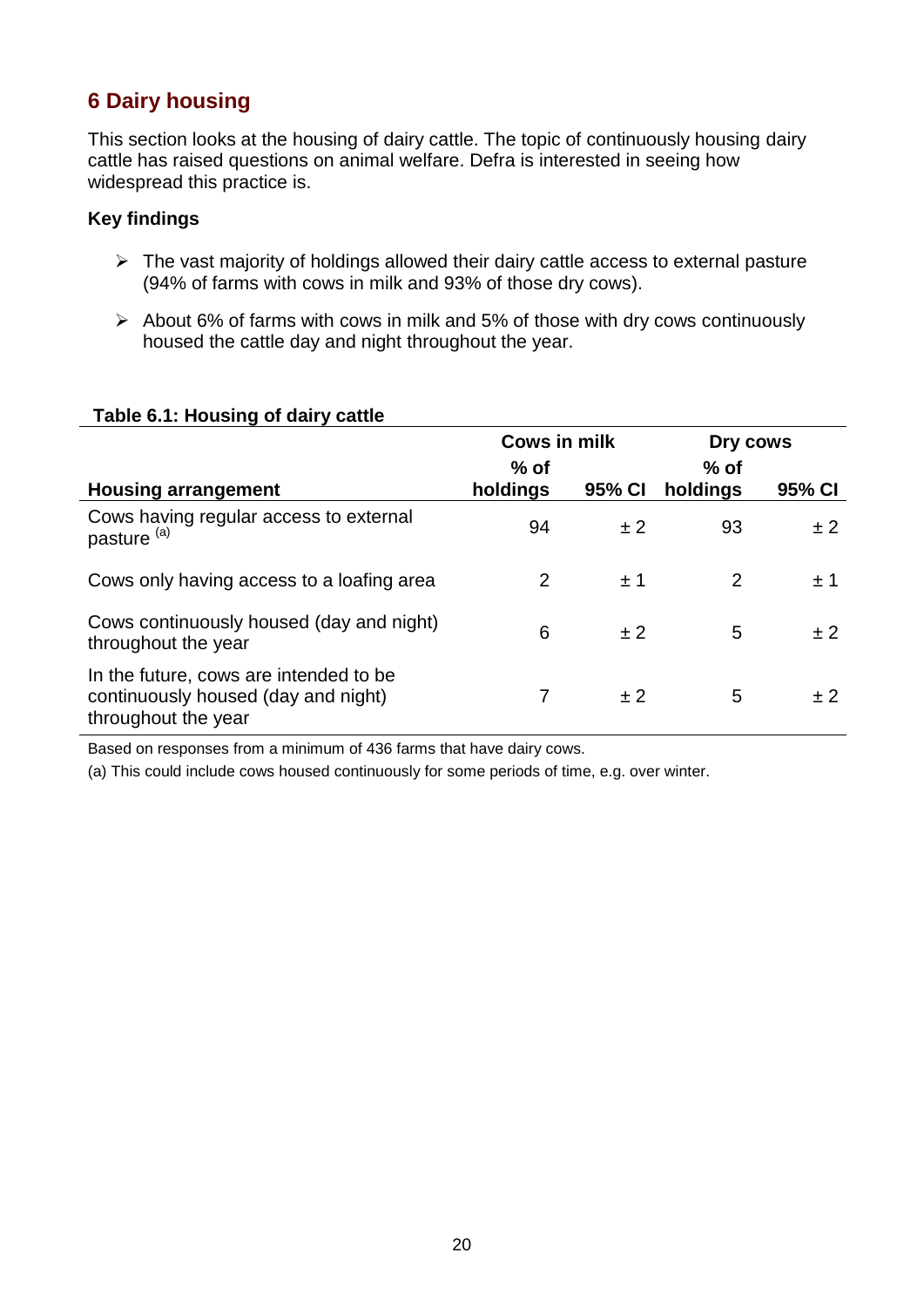# <span id="page-20-0"></span>**7 Buildings**

This section looks at farm buildings that have the potential to be converted to other commercial uses. There is interest in better understanding the barriers to economic growth from developing the uses of agricultural buildings so this section also looks at the reasons for not converting buildings.

### **Key findings**

- $\triangleright$  About 44% of holdings had farm buildings with the potential to be converted to other commercial uses. Of these, 6% intended to convert their buildings in the next 12 months.
- $\triangleright$  Storage or warehousing was the most common potential use to which farm buildings could be converted, indicated by 58% of farms.
- $\triangleright$  The largest factor preventing change of use was planning issues, with 46% of farms indicating this.

#### **Table 7.1: Proportion of holdings with farm buildings that have potential to be converted to other commercial uses**

|                                         | <b>Buildings with</b><br>conversion<br>potential <sup>(a)</sup> |        | Of holdings having buildings<br>with conversion potential,<br>% intending to convert them<br>within the next 12 months (b) |        |  |
|-----------------------------------------|-----------------------------------------------------------------|--------|----------------------------------------------------------------------------------------------------------------------------|--------|--|
|                                         | $%$ of                                                          |        | $%$ of                                                                                                                     |        |  |
| Age of buildings                        | holdings                                                        | 95% CI | holdings                                                                                                                   | 95% CI |  |
| Pre-1940 buildings                      | 16                                                              | ±1     |                                                                                                                            | ± 3    |  |
| Post-1940 buildings                     | 11                                                              | ±1     | 4                                                                                                                          | ±2     |  |
| Mix of pre- and post-1940 buildings     | 17                                                              | ±1     | 6                                                                                                                          | ±2     |  |
| All buildings with conversion potential | 44                                                              | ±2     | 6                                                                                                                          | ±1     |  |
| No buildings with conversion potential  | 56                                                              | ± 2    |                                                                                                                            |        |  |

(a) Based on responses from 2862 farms.

(b) Based on responses from 1283 farms that have buildings with the potential to be converted to other commercial uses.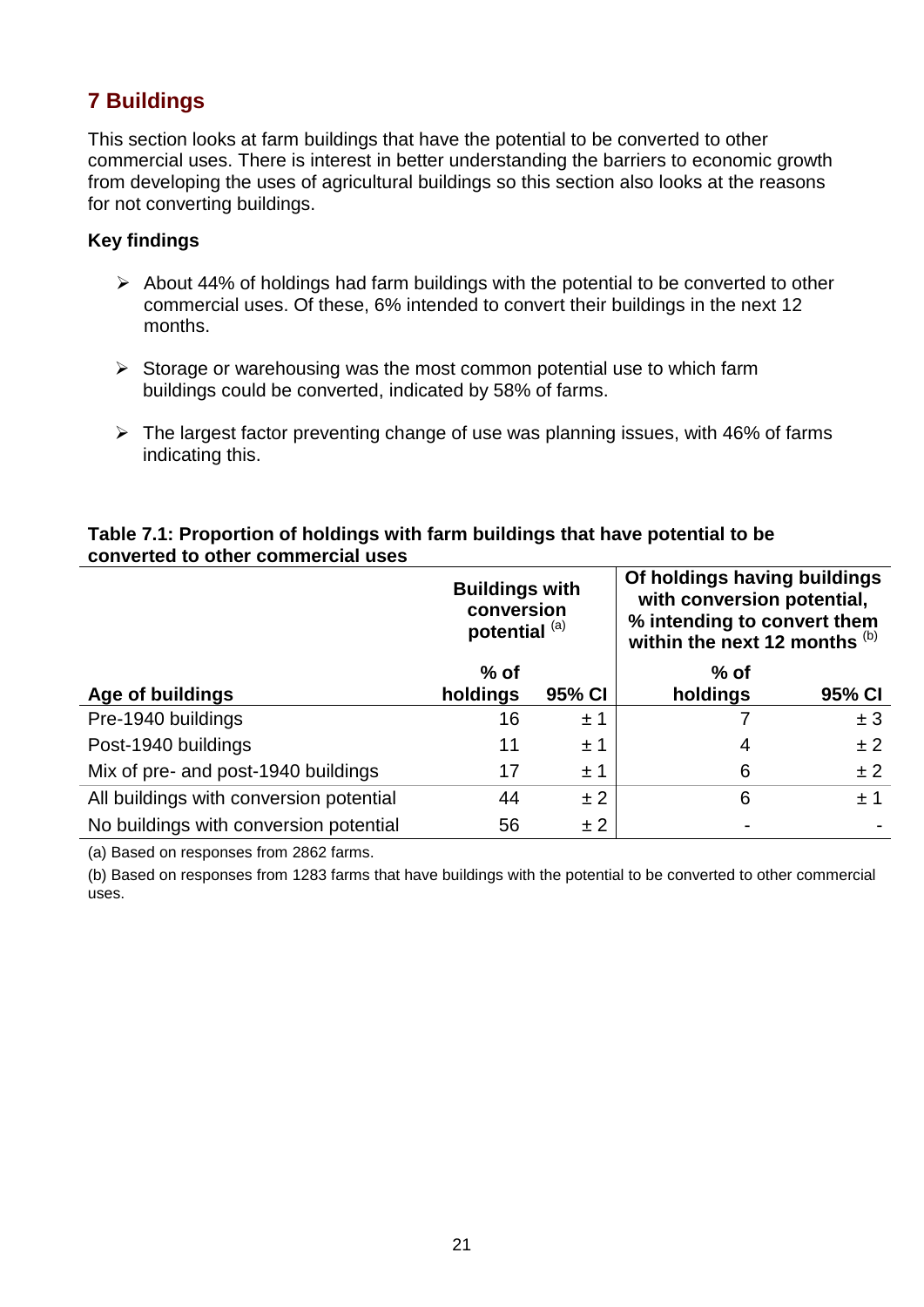#### **Figure 7.1: Farms that have buildings with the potential to be converted to other commercial uses broken down by the number of buildings**



Figure 7.1 shows that over a third of farms had four or more buildings with the potential to be converted to other commercial uses. Just under a fifth had only one building with conversion potential.

|                                                        | Table 7.2: Farms that have buildings with the potential to be converted to other |
|--------------------------------------------------------|----------------------------------------------------------------------------------|
| commercial uses broken down by the number of buildings |                                                                                  |

|                            | $%$ of   |         |
|----------------------------|----------|---------|
| <b>Number of buildings</b> | holdings | 95% CI  |
| One                        | 19       | ±2      |
| Two                        | 24       | ±3      |
| <b>Three</b>               | 21       | $+2$    |
| Four or more               | 36       | $\pm$ 3 |

Based on responses from 1285 farms that have buildings with the potential to be converted to other commercial uses.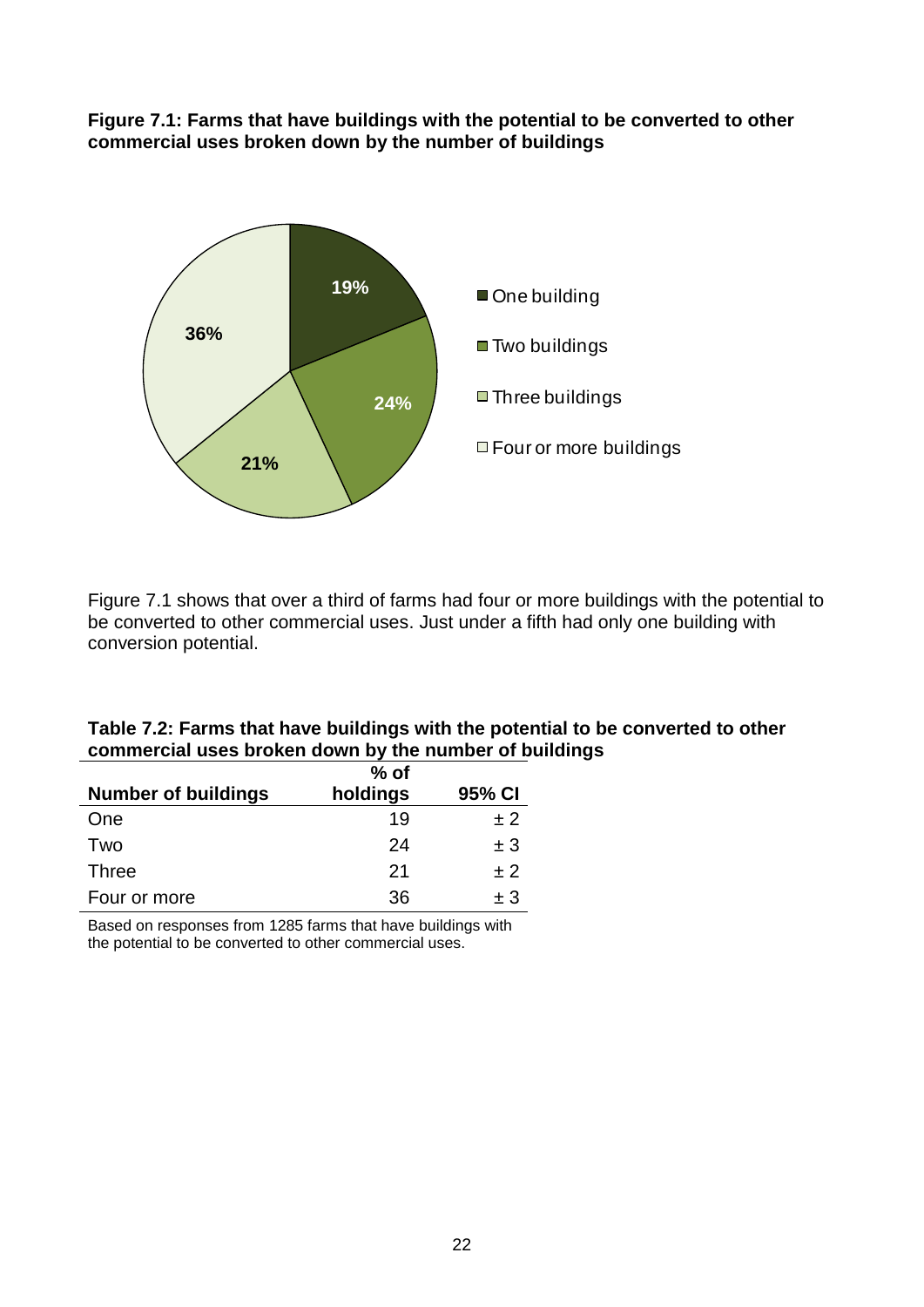

## **Figure 7.2 Types of use for potential conversion**

Figure 7.2 shows that light industrial or manufacturing and storage or warehousing were the most common potential uses to which farm buildings could be converted.

|                                   | All holdings that have<br>buildings with<br>conversion potential (a) |        | All holdings that intend<br>to convert building(s) in<br>the next 12 months (b) |        |
|-----------------------------------|----------------------------------------------------------------------|--------|---------------------------------------------------------------------------------|--------|
| <b>Potential conversion use</b>   | $%$ of<br>holdings                                                   | 95% CI | $%$ of<br>holdings                                                              | 95% CI |
| Storage or warehousing            | 58                                                                   | ± 3    | 38                                                                              | ± 12   |
| Light industrial or manufacturing | 51                                                                   | ± 3    | 35                                                                              | ± 12   |
| <b>Offices</b>                    | 31                                                                   | ± 3    | 25                                                                              | ± 11   |
| Apartments                        | 25                                                                   | ± 3    | 26                                                                              | ± 11   |
| Hotel or B&B                      | 14                                                                   | ±2     | 17                                                                              | ± 10   |
| <b>Shops</b>                      | 11                                                                   | ± 2    | 14                                                                              | ± 10   |
| Restaurants or cafes              | 9                                                                    | ±2     | 14                                                                              | ±10    |
| Other use not listed              | 13                                                                   | ± 2    | 34                                                                              | ± 12   |

#### **Table 7.3: Types of use for potential conversion**

(a) Based on responses from 892 farms that have buildings with the potential to be converted to other commercial uses.

(b) Based on responses from 70 farms that intend to convert their buildings to other commercial uses within the next 12 months.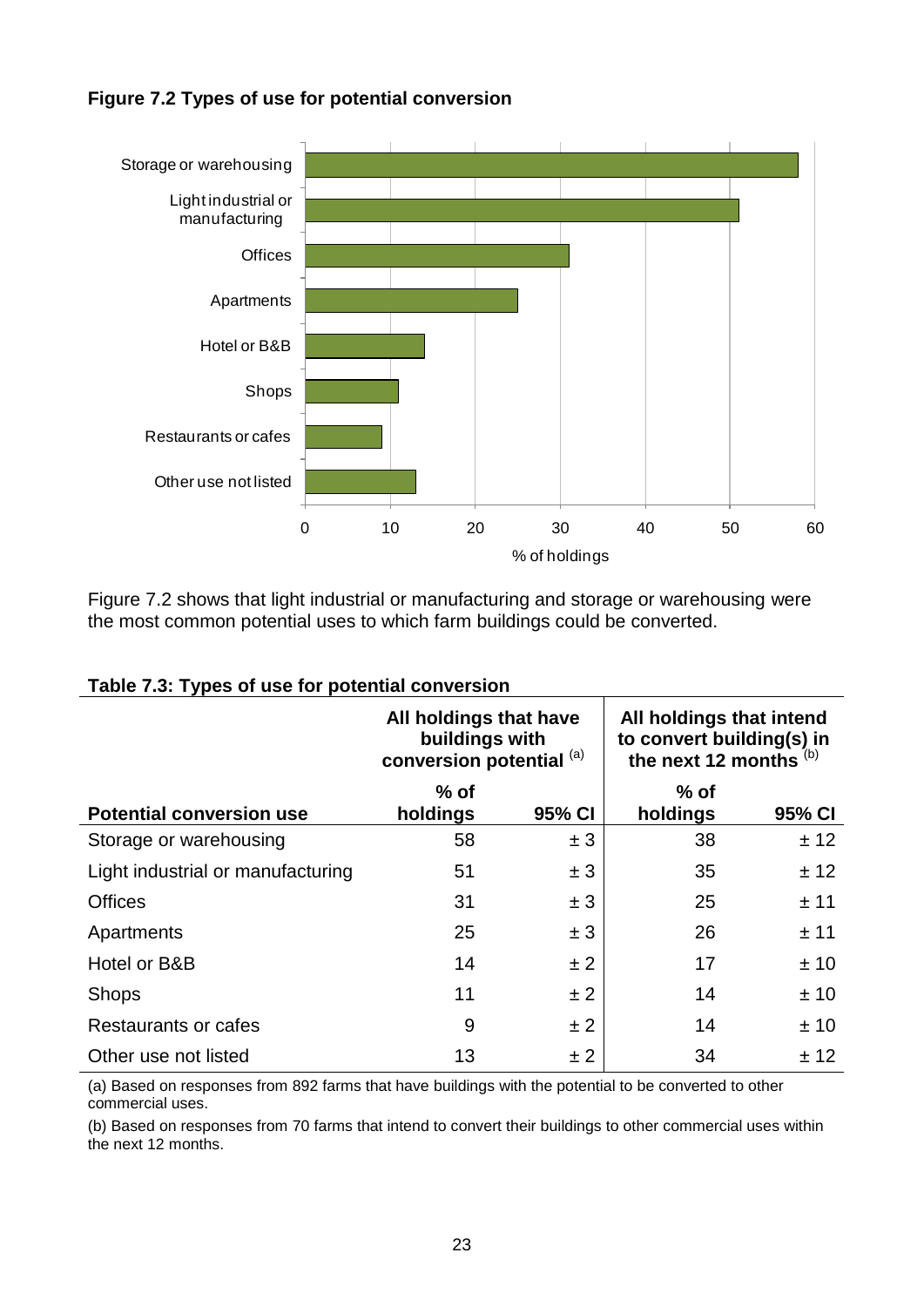## **Figure 7.3: Factors preventing change of building use**



Figure 7.3 shows that the largest factors preventing change of use were planning issues (reported by 46% of farms) and the development being incompatible with the farm business (reported by 33% of farms).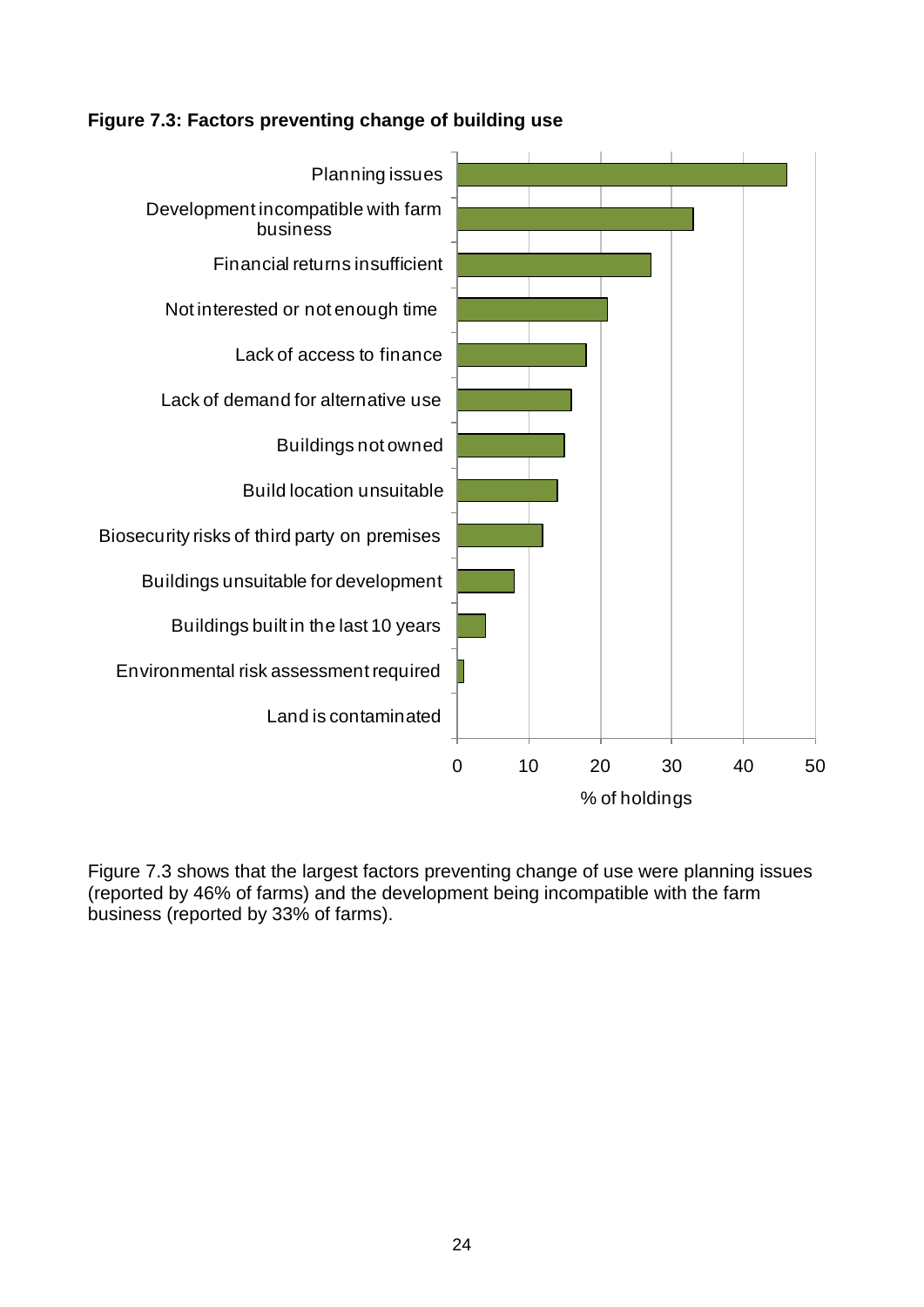| Table 7.4: Factors preventing the change of building use |
|----------------------------------------------------------|
|----------------------------------------------------------|

| <b>Factors preventing conversion</b>                               | $%$ of<br>holdings | 95% CI  |
|--------------------------------------------------------------------|--------------------|---------|
| <b>Planning issues</b>                                             | 46                 | ± 3     |
| Development is incompatible with the main farm business            | 33                 | ± 3     |
| Financial returns insufficient for extra work or investment        | 27                 | ± 2     |
| Not interested or not enough time                                  | 21                 | ± 2     |
| Lack of access to finance                                          | 18                 | ± 2     |
| Lack of demand for alternative use                                 | 16                 | ± 2     |
| Buildings not owned                                                | 15                 | ± 2     |
| The build location is unsuitable                                   | 14                 | ± 2     |
| Biosecurity risks of third party on farm premises                  | 12                 | ± 2     |
| Buildings are of a type or construction unsuitable for development | 8                  | ±1      |
| The buildings were built in the last 10 years                      | 4                  | ±1      |
| Environmental risk assessment required                             | 1                  | ±1      |
| Land is contaminated                                               | 0                  | $\pm 0$ |

Based on responses from 1394 farms that indicated they *do not* intend to convert buildings to other commercial uses within the next 12 months.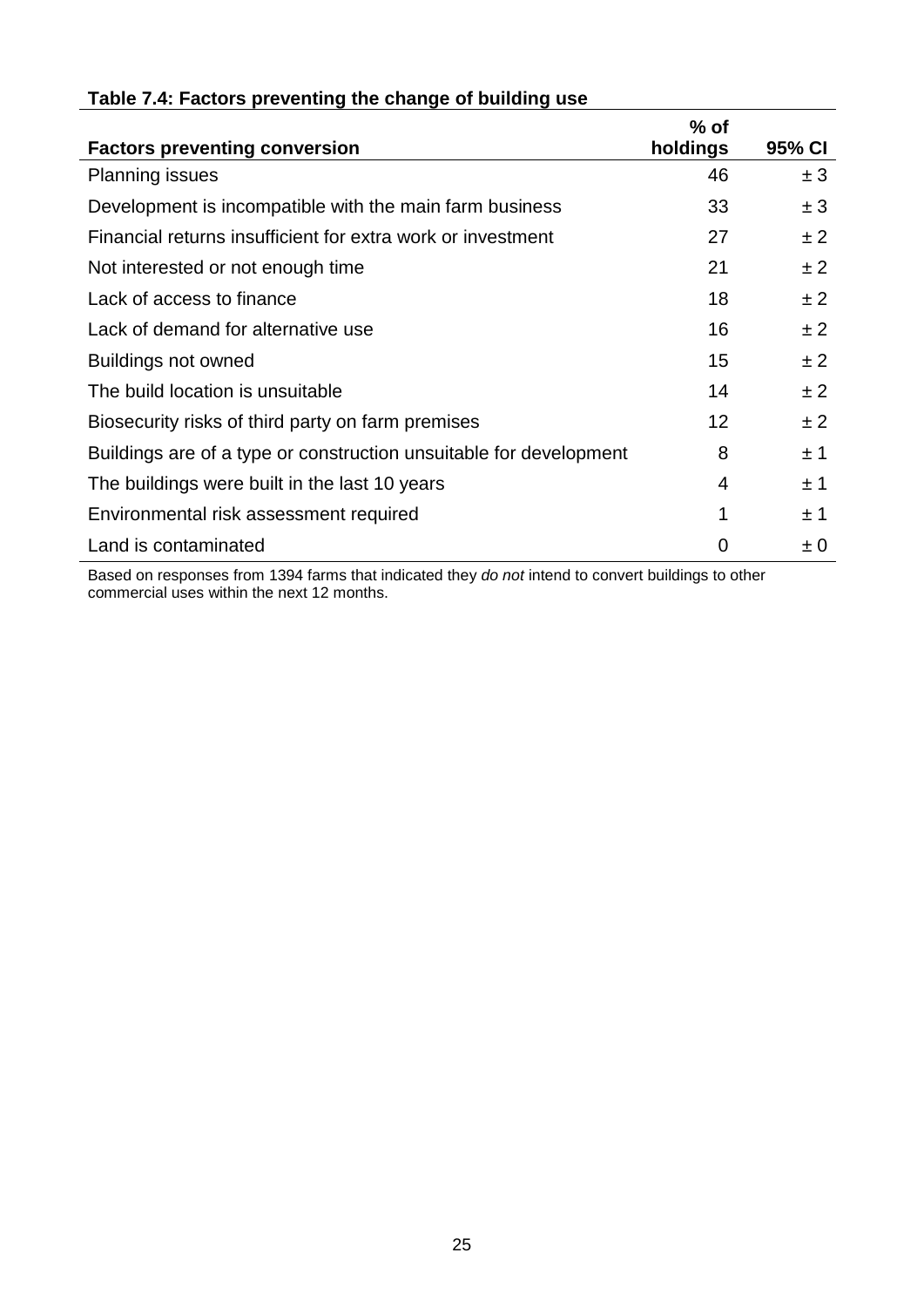## <span id="page-25-0"></span>**8 Disposal and recycling of waste materials**

This section looks at current practices for the disposal and recycling of waste materials on agricultural holdings. There is interest across the industry as to how practices and attitudes may be changing towards disposal. Data from 2008 have been included alongside the latest results.

### **Key findings**

- $\triangleright$  With the exception of used oils, recycling was the most widely used method for disposing of farm waste.
- $\triangleright$  The percentage of farms recycling waste materials has risen across all types of farm waste since 2008 except for plastic crop cover.
- $\triangleright$  For used oils, the most common option was to re-use them on the farm.



**Figure 8.1: Proportion of farms recycling waste materials in 2008 and 2012 (a)**

(a) The vertical lines on each bar represent the 95% confidence intervals. Where the 2008 and 2012 confidence intervals overlap, e.g. for plastic crop cover, there is no statistically significant change in the results.

Figure 8.1 shows that scrap metal and machinery was the most common waste category to be recycled in both 2008 and 2012. Tyres were the least likely waste type to be recycled in both years. The proportion of farms recycling waste materials has increased across all categories between 2008 and 2012 except for plastic crop cover, which showed no statistically significant change.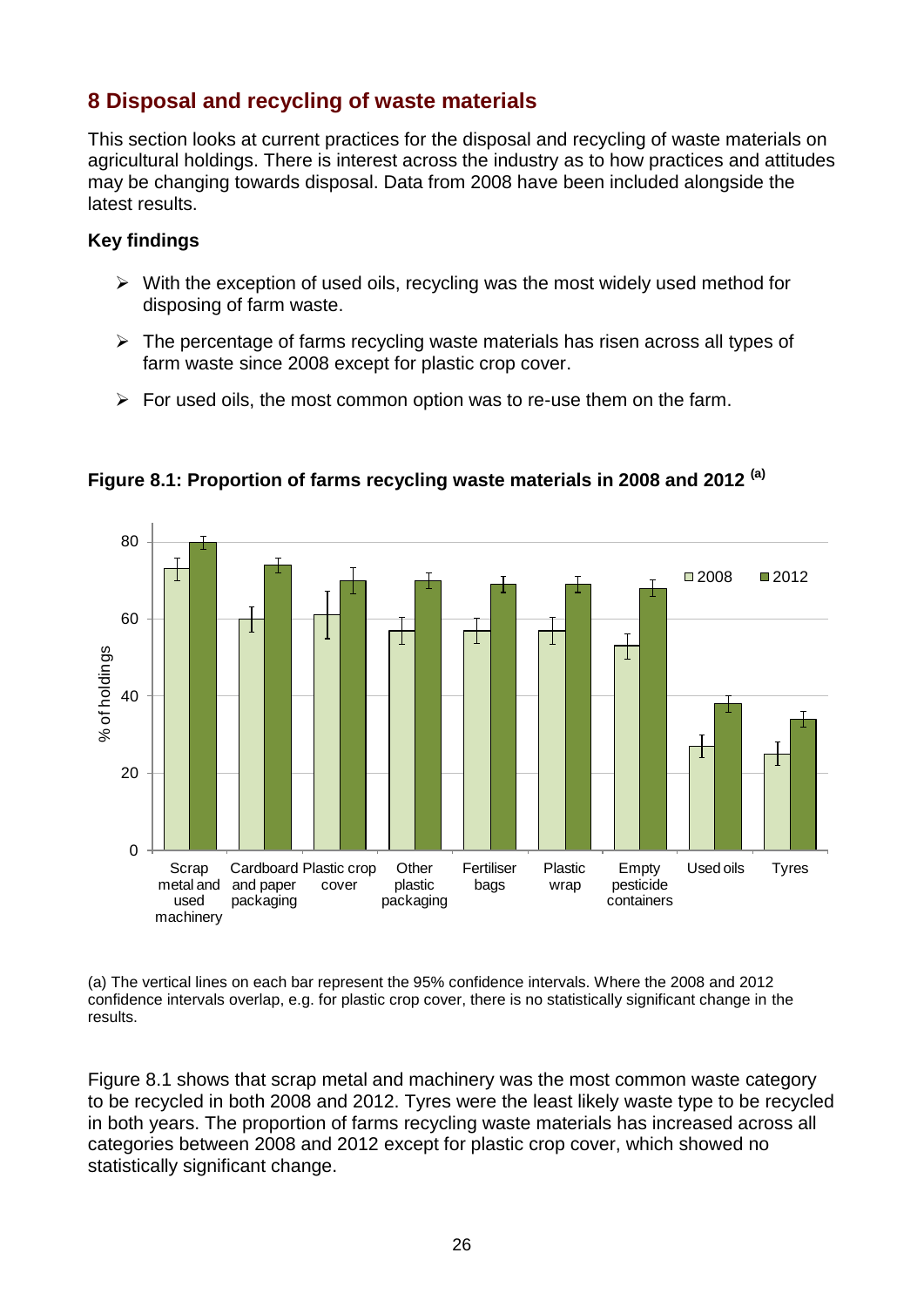|             |                                                     | 2008               |         | 2012               |         |
|-------------|-----------------------------------------------------|--------------------|---------|--------------------|---------|
|             | <b>Disposal method</b>                              | $%$ of<br>holdings | 95% CI  | $%$ of<br>holdings | 95% CI  |
|             | Reused                                              | 31                 | ± 3     | 43                 | ± 2     |
| On farm     | Burned for heating (a)                              | 5                  | ±1      | n/c                | n/c     |
|             | Burned in a drum incinerator (b)                    | 3                  | ±1      | n/c                | n/c     |
|             | Collected or taken for landfill                     | 1                  | $\pm 0$ | 1                  | $\pm 0$ |
| Off farm    | Collected or taken for recycling                    | 27                 | ± 3     | 38                 | ±2      |
|             | Collected or taken for disposal<br>- method unknown | 16                 | ±2      | 13                 | ±1      |
|             | No disposal plan                                    | 4                  | ±1      | 2                  | ±1      |
| Stockpiling | For recovery                                        | 21                 | ± 2     | 10                 | ± 1     |

### **Table 8.1: Waste disposal methods used for used oils (lubricating and hydraulic)**

Based on 1276 responses in 2008 and 2295 in 2012 from farms that indicated they disposed of or recycled used oils.

n/c: Data not collected.

(a) Not collected in 2012 as this is now only applicable to some oils with the authorisation of a local authority permit and would therefore not be comparable to 2008 data.

(b) Not collected in 2012 as this process is now illegal.

#### **Table 8.2: Waste disposal methods used for tyres**

|             |                                                     | 2008               |         | 2012               |        |
|-------------|-----------------------------------------------------|--------------------|---------|--------------------|--------|
|             | <b>Disposal method</b>                              | $%$ of<br>holdings | 95% CI  | $%$ of<br>holdings | 95% CI |
|             | Reused                                              | 22                 | ± 3     | 30                 | ±2     |
| On farm     | Burned for heating (a)                              | $\overline{0}$     | $\pm 0$ | n/c                | n/c    |
|             | Burned in a drum incinerator (a)                    | 0                  | $\pm 0$ | n/c                | n/c    |
|             | Collected or taken for landfill                     | $\overline{2}$     | ±1      | $\overline{2}$     | ±1     |
| Off farm    | Collected or taken for recycling                    | 25                 | ± 3     | 34                 | ±2     |
|             | Collected or taken for disposal<br>- method unknown | 25                 | ±3      | 21                 | ±2     |
|             | No disposal plan                                    | 12                 | ±2      | 8                  | ±1     |
| Stockpiling | For recovery                                        | 18                 | ±3      | 9                  | ± 1    |

Based on 1169 responses from 2008 and 2136 responses from 2012 from farms that indicated they disposed of or recycled tyres.

n/c: Data not collected.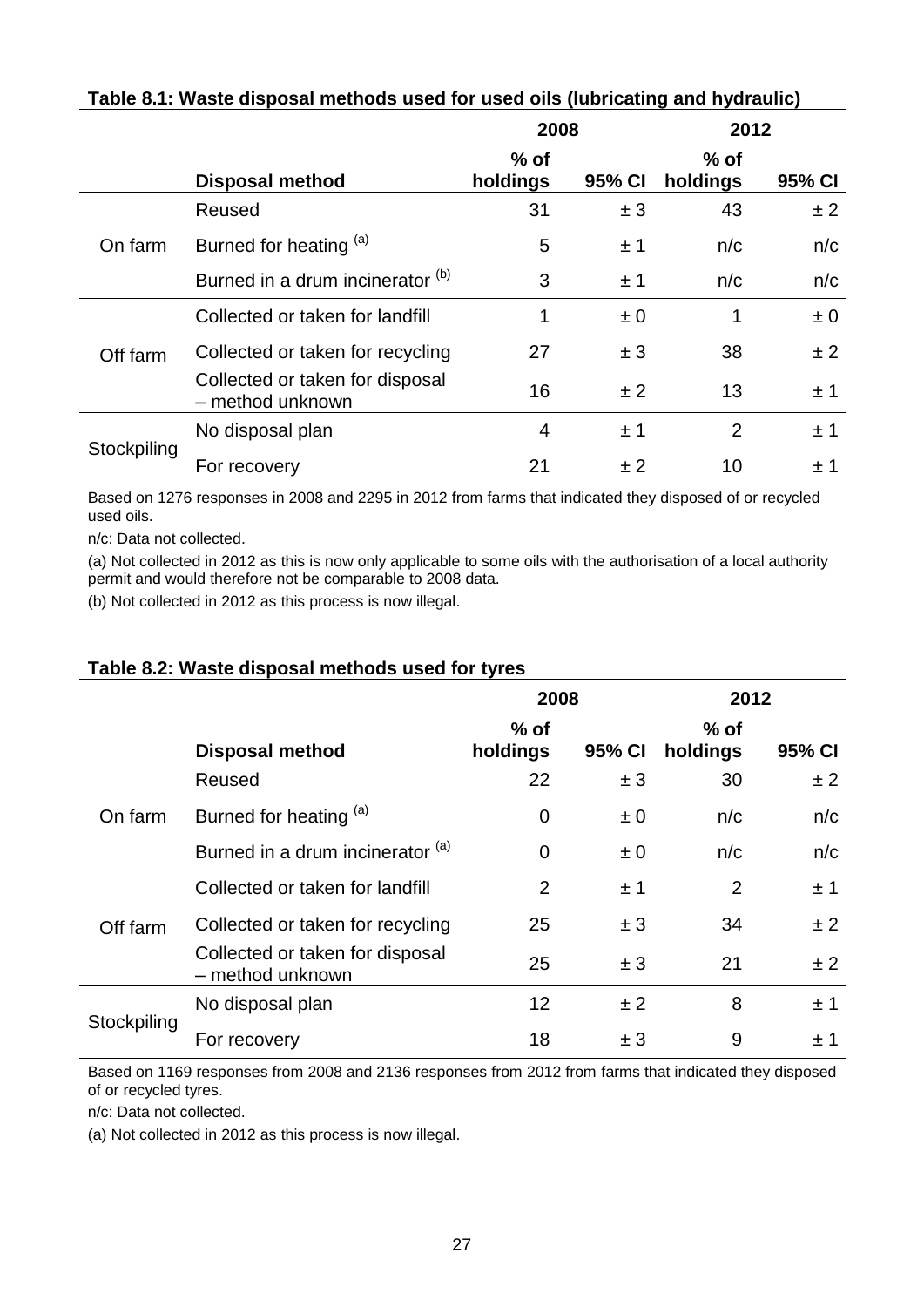|             |                                                     | 2008               |         | 2012               |         |
|-------------|-----------------------------------------------------|--------------------|---------|--------------------|---------|
|             | <b>Disposal method</b>                              | $%$ of<br>holdings | 95% CI  | $%$ of<br>holdings | 95% CI  |
|             | Reused                                              | 7                  | ±2      | 9                  | ±1      |
| On farm     | Burned for heating                                  |                    |         |                    |         |
|             | Burned in a drum incinerator                        |                    |         |                    |         |
|             | Collected or taken for landfill                     | 0                  | $\pm 0$ | 1                  | $\pm 0$ |
| Off farm    | Collected or taken for recycling                    | 73                 | ± 3     | 80                 | ±2      |
|             | Collected or taken for disposal<br>- method unknown | 14                 | ±2      | 10                 | ±1      |
|             | No disposal plan                                    | $\overline{2}$     | ±1      | $\overline{2}$     | ±1      |
| Stockpiling | For recovery                                        | 12                 | ± 2     |                    | ± 1     |

### **Table 8.3: Waste disposal methods used for scrap metal and used machinery**

Based on 1390 responses in 2008 and 2606 in 2012 from farms that indicated they disposed of or recycled scrap metal and used machinery.

|             | 2008                                                |                    | 2012   |                    |         |
|-------------|-----------------------------------------------------|--------------------|--------|--------------------|---------|
|             | <b>Disposal method</b>                              | $%$ of<br>holdings | 95% CI | $%$ of<br>holdings | 95% CI  |
|             | Reused                                              | $\overline{2}$     | ±1     | 3                  | ±1      |
| On farm     | Burned for heating (a)                              | 1                  | ±1     | n/c                | n/c     |
|             | Burned in a drum incinerator (a)                    | 2                  | ±1     | n/c                | n/c     |
|             | Collected or taken for landfill                     | 11                 | ±2     | 11                 | ±1      |
| Off farm    | Collected or taken for recycling                    | 57                 | ± 4    | 69                 | ± 2     |
|             | Collected or taken for disposal<br>- method unknown | 16                 | ± 3    | 16                 | ±2      |
|             | No disposal plan                                    | $\overline{2}$     | ±1     | 1                  | $\pm 0$ |
| Stockpiling | For recovery                                        | 15                 | ± 3    | 5                  | ± 1     |

#### **Table 8.4: Waste disposal methods used for plastic silage wrap sheet and net wrap**

Based on 1064 responses in 2008 and 2177 in 2012 from farms that indicated they disposed of or recycled plastic silage wrap sheet and net wrap.

n/c: Data not collected.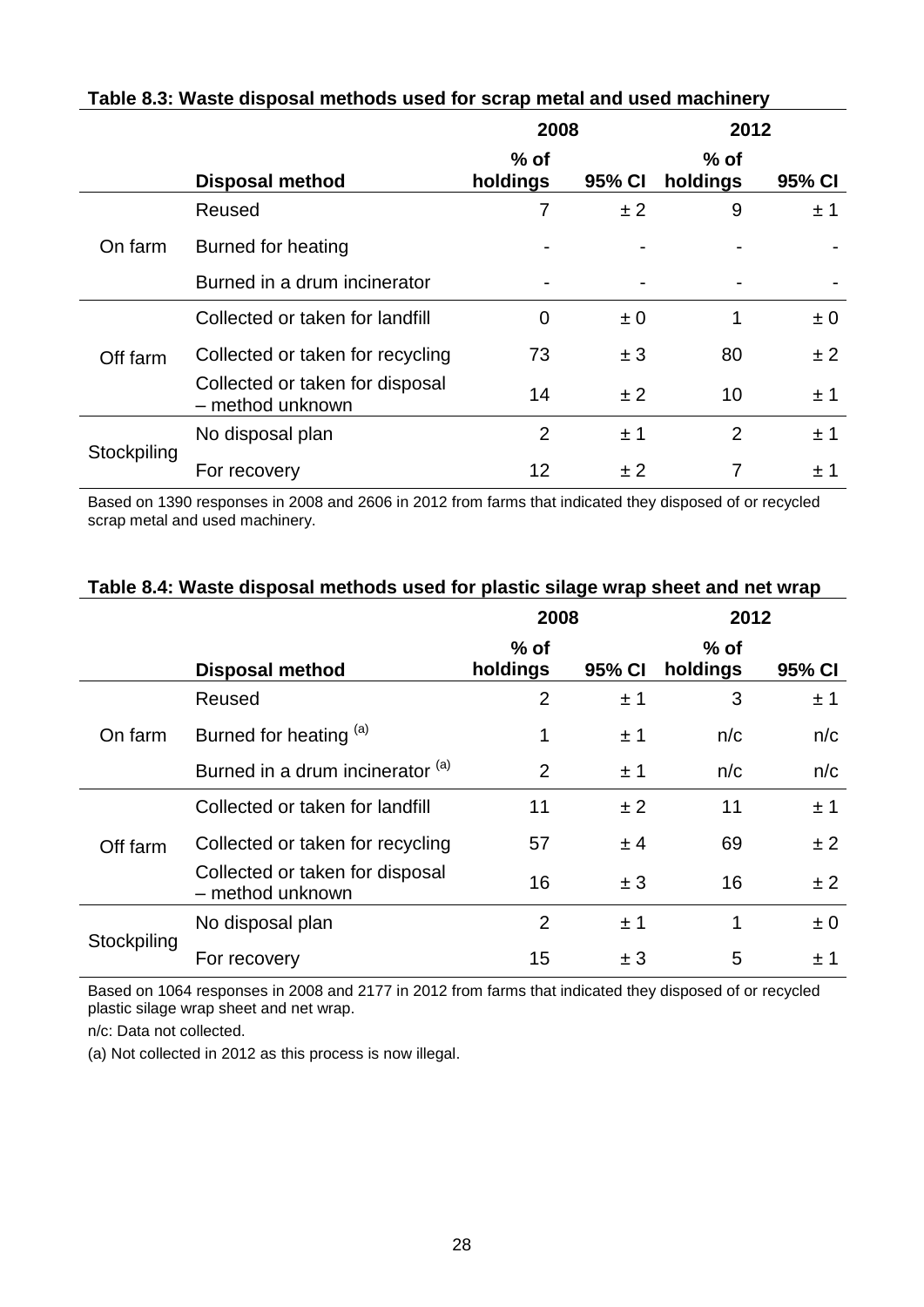|             |                                                     | 2008               |        | 2012               |        |
|-------------|-----------------------------------------------------|--------------------|--------|--------------------|--------|
|             | <b>Disposal method</b>                              | $%$ of<br>holdings | 95% CI | $%$ of<br>holdings | 95% CI |
|             | Reused                                              |                    | ±1     | 5                  | ±2     |
| On farm     | Burned for heating (a)                              | 0                  | ±1     | n/c                | n/c    |
|             | Burned in a drum incinerator (a)                    | 1                  | ±1     | n/c                | n/c    |
|             | Collected or taken for landfill                     | 8                  | ± 3    | 8                  | ±2     |
| Off farm    | Collected or taken for recycling                    | 61                 | ± 6    | 70                 | ± 3    |
|             | Collected or taken for disposal<br>- method unknown | 19                 | ± 5    | 16                 | ± 3    |
|             | No disposal plan                                    | 5                  | ± 3    | 3                  | ±1     |
| Stockpiling | For recovery                                        | 8                  | ± 3    | 3                  | ± 1    |

## **Table 8.5: Waste disposal methods used for plastic crop cover**

Based on 329 responses in 2008 and 807 in 2012 from farms that indicated they disposed of or recycled plastic crop cover.

n/c: Data not collected.

(a) Not collected in 2012 as this process is now illegal.

#### **Table 8.6: Waste disposal methods used for empty pesticide containers**

|             |                                                     | 2008               |         | 2012               |         |
|-------------|-----------------------------------------------------|--------------------|---------|--------------------|---------|
|             | <b>Disposal method</b>                              | $%$ of<br>holdings | 95% CI  | $%$ of<br>holdings | 95% CI  |
|             | Reused                                              | 1                  | ±1      | 3                  | ±1      |
| On farm     | Burned for heating (a)                              | 0                  | $\pm 0$ | n/c                | n/c     |
|             | Burned in a drum incinerator (a)                    | 6                  | ±2      | n/c                | n/c     |
|             | Collected or taken for landfill                     | 8                  | ±2      | 8                  | ±1      |
| Off farm    | Collected or taken for recycling                    | 53                 | ± 3     | 68                 | ±2      |
|             | Collected or taken for disposal<br>- method unknown | 18                 | ±3      | 19                 | ± 2     |
| Stockpiling | No disposal plan                                    | $\overline{2}$     | ±1      | 1                  | $\pm 0$ |
|             | For recovery                                        | 18                 | ± 2     | 5                  | ±1      |

Based on 1142 responses in 2008 and 2024 in 2012 from farms that indicated they disposed of or recycled empty pesticide containers.

n/c: Data not collected.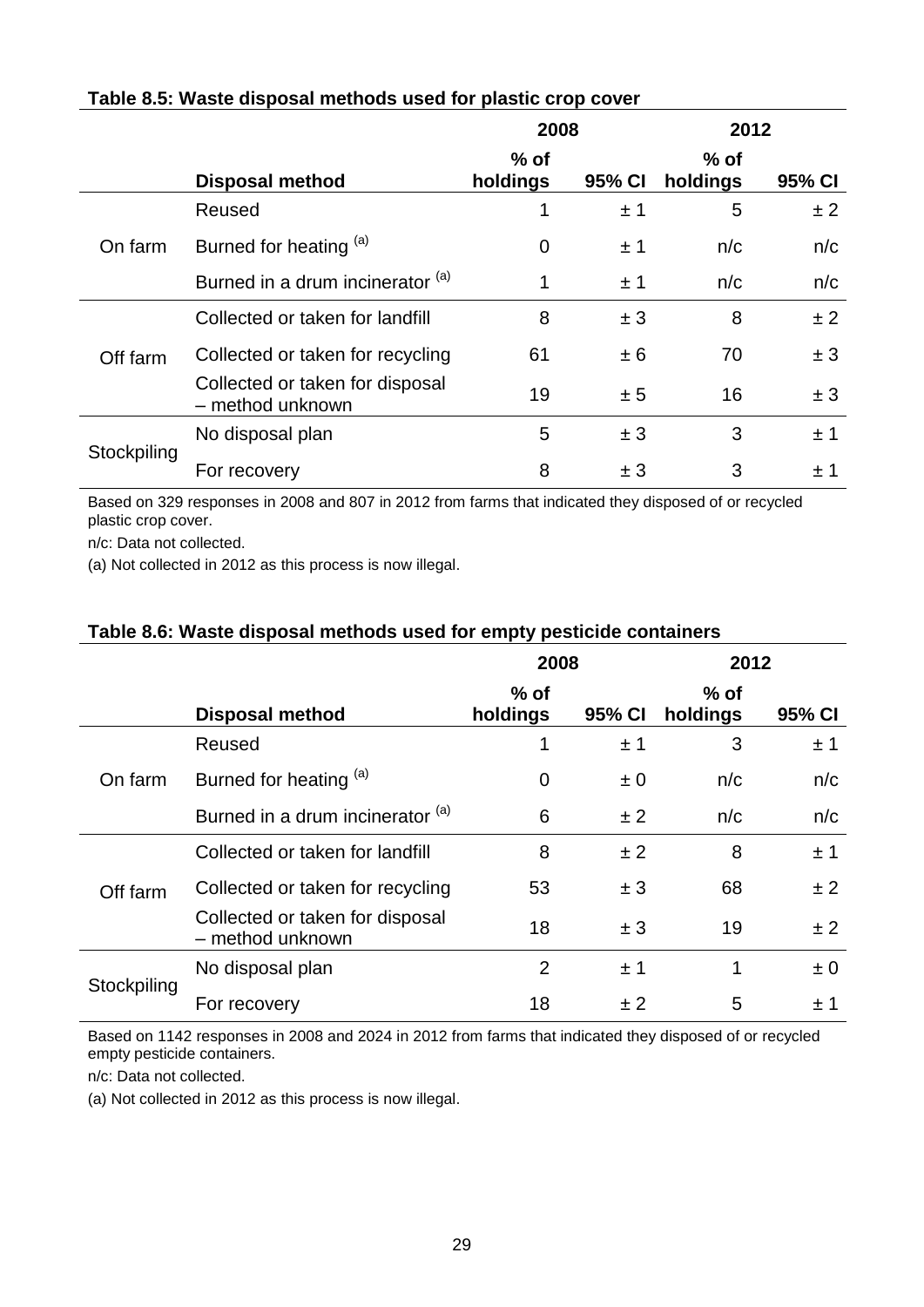|             |                                                     | 2008               |        | 2012               |         |
|-------------|-----------------------------------------------------|--------------------|--------|--------------------|---------|
|             | <b>Disposal method</b>                              | $%$ of<br>holdings | 95% CI | $%$ of<br>holdings | 95% CI  |
|             | Reused                                              | 3                  | ±1     | 6                  | ±1      |
| On farm     | Burned for heating (a)                              | $\overline{0}$     | ±1     | n/c                | n/c     |
|             | Burned in a drum incinerator (a)                    | $\overline{2}$     | ±1     | n/c                | n/c     |
|             | Collected or taken for landfill                     | 10                 | ±2     | 8                  | ±1      |
| Off farm    | Collected or taken for recycling                    | 57                 | ± 3    | 69                 | ± 2     |
|             | Collected or taken for disposal<br>- method unknown | 15                 | ±2     | 16                 | ± 2     |
|             | No disposal plan                                    | $\overline{2}$     | ±1     | $\overline{0}$     | $\pm 0$ |
| Stockpiling | For recovery                                        | 15                 | ± 2    | 5                  | ±1      |

## **Table 8.7: Waste disposal methods used for fertiliser bags**

Based on 1250 responses in 2008 and 2336 in 2012 from farms that indicated they disposed of or recycled fertiliser bags.

n/c: Data not collected.

(a) Not collected in 2012 as this process is now illegal.

## **Table 8.8: Waste disposal methods used for any other plastic packaging**

|             |                                                     | 2008               |         | 2012               |         |
|-------------|-----------------------------------------------------|--------------------|---------|--------------------|---------|
|             | <b>Disposal method</b>                              | $%$ of<br>holdings | 95% CI  | $%$ of<br>holdings | 95% CI  |
|             | Reused                                              | 3                  | $\pm$ 1 | 3                  | ± 1     |
| On farm     | Burned for heating (a)                              | 1                  | $\pm 0$ | n/c                | n/c     |
|             | Burned in a drum incinerator (a)                    | 1                  | ±1      | n/c                | n/c     |
|             | Collected or taken for landfill                     | 11                 | ± 2     | 11                 | ±1      |
| Off farm    | Collected or taken for recycling                    | 57                 | ± 4     | 70                 | ± 2     |
|             | Collected or taken for disposal<br>- method unknown | 17                 | ± 3     | 15                 | ±2      |
| Stockpiling | No disposal plan                                    | 1                  | ±1      | $\overline{0}$     | $\pm 0$ |
|             | For recovery                                        | 13                 | ± 2     | 4                  | ±1      |

Based on 1150 responses in 2008 and 2105 in 2012 from farms that indicated they disposed of or recycled other plastic packaging.

n/c: Data not collected.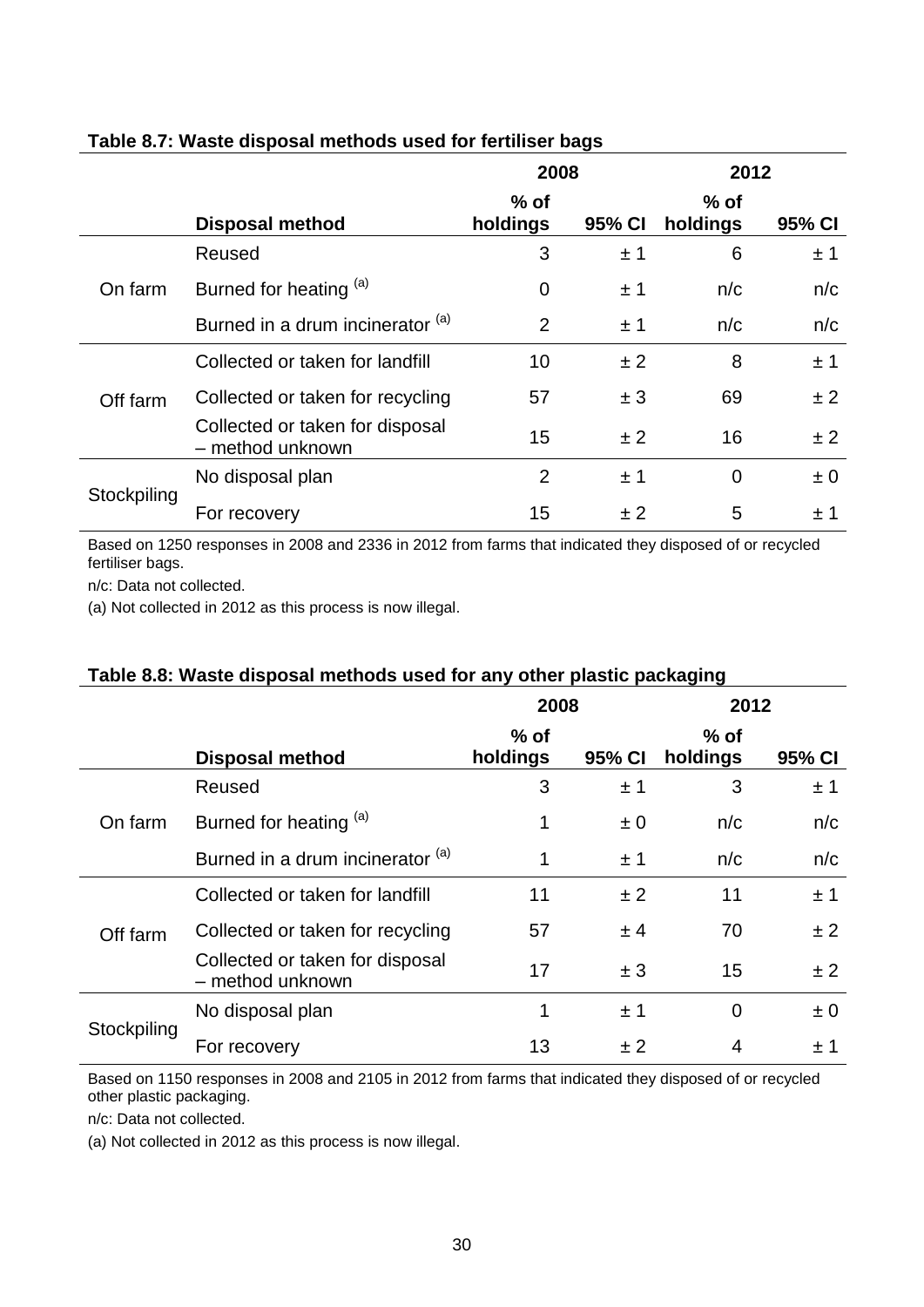|             |                                                     | 2008               |         | 2012               |         |
|-------------|-----------------------------------------------------|--------------------|---------|--------------------|---------|
|             | <b>Disposal method</b>                              | $%$ of<br>holdings | 95% CI  | $%$ of<br>holdings | 95% CI  |
|             | Reused                                              | 4                  | ±1      | 11                 | ±1      |
| On farm     | Burned for heating (a)                              | 6                  | ±2      | n/c                | n/c     |
|             | Burned in a drum incinerator (a)                    | 11                 | ±2      | n/c                | n/c     |
|             | Collected or taken for landfill                     | 7                  | ±2      | 7                  | ±1      |
| Off farm    | Collected or taken for recycling                    | 60                 | ± 3     | 74                 | ± 2     |
|             | Collected or taken for disposal<br>- method unknown | 10                 | ±2      | 10                 | ±1      |
| Stockpiling | No disposal plan                                    | $\overline{0}$     | $\pm 0$ | 1                  | $\pm 0$ |
|             | For recovery                                        |                    | $\pm$ 1 | 2                  | ±1      |

## **Table 8.9: Waste disposal methods used for cardboard and paper packaging**

Based on 1301 responses in 2008 and 2345 in 2012 from farms that indicated they disposed of or recycled cardboard and paper packaging.

n/c: Data not collected.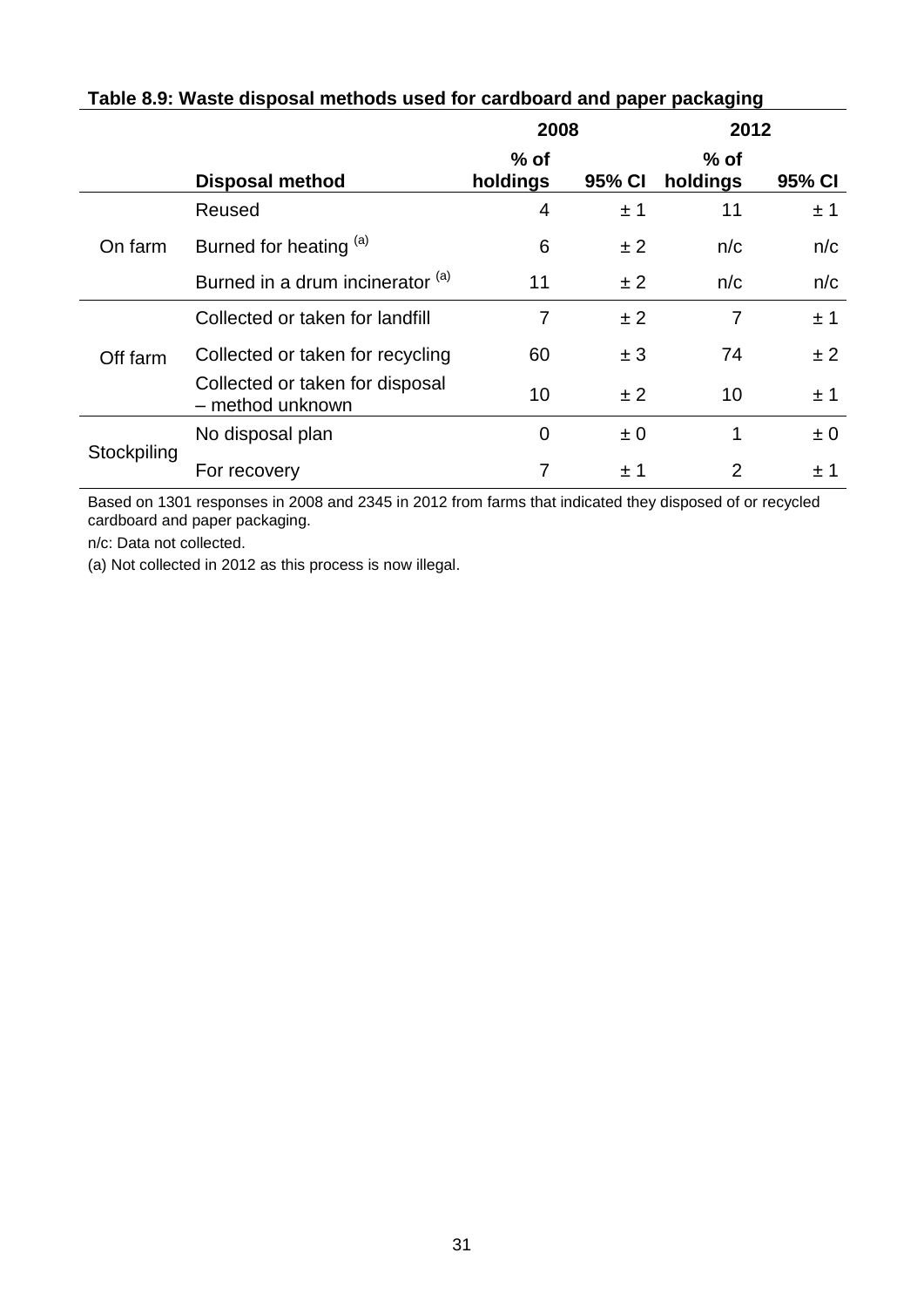# **Survey details**

### **Survey content**

The Farm Practices Survey (FPS) is usually run annually and collects information on a diverse range of topics usually related to the impact of farming practices on the environment. Each year stakeholders are invited to request new questions to help inform policy decisions and provide evidence on progress towards agricultural and environmental sustainability. In 2012 two surveys were run to meet our data users' requirements.

This release contains the results from the second FPS run in autumn 2012. The topics in this survey included farmer age and farm classification, use of precision farming techniques, farming advice, soils, grassland, dairy housing, farm buildings, disposal and recycling of waste materials and computer usage. The computer usage results were published in a separate release on 20 March 2013. The results for the first 2012 FPS, which covered practices related to Greenhouse Gas mitigation, were published on 31 May 2012. Where comparisons with earlier years are possible, the results are displayed alongside those from previous years.

#### **Survey methodology**

The results provided in this release are based on the questions sent to approximately 6 thousand holdings in England. Stratified random sampling is used to select the holdings, whereby the holdings are grouped into farm types and sizes (the strata) and randomly selected within each stratum. This ensures a representative sample. The survey is voluntary and the response rate was 48%. Thank you to all of the farmers who completed a survey form.

Thresholds were applied to ensure that very small holdings with little agricultural activity were not included in the survey. To be included in the main sample, holdings had to have at least one of the following: 50 cattle, 100 sheep, 100 pigs, 1,000 poultry, 20 hectares of arable crops or vegetables, 20 hectares of orchards, 5 hectares of soft fruits or 10 hectares of hardy nursery stock, bulbs or flowers. Therefore all results given in this statistical release reflect only the 60 thousand holdings that exceed these thresholds out of the total English population of 105 thousand commercial holdings.

| <b>Farm type</b>                        | Number of<br>eligible holdings<br>in England | <b>Number of</b><br>holdings<br>sampled | <b>Response</b><br>rate % |
|-----------------------------------------|----------------------------------------------|-----------------------------------------|---------------------------|
| Cereals                                 | 14 381                                       | 1 1 2 9                                 | 51                        |
| Other crops                             | 6593                                         | 798                                     | 47                        |
| Pigs and poultry                        | 3 1 9 9                                      | 471                                     | 41                        |
| Dairy                                   | 7470                                         | 1 0 6 4                                 | 45                        |
| Grazing livestock (less favoured areas) | 7922                                         | 736                                     | 51                        |
| Grazing livestock (lowland)             | 14 117                                       | 1 1 6 1                                 | 49                        |
| Mixed                                   | 6 0 22                                       | 640                                     | 49                        |
| <b>All farms</b>                        | 59 704                                       | 5999                                    | 48                        |

A breakdown by farm type of the number of holdings within the population and the sample is shown below.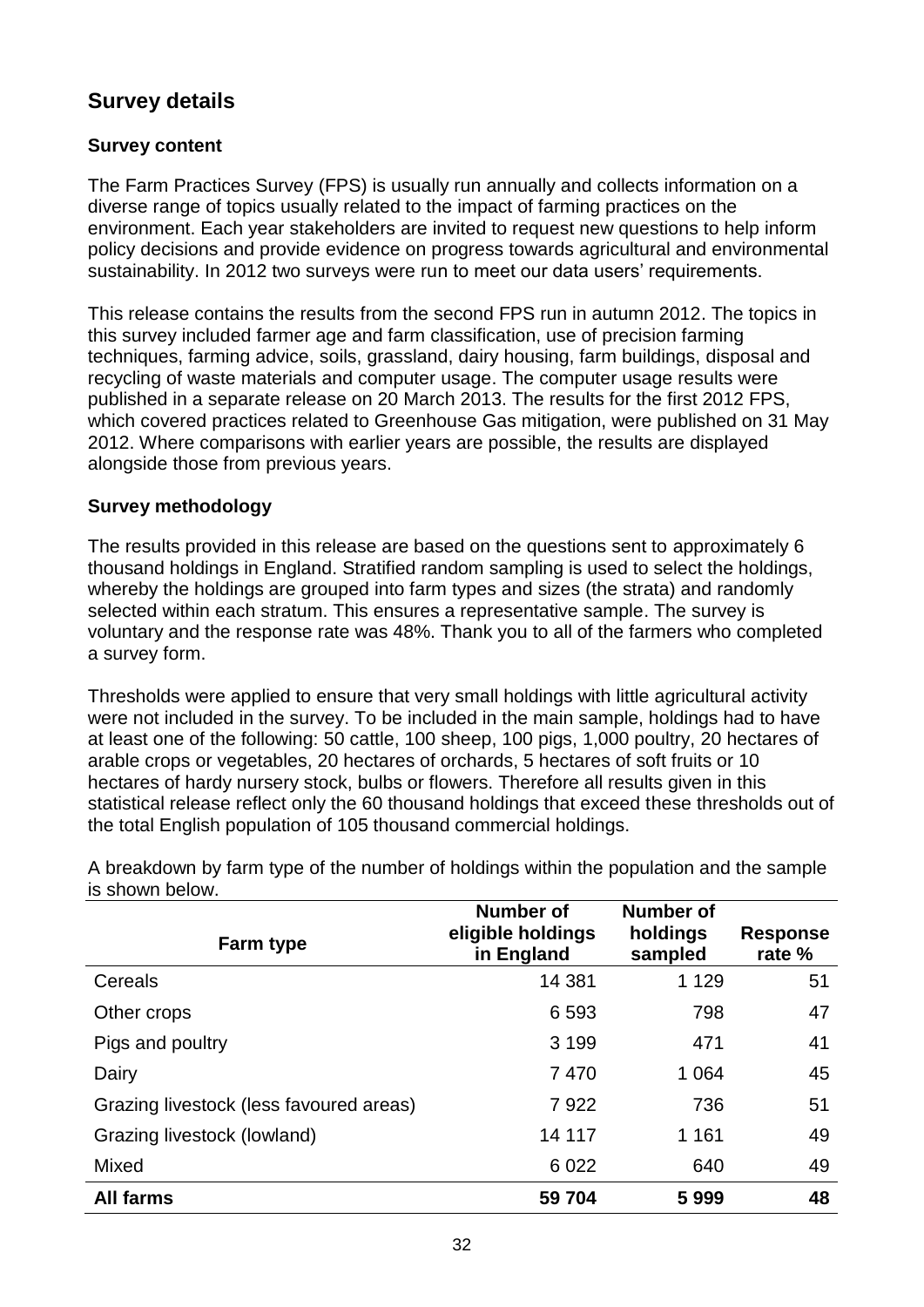## <span id="page-32-0"></span>**Data analysis**

Results have been analysed using a standard estimation method for stratified random surveys to produce national estimates. With this method, the sample data are multiplied by the inverse sampling fraction within each stratum to produce national estimates. For example, if we have sampled 20 farms out of a total of 100 in stratum A then the sampling fraction in stratum A is  $20/100 = 1/5$ . The inverse sampling fraction is then  $100/20 = 5$ . This means that each of the 20 responses represents 5 farms in the whole population of stratum A so the sample data are multiplied by 5 to produce a national estimate for the stratum. We do account for farms that haven't responded, so that if only 10 of the 20 farms in stratum A responded to the survey, the multiplier used would be  $100/10 = 10$ .

## **Accuracy and reliability of the results**

We show 95% confidence intervals against the results. These show the range of values that may apply to the figures. They mean that we are 95% confident that this range contains the true value. They are based on the standard errors multiplied by 1.96 to give the 95% confidence interval (95% CI). The fewer the number of holdings that the estimates are based on, the wider the confidence intervals are. The standard errors are a measure of the variation in the data and only give an indication of the sampling error. They do not reflect any other sources of survey errors, such as non-response bias.

## **Definitions**

Where reference is made to the type of farm in this document, this refers to the 'robust type', which is a standardised farm classification system. Farm sizes are based on the estimated labour requirements (Standard Labour Requirement) for the holding, rather than its land area. Standard Labour Requirement (SLR) is defined as the theoretical number of workers required each year to run a holding based on its cropping and livestock activities. The farm size bands used within the detailed results tables which accompany this publication are given below.

| <b>Farm size</b> | <b>Definition</b>    |
|------------------|----------------------|
| Small            | Less than 2 SLR      |
| Medium           | 2 to less than 3 SLR |
| Large            | 3 or more SLR        |

## **Availability of results**

This release contains headline results for each section. The full breakdown of results by region, farm type, farm size, farmer age and farm classification (where appropriate) will be available in April at: [http://www.defra.gov.uk/statistics/foodfarm/enviro/farmpractice/.](http://www.defra.gov.uk/statistics/foodfarm/enviro/farmpractice/)

Other Defra statistical notices can be viewed on the Defra website at [http://www.defra.gov.uk/statistics/.](http://www.defra.gov.uk/statistics/) This site also shows details of future publications, with pre-announced dates.

From 10 April 2013 all Defra content will move to the new One Government website. Defra statistics will move to [https://www.gov.uk/government/organisations/department-for](https://www.gov.uk/government/organisations/department-for-environment-food-rural-affairs/about/statistics)[environment-food-rural-affairs/about/statistics.](https://www.gov.uk/government/organisations/department-for-environment-food-rural-affairs/about/statistics)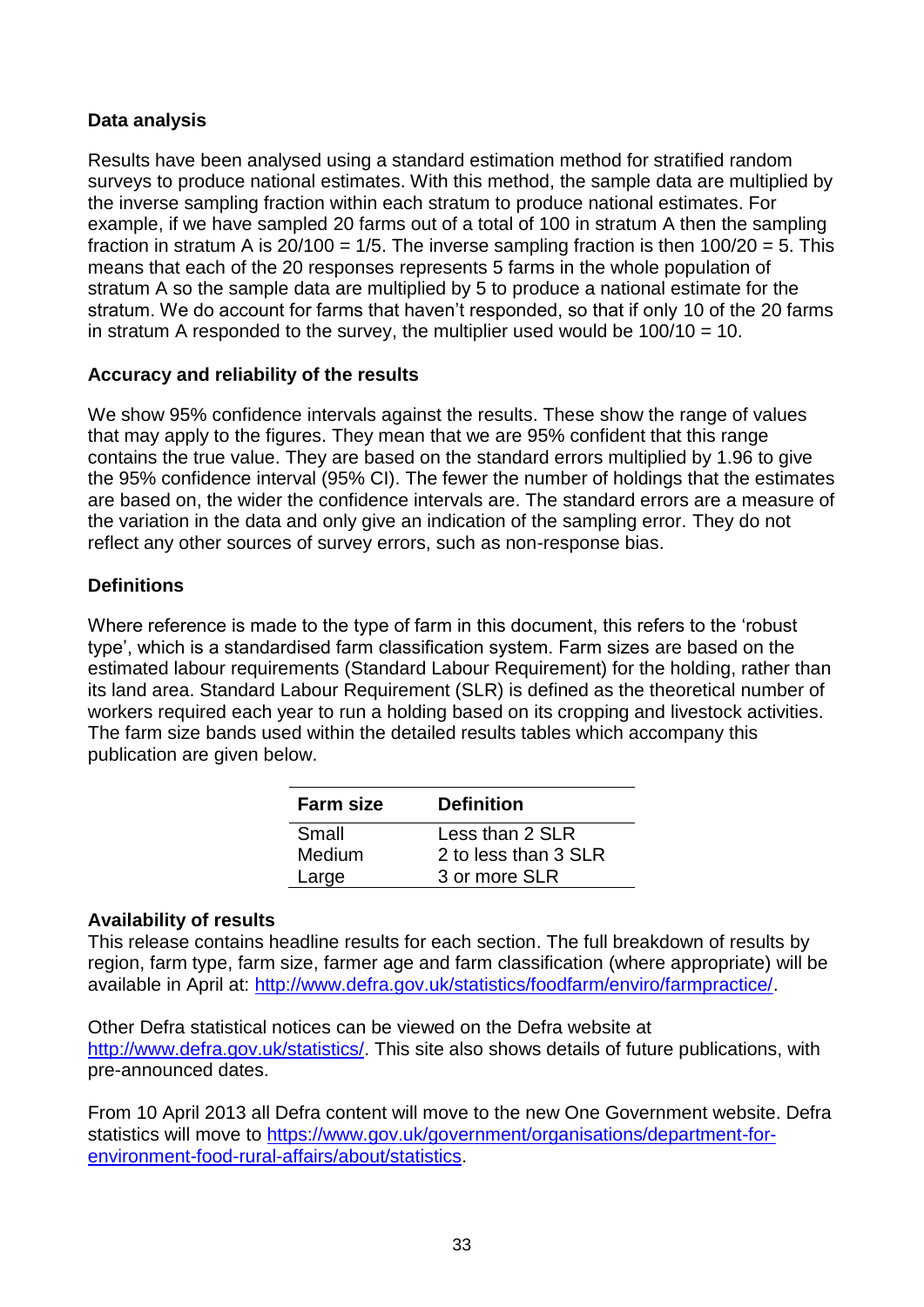| <b>Protect Commercial</b><br>defra                                                                |  |
|---------------------------------------------------------------------------------------------------|--|
|                                                                                                   |  |
|                                                                                                   |  |
| Department for Environment<br>Food and Rural Affairs                                              |  |
| If there are any amendments or corrections to details<br>opposite, please write them in this box. |  |
| Name:                                                                                             |  |
| Address:                                                                                          |  |
|                                                                                                   |  |
|                                                                                                   |  |
|                                                                                                   |  |
| Postcode:                                                                                         |  |
| Tel. no. (incl.                                                                                   |  |
| nat. dialling code)                                                                               |  |

#### **Holding number:**

# **Farm Practices Survey - October 2012**

Dear Sir/Madam

└ ┘

You are invited to participate in the October 2012 Farm Practices Survey. This survey aims to assess how farming practices are affected by current agricultural and environmental issues. We have tried to make the form as straightforward as possible and most of the questions can be answered using tick boxes.

**The aim of these questions is to ensure that those making decisions affecting farmers know what really happens on farms.** Please note that this is not a compulsory survey. Any information you supply on this form will not be used to assess cross-compliance on your holding, and will not affect your Single Payment Scheme payment.

The results from the survey are important and will be used widely within Defra, its agencies and other external bodies. We can use some information from the June Survey of Agriculture and Horticulture or from other national surveys, but there are important gaps which this survey will help to fill. Results from this survey will be available from March 2013 on the following website: http://www.defra.gov.uk/statistics/foodfarm/enviro/farmpractice/

I would be very grateful if you would take the time to complete this form and return it in the enclosed pre-paid envelope. If you could complete and return it within 2 weeks of receipt, this will avoid the need for reminder letters. This survey form has been sent to a randomly selected sample of 6,000 holdings and a good response will improve the reliability of the results. For guidance in completing the form, please telephone or email using the details below.

#### **Data Protection**

Any information you provide to us is treated in confidence. Defra is the Data Controller in respect of the Data Protection Act 1998. The purposes for which it is used are set out in full in a data protection statement which can be found at http://www.defra.gov.uk/statistics/national-statistics/confidentiality/. Alternatively we can send you a copy if you call 01904 455284 or email surveys@defra.gsi.gov.uk

We greatly appreciate the time and effort you spend completing our survey forms. Thank you for your assistance.

Martin Fowell Farming Statistics Team

| Official Use Only  | If you require a large | For help with completion of the form            |
|--------------------|------------------------|-------------------------------------------------|
| Name/Address       | print form please      | contact us at:                                  |
| Comments in box    | contact us on          | Helpline: 01904 455284 Mon-Fri 8.30am to 4.30pm |
| Comments elsewhere | 01904 455284           |                                                 |
|                    |                        | Email: surveys@defra.gsi.gov.uk                 |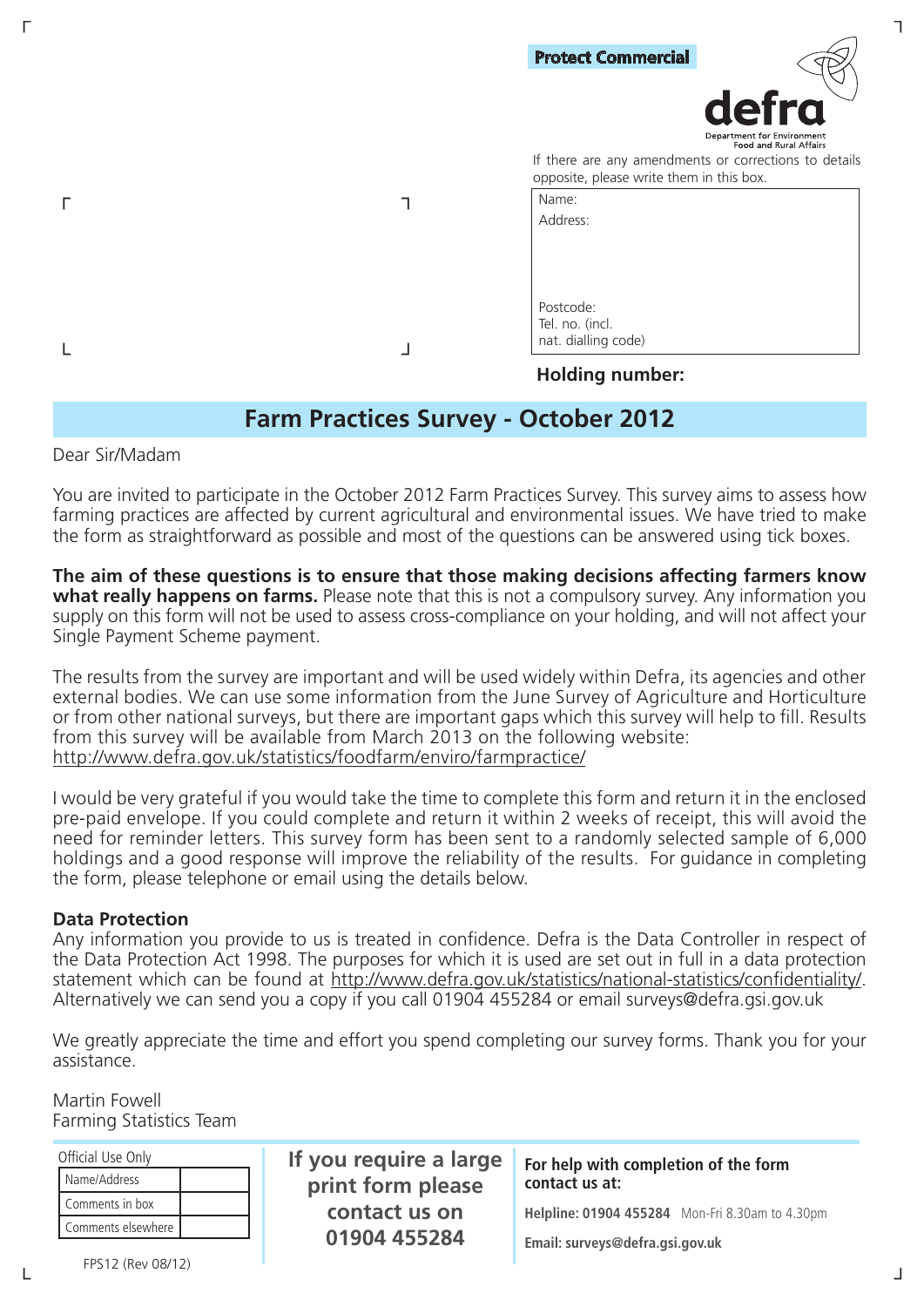| <b>Section 1: Me and my farm</b>      |                   |                              |            |
|---------------------------------------|-------------------|------------------------------|------------|
| 1. Currently the holder/manager is:   | Tick one box only |                              |            |
|                                       |                   |                              | <b>F88</b> |
| Between 55 and 64 years old           |                   |                              |            |
| 2. The farm is mainly:                | Tick one box only |                              |            |
| A full time commercial holding        | E65               | Other (please specify below) |            |
| A part time commercial holding        | E66               |                              |            |
| A hobby / lifestyle choice            | E67               |                              | F69        |
| 3. I would also classify the farm as: |                   |                              |            |
|                                       | Tick one box only |                              |            |
| Long-established 'family' farm        |                   |                              | F89        |

## **Section 2: Precision farming**

### **4. Do you use any of the following techniques on your farm?** Tick **one** box in each row

Part of a farming company ....................... **<sup>2</sup>** Other ............................................................. **<sup>4</sup>**

|           | Yes | <b>No</b> | Don't know | Not applicable |     |
|-----------|-----|-----------|------------|----------------|-----|
|           |     |           |            |                | E29 |
|           |     |           |            |                | E30 |
|           |     |           |            |                | E31 |
|           |     |           |            |                | E32 |
| Telemetry |     |           |            |                | E33 |

## **5. If you ticked yes to at least one of the techniques listed in question 4, why do you use these techniques**?

|                                   |                                    | Tick all that apply |
|-----------------------------------|------------------------------------|---------------------|
| E36                               | To improve operator conditions     | E40                 |
| E37                               | To reduce greenhouse gas emissions | E83                 |
| E38<br>To improve soil conditions | Other (please specify below)       |                     |
|                                   |                                    | F41                 |

| 6. If you do not use ANY of the techniques listed in question 4, please indicate why? Tick all that apply |                                                              |            |
|-----------------------------------------------------------------------------------------------------------|--------------------------------------------------------------|------------|
|                                                                                                           | They are not accurate enough<br>Other (please specify below) | E86        |
|                                                                                                           |                                                              | <b>F87</b> |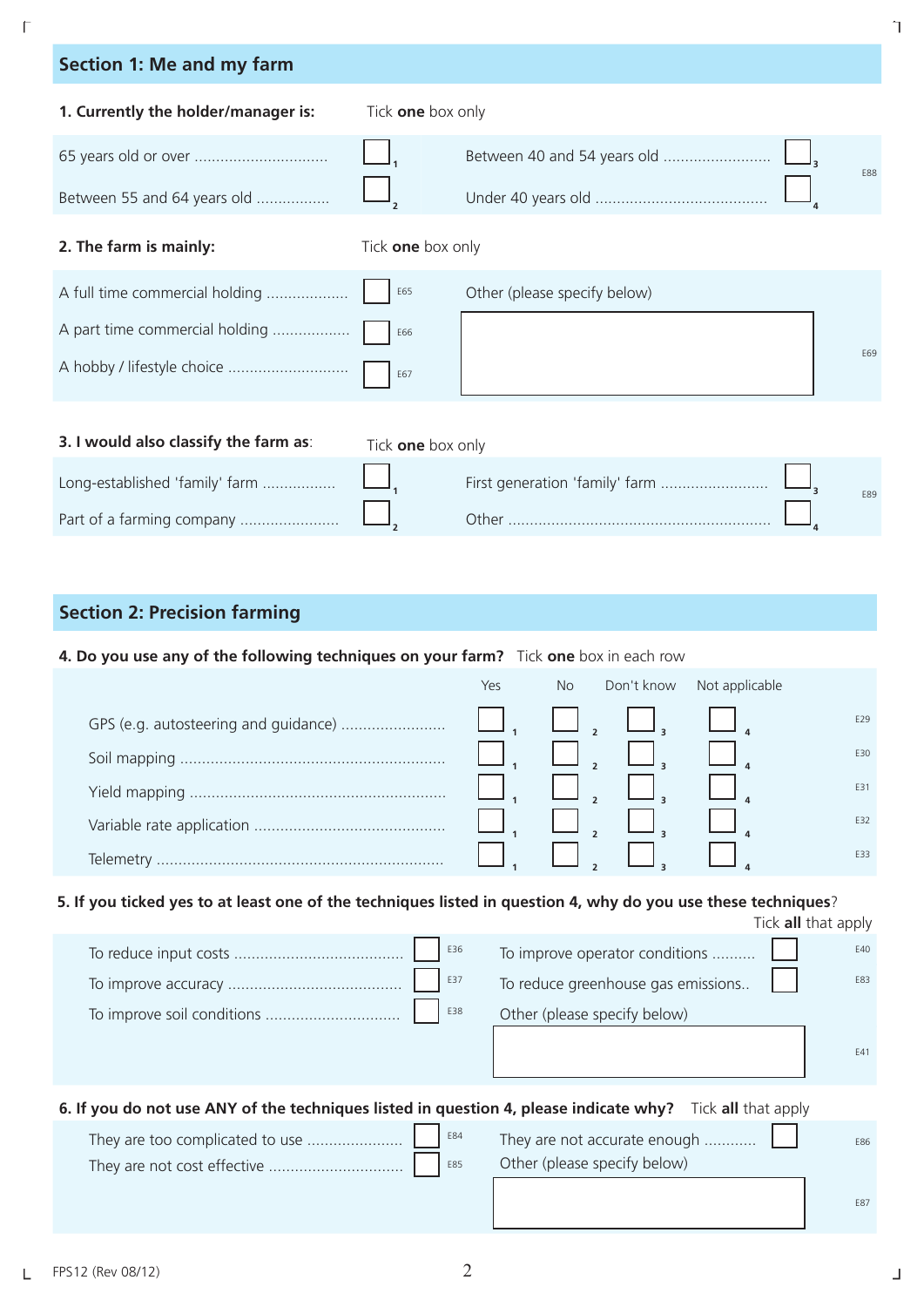#### **Section 3: Computer and smartphone usage**

**7. Do you have a smartphone?** (Mobile phone with computer functions - applications, internet, email etc.)

| Tick <b>all</b> that apply |  |
|----------------------------|--|
|                            |  |
|                            |  |
|                            |  |

**8. Do you have access to a computer?** (pc, laptop, tablet device

|  | If No go to Section 4 |  |
|--|-----------------------|--|

#### **9. How old is the main computer?**

|  | Tick one box only |
|--|-------------------|
|  | V32               |
|  | V33               |
|  | V34               |
|  | V64               |

#### **10. Does this computer have an internet connection?**

|  | Tick <b>one</b> box only |
|--|--------------------------|
|  | V35                      |
|  | V73                      |
|  | V74                      |
|  | V37                      |

#### **11. Is this computer used for farm business?**

|                                                                   | Tick all that apply |
|-------------------------------------------------------------------|---------------------|
| Yes: I use the computer for farm business                         | V75                 |
| Yes: used by another member of<br>the family or employee for farm | V76                 |
| Yes: used by an intermediary (e.g agent)<br>for farm business     | V40                 |
| .                                                                 | V41                 |

#### **12. Do you have a Government Gateway ID?**

| Tick one box only |     |
|-------------------|-----|
|                   |     |
|                   | V78 |
|                   | V62 |
|                   | V63 |

#### **13. For which of the following services is a computer used on your farm?**

|                                                                                                                            | Tick all that apply |
|----------------------------------------------------------------------------------------------------------------------------|---------------------|
| Defra and related services e.g. CTS online,<br>SPS online, June Survey, Natural England<br>and Environment Agency services | V79                 |
| Other government services e.g. tax, PAYE                                                                                   | V50                 |
| Farm/operational management e.g. milk<br>recording, benchmarking                                                           | <b>V80</b>          |
|                                                                                                                            | V49                 |
|                                                                                                                            | V48                 |
| Other financial / accounting                                                                                               | V42                 |
| Sales / purchases online                                                                                                   | V <sub>51</sub>     |
| Marketing e.g. own website                                                                                                 | V <sub>52</sub>     |
|                                                                                                                            | V66                 |
| Other (please specify below)                                                                                               |                     |
|                                                                                                                            | V <sub>53</sub>     |

#### **14. Which of the following options would encourage you to make more use of a computer for farm business?**

|                                                                             | Tick all that apply |                 |
|-----------------------------------------------------------------------------|---------------------|-----------------|
|                                                                             |                     | V <sub>54</sub> |
| Improved computer skills                                                    |                     | V55             |
| Better internet connection                                                  |                     | V <sub>57</sub> |
|                                                                             |                     | V83             |
| Government website/services were easier                                     |                     | V81             |
| More government services were available                                     |                     | V82             |
| More confidence in computer security e.g.                                   |                     | V <sub>58</sub> |
| More suppliers and customers being                                          |                     | V <sub>59</sub> |
| Improved knowledge of the benefits of<br>using a computer for farm business |                     | V68             |
|                                                                             |                     | V <sub>56</sub> |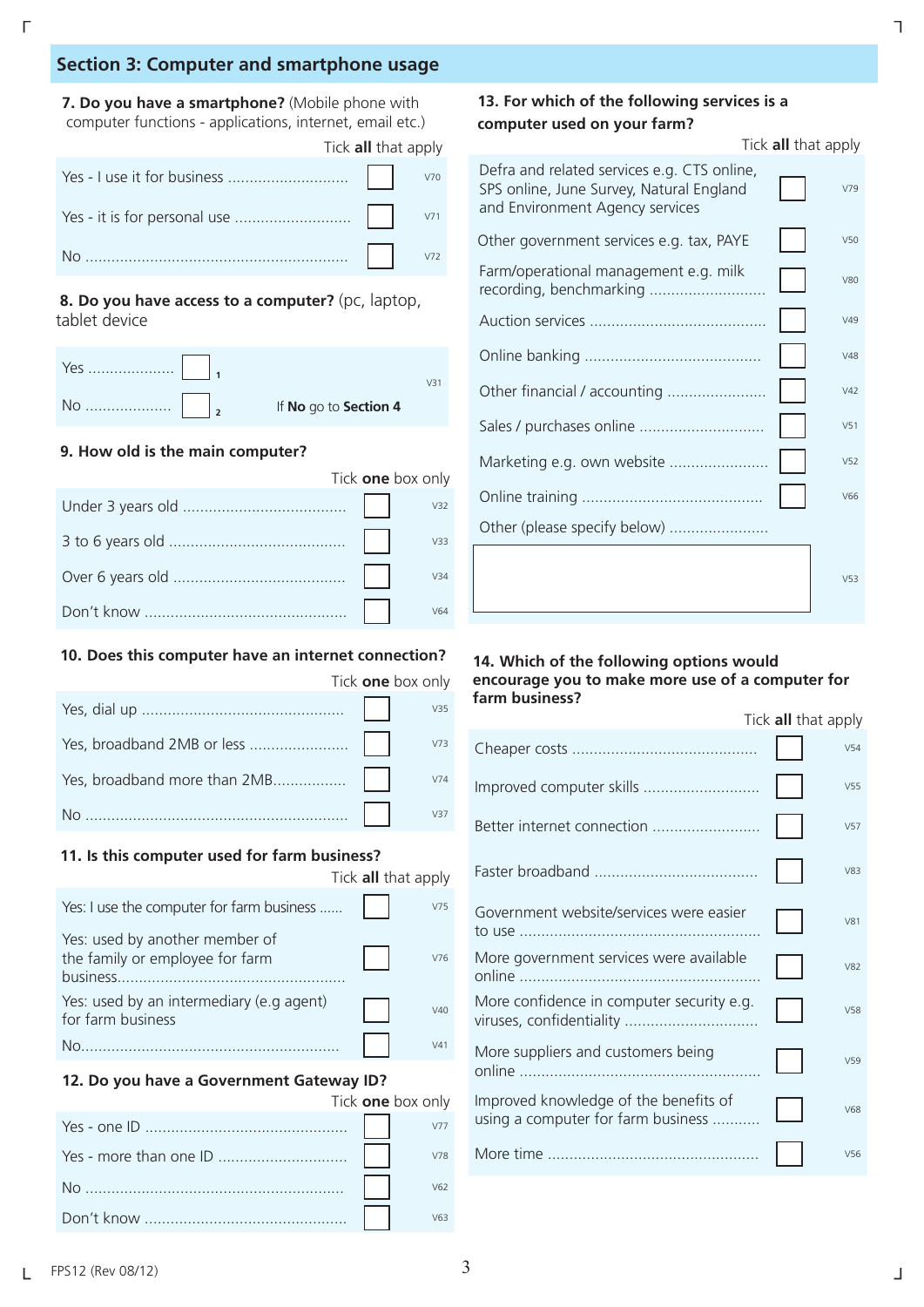## **Section 4: Advice**

#### 15. Within the last 12 months were you able to find the advice and information needed to run your farm **business?** Tick **one** box only

| Yes, it was very easy to obtain           |                                                          |  |
|-------------------------------------------|----------------------------------------------------------|--|
| Yes, it was quite easy to obtain          | No, I was unable to obtain the information $\dots$       |  |
| Yes, but it was quite difficult to obtain | I have not needed any in the last 12 months $\therefore$ |  |

## **16. What are your usual methods for obtaining the advice and information needed to run your farm business?**

| Consult my regular specialist<br>independent farm advisors                 | J102 | Seek information on Defra related web sites<br>(including RPA, Natural England and the<br>Environment Agency) | 1107 |
|----------------------------------------------------------------------------|------|---------------------------------------------------------------------------------------------------------------|------|
| Consult local authorities (including<br>Trading Standards)                 | J103 | Seek information on other government web                                                                      | 1108 |
| Friends / colleagues / family                                              | J104 | Consult literature received in the mail                                                                       | J109 |
| Consult industry / levy bodies (e.g. NFU,<br>AHDB, assurance schemes etc.) | J105 | Consult the farming press / media                                                                             | J110 |
| Attending organised events                                                 | J106 |                                                                                                               | 1111 |

#### **17. If a locally-based, government-funded, independent advisor were available to visit you which of the following would you like to receive advice on:** Tick **all** that apply

#### **18. If this advisory service was not fully government funded, would you be prepared to contribute towards the cost of such a visit?** Tick **all** that apply

|           | <b>J116</b> |
|-----------|-------------|
|           | 1117        |
| <b>No</b> | 1118        |

## **19. Have you ever consulted an advisor on Cross Compliance and/or the Single Payment Scheme?**

Tick **all** that apply

|  | J119 |  |  |
|--|------|--|--|
|  | J120 |  |  |

#### **20. Are you aware of and have you used the following advice services:** Tick **all** that apply

|                                   | Aware of | Not aware of |      | Used |      |  |
|-----------------------------------|----------|--------------|------|------|------|--|
| Cross Compliance Advice Programme |          |              | J126 |      | J129 |  |
|                                   |          |              | J127 |      | J130 |  |
|                                   |          |              | J128 |      | 113' |  |
| FPS12 (Rev 08/12)                 |          |              |      |      |      |  |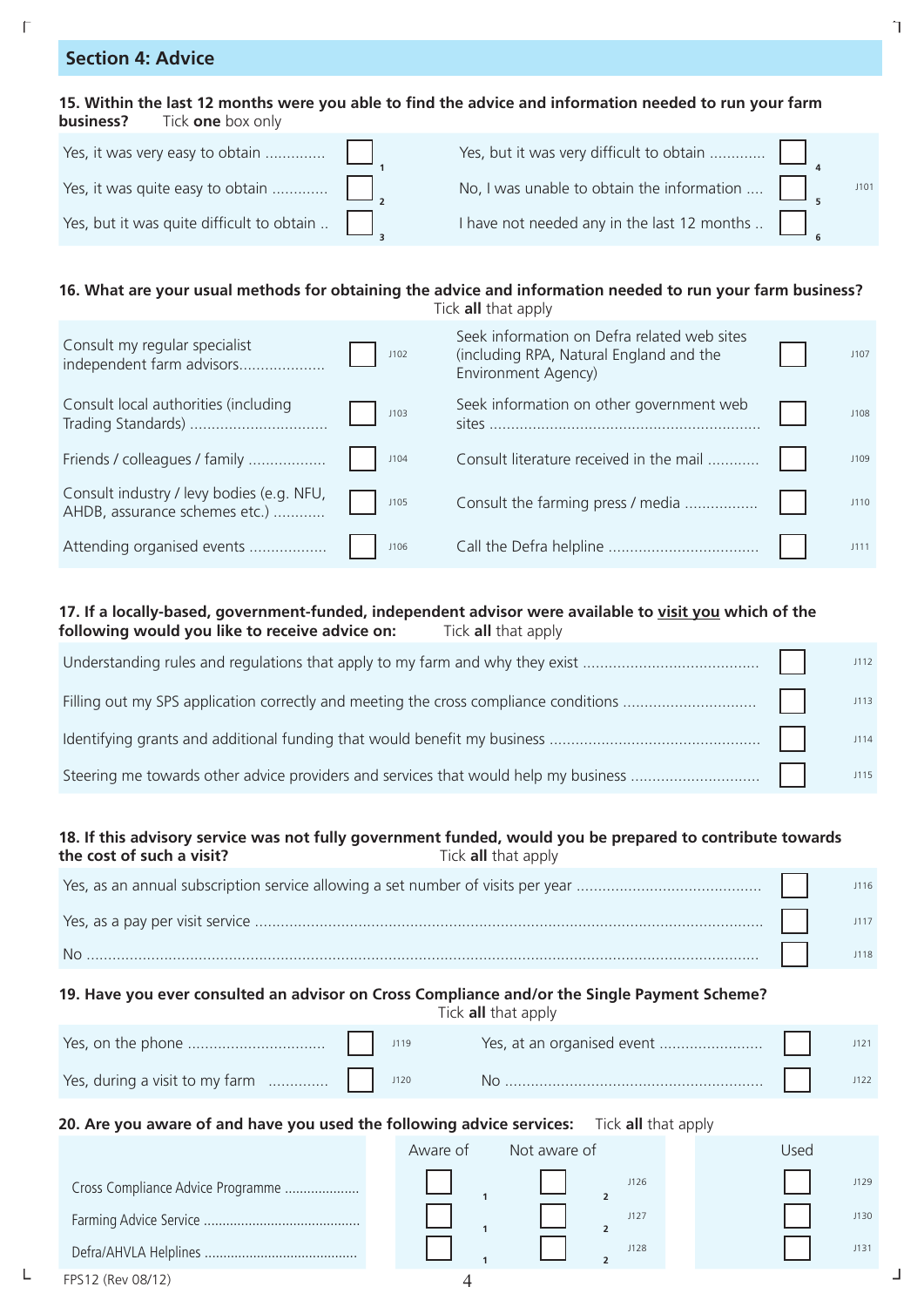## **Section 5: Soils**

#### **21. How often do you test your soil:** Tick **one** box in each column

| <b>Nutrient Content</b>            | ЮĦ                                 |
|------------------------------------|------------------------------------|
|                                    |                                    |
| 1207                               | 1208                               |
| Less frequently than every 5 years | Less frequently than every 5 years |
| Never                              | <b>Never</b>                       |

#### 22. Do you carry out a soil structure survey (dig a hole) in your fields to examine the soil profile prior to **cultivation, or other soil husbandry activity?** Tick **one** box only

| Yes, a single hole per field surveyed                | Yes, only where there is obvious compaction |  |
|------------------------------------------------------|---------------------------------------------|--|
| Yes, multiple holes per field surveyed $\ \cdot\ _2$ |                                             |  |

#### **23. Over the last 12 months has your soil survey revealed soil compaction?** Tick **all** that apply

| Yes | INC |  |
|-----|-----|--|
|     |     |  |
|     |     |  |
|     |     |  |

#### **24. Have you taken any of the following actions in the last 12 months to reduce soil compaction?**

Tick **one** box in each row

|                                                                                                                                       | Yes | No | Not Applicable |      |
|---------------------------------------------------------------------------------------------------------------------------------------|-----|----|----------------|------|
| Removed compaction from headlands after harvest                                                                                       |     |    |                | 172  |
|                                                                                                                                       |     |    |                | 173  |
|                                                                                                                                       |     |    |                | 174  |
| Removed compaction from grassland after harvest                                                                                       |     |    |                | 1213 |
| Removed compaction from grassland through turf lifting or spiking                                                                     |     |    |                | 1214 |
| Altered land use/crop rotations/variety to reduce the likelihood of soil<br>compaction and provide the opportunity for field recovery |     |    |                | 1215 |

#### **25. If you have ever undertaken measures to reduce soil compaction did you conduct a subsequent soil survey (dig a hole) to assess their success?** Tick **one** box only

#### **26. Excluding farmyard manure and slurry, have you applied any of the following organic materials to your agricultural land in the last 12 months?** Tick **all** that apply

|  | 1217 | Paper mill sludge      | 1220 |
|--|------|------------------------|------|
|  | 1218 | Other (please specify) |      |
|  | 1219 | Not Applicable         |      |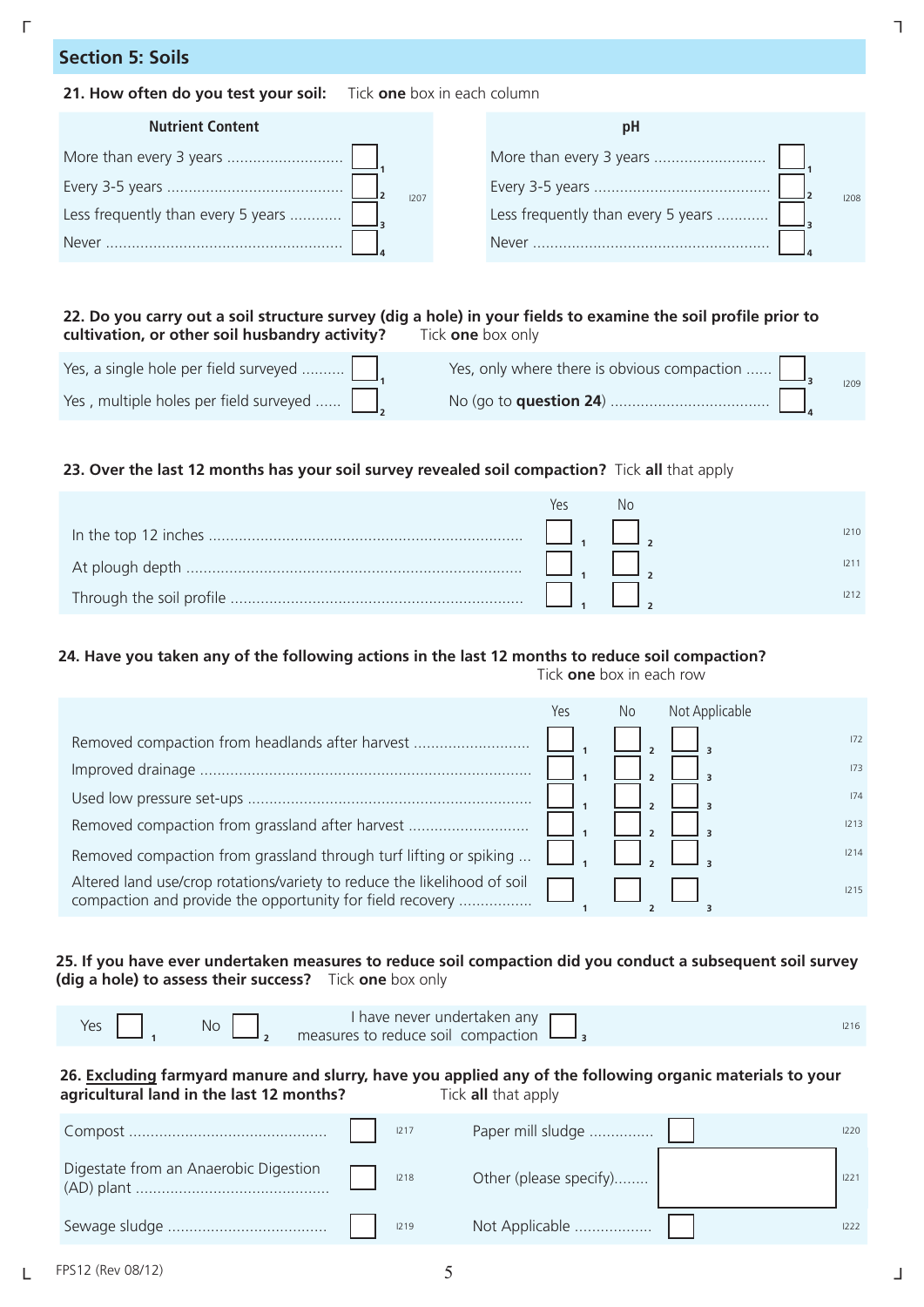## **Section 6: Grassland on this holding**

| 27. Do you have any temporary grassland (see note<br>below question 29)?                                                   | If No go to question 30 |             | 30. Do you have any permanent grassland (excluding<br>rough grazing)?                                                            | If No go to Section 7 |    |      |
|----------------------------------------------------------------------------------------------------------------------------|-------------------------|-------------|----------------------------------------------------------------------------------------------------------------------------------|-----------------------|----|------|
| Yes<br>No                                                                                                                  |                         | K138        | <b>No</b><br>Yes                                                                                                                 |                       |    | K139 |
| 28. Please record the area of temporary grassland<br>on this holding according to when it was last sown:                   |                         |             | 31. Please record the area of permanent grassland<br>on this holding according to when it was last sown:                         |                       |    |      |
| This crop year (Jul 2012 to now)                                                                                           |                         | $ha$ $K140$ | This crop year (Jul 2012 to now)                                                                                                 |                       | ha | K149 |
| Last crop year (Jul 2011 to Jun 2012)                                                                                      |                         | ha<br>K141  | Last crop year (Jul 2011 to Jun 2012)                                                                                            |                       | ha | K150 |
|                                                                                                                            |                         | K142<br>ha  |                                                                                                                                  |                       | ha | K151 |
|                                                                                                                            |                         | K143<br>ha  |                                                                                                                                  |                       | ha | K152 |
|                                                                                                                            | $\bullet$               | K144<br>ha  |                                                                                                                                  |                       | ha | K153 |
| More than 4 years ago                                                                                                      |                         | ha<br>K145  | More than 20 years ago                                                                                                           |                       | ha | K154 |
| None of the land has been seeded<br>whilst I have been responsible for it<br>(tick if applicable)                          |                         | K146        | None of the land has been<br>(re)seeded whilst I have been<br>responsible for it (tick if applicable)                            |                       |    | K155 |
| 29. What is the typical arable cropping period<br>between temporary grass leys?                                            |                         |             | 32. When reseeding permanent grassland do you<br>sow catch crops? (e.g. turnips, forage rape)                                    |                       |    |      |
| years                                                                                                                      |                         | K147        | Seldom or never                                                                                                                  | <b>Usually</b>        |    | K156 |
| Don't know/not applicable (tick)                                                                                           |                         | K148        | 33. In the current cropping year what area of<br>permanent grassland have you converted or intend<br>to convert to another crop? |                       |    |      |
| <b>Temporary grassland:</b> land used to grow grasses that has<br>been included in the crop rotation of the holding within |                         |             | Area already sown (Jul 2012 to Sept 2012)                                                                                        |                       | ha | K157 |
| the last five years.<br>Permanent grassland: land used to grow grasses that                                                |                         |             | Area intend to sow (Oct 2012 to Jun 2013)                                                                                        |                       | ha | K158 |
| has not been included in crop rotation in last five years or<br>longer.                                                    |                         |             | I do not intend to convert any<br>permanent grassland to another crop<br>(tick if applicable)                                    |                       |    | K159 |
| <b>Section 7: Dairy housing</b>                                                                                            |                         |             |                                                                                                                                  |                       |    |      |

# **34. Do you keep dairy cows ?**

Yes  $\begin{array}{|c|c|c|c|}\n\hline\n1\n\end{array}$  No  $\begin{array}{|c|c|c|}\n\hline\n2\n\end{array}$ <sup>N274</sup>

If **No** go to **Section 8** 

#### **35. Please respond to the following statement in respect to the dairy cows on your holding**

|                                                                                                    |     | Cows in milk     |     | Dry cows |
|----------------------------------------------------------------------------------------------------|-----|------------------|-----|----------|
|                                                                                                    | Yes | No               | Yes | No       |
| My cows are continuously housed (day and night)                                                    |     | N275             |     |          |
| My cows have regular access to external pasture                                                    |     | N276             |     |          |
| My cows only have access to a loafing area                                                         |     | N277             |     |          |
| In the future, I intend to keep my cows continuously<br>housed (day and night) throughout the year |     | N <sub>278</sub> |     |          |

N279

N280

N281

N282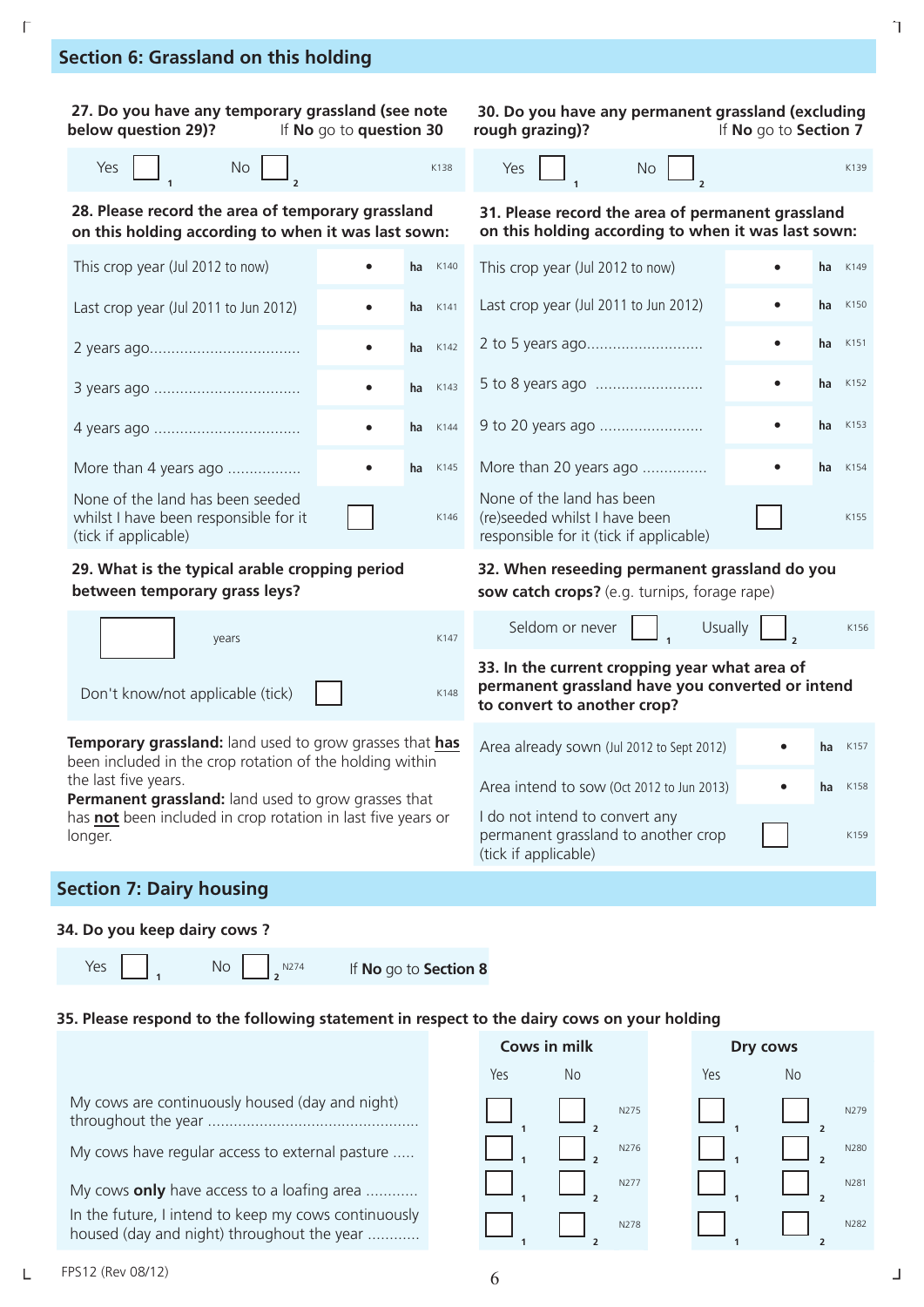| <b>Section 8: Buildings</b>                                                                                                                                                                                                                                                 |                                     |                          |
|-----------------------------------------------------------------------------------------------------------------------------------------------------------------------------------------------------------------------------------------------------------------------------|-------------------------------------|--------------------------|
| 36. Do you have buildings on your farm that have the potential to be converted from agricultural to other<br>commercial uses? (e.g. shops, offices, apartments, restaurants / cafes, hotel / B&B, storage / distributional / light<br>Tick one box only<br>industrial uses) |                                     |                          |
| No (please go to <b>Section 9</b> )<br>H107                                                                                                                                                                                                                                 | Yes, post-1940 buildings only       | H109                     |
| Yes, pre-1940 buildings only<br>H108                                                                                                                                                                                                                                        | Yes, a mixture of pre and post 1940 | H <sub>110</sub>         |
| 37. How many buildings have the potential to be converted for other commercial uses?                                                                                                                                                                                        |                                     | Tick <b>one</b> box only |
|                                                                                                                                                                                                                                                                             |                                     | H111                     |
|                                                                                                                                                                                                                                                                             |                                     |                          |

 $\Gamma$   $\Gamma$ 

**38. Do you intend to convert any of these buildings in the next 12 months?** Yes

| Yes | No <sub>1</sub> | H <sub>11</sub> |
|-----|-----------------|-----------------|
|     |                 |                 |

If **No** go to **question 40**

#### **39. Of those buildings indicated above with the potential to be converted from agricultural to commercial uses, what type of uses could they be converted to? Tick all that apply**

| Shops | H113 | Apartments                     | H117 |                  |
|-------|------|--------------------------------|------|------------------|
|       | H114 |                                |      |                  |
|       | H115 | Light industrial/manufacturing | H119 |                  |
|       |      | Other (please specify)         |      | H <sub>120</sub> |

#### **40. What is preventing you from changing the use of your building(s)?** Tick **all** that apply

| Planning issues e.g cost and uncertainty of                                       | H121 | The build location is unsuitable e.g. poor access,<br>H128 |
|-----------------------------------------------------------------------------------|------|------------------------------------------------------------|
| Don't own the buildings (rented only)                                             | H122 | The buildings were built in the last 10 years<br>H129      |
| Lack of demand (for alternative use)                                              | H123 | Development is incompatible with the main<br>H130          |
| Financial returns not sufficient for extra work                                   | H124 | Bio-security risks of third party on farm premises<br>H131 |
| Lack of access to finance                                                         | H125 | An environmental risk assessment is required<br>H132       |
| Not interested/can't spare enough time                                            | H126 | The land is contaminated / the land falls within<br>H133   |
| Buildings are of a type or construction<br>unsuitable for development e.g. listed | H127 |                                                            |